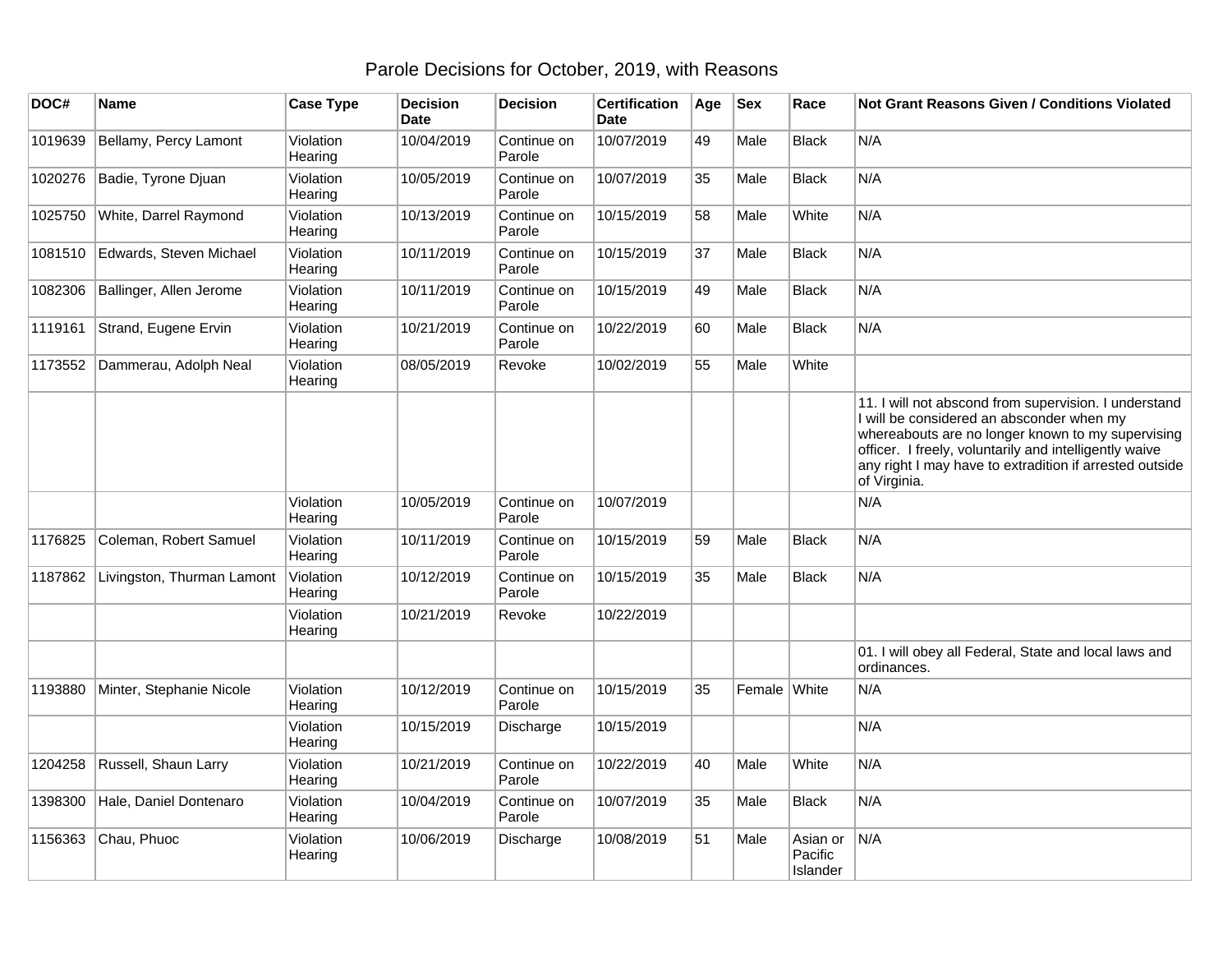| DOC#    | <b>Name</b>                 | <b>Case Type</b>     | <b>Decision</b><br><b>Date</b> | <b>Decision</b> | <b>Certification</b><br>Date | Age | <b>Sex</b> | Race         | <b>Not Grant Reasons Given / Conditions Violated</b>                                                                                                  |
|---------|-----------------------------|----------------------|--------------------------------|-----------------|------------------------------|-----|------------|--------------|-------------------------------------------------------------------------------------------------------------------------------------------------------|
| 1475406 | Gorbey, Kevin Lee           | Violation<br>Hearing | 10/07/2019                     | Discharge       | 10/08/2019                   | 27  | Male       | White        | N/A                                                                                                                                                   |
| 1760946 | Haynesworth, Troyce Alfonza | Violation<br>Hearing | 10/04/2019                     | Discharge       | 10/04/2019                   | 38  | Male       | <b>Black</b> | N/A                                                                                                                                                   |
| 1019675 | Arrington, Timothy Dwayne   | Regular Parole       | 08/07/2019                     | Grant           | 10/31/2019                   | 45  | Male       | <b>Black</b> | N/A                                                                                                                                                   |
| 1073847 | Pritchett, Ricky Lee        | Regular Parole       | 06/26/2019                     | Grant           | 10/31/2019                   | 61  | Male       | <b>Black</b> | N/A                                                                                                                                                   |
| 1099190 | Butler, Valitana Ray        | <b>Board Review</b>  | 06/24/2019                     | Grant           | 10/31/2019                   | 66  | Male       | <b>Black</b> | N/A                                                                                                                                                   |
| 1106096 | Norfleet, Charles Ray       | Regular Parole       | 05/15/2019                     | Grant           | 10/31/2019                   | 55  | Male       | <b>Black</b> | N/A                                                                                                                                                   |
| 1127567 | Clarke, Charles             | Regular Parole       | 08/02/2019                     | Grant           | 10/31/2019                   | 56  | Male       | <b>Black</b> | N/A                                                                                                                                                   |
| 1159840 | Jones, Donald Leon          | Regular Parole       | 07/06/2019                     | Grant           | 10/31/2019                   | 63  | Male       | <b>Black</b> | N/A                                                                                                                                                   |
| 1163569 | Lewis, Rodney Maurice       | Regular Parole       | 07/10/2019                     | Grant           | 10/24/2019                   | 52  | Male       | <b>Black</b> | N/A                                                                                                                                                   |
| 1784477 | Malone Iii, Archer Kiddle   | Regular Parole       | 04/22/2019                     | Grant           | 10/31/2019                   | 24  | Male       | <b>Black</b> | N/A                                                                                                                                                   |
| 1855081 | Ellis, William Anderson IV  | Regular Parole       | 10/21/2019                     | Grant           | 10/31/2019                   | 22  | Male       | White        | N/A                                                                                                                                                   |
| 1862649 | Shelton, Jashawn Demarco    | Regular Parole       | 07/24/2019                     | Grant           | 10/31/2019                   | 22  | Male       | <b>Black</b> | N/A                                                                                                                                                   |
| 1001556 | Matthews, Walter Louis      | Regular Parole       | 09/28/2019                     | Not Grant       | 10/01/2019                   | 72  | Male       | <b>Black</b> | Crimes committed - Malicious Wounding                                                                                                                 |
|         |                             |                      |                                |                 |                              |     |            |              | Extensive criminal record                                                                                                                             |
|         |                             |                      |                                |                 |                              |     |            |              | History of violence.                                                                                                                                  |
|         |                             |                      |                                |                 |                              |     |            |              | Your prior failure(s) and/or convictions while under<br>community supervision indicate that you are unlikely<br>to comply with conditions of release. |
| 1002281 | Ritenour, Franklin Todd     | Regular Parole       | 10/22/2019                     | Not Grant       | 10/24/2019                   | 66  | Male       | White        | Crimes committed - Kidnap/Abduct; Kidnap/Abduct;<br>Penetrate W/Inanimate Object                                                                      |
|         |                             |                      |                                |                 |                              |     |            |              | Serious nature and circumstances of your offense(s).                                                                                                  |
|         |                             |                      |                                |                 |                              |     |            |              | The Board considers you to be a risk to the<br>community.                                                                                             |
| 1002852 | Capers, Larry B. Jr.        | Regular Parole       | 10/08/2019                     | Not Grant       | 10/08/2019                   | 45  | Male       | <b>Black</b> | Crimes committed - Homicide-1st Degree; Robbery;<br><b>Burglary</b>                                                                                   |
|         |                             |                      |                                |                 |                              |     |            |              | Extensive criminal record                                                                                                                             |
|         |                             |                      |                                |                 |                              |     |            |              | Release at this time would diminish seriousness of<br>crime                                                                                           |
|         |                             |                      |                                |                 |                              |     |            |              | The Board considers you to be a risk to the<br>community.                                                                                             |
| 1003479 | Terrell, Edward Wayne       | Regular Parole       | 10/09/2019                     | Not Grant       | 10/11/2019                   | 57  | Male       | White        | Crimes committed - Kidnap/Abduct; Kidnap/Abduct;<br>Kidnap/Abduct                                                                                     |
|         |                             |                      |                                |                 |                              |     |            |              | Extensive criminal record                                                                                                                             |
|         |                             |                      |                                |                 |                              |     |            |              | Release at this time would diminish seriousness of<br>crime                                                                                           |
|         |                             |                      |                                |                 |                              |     |            |              | Serious nature and circumstances of your offense(s).                                                                                                  |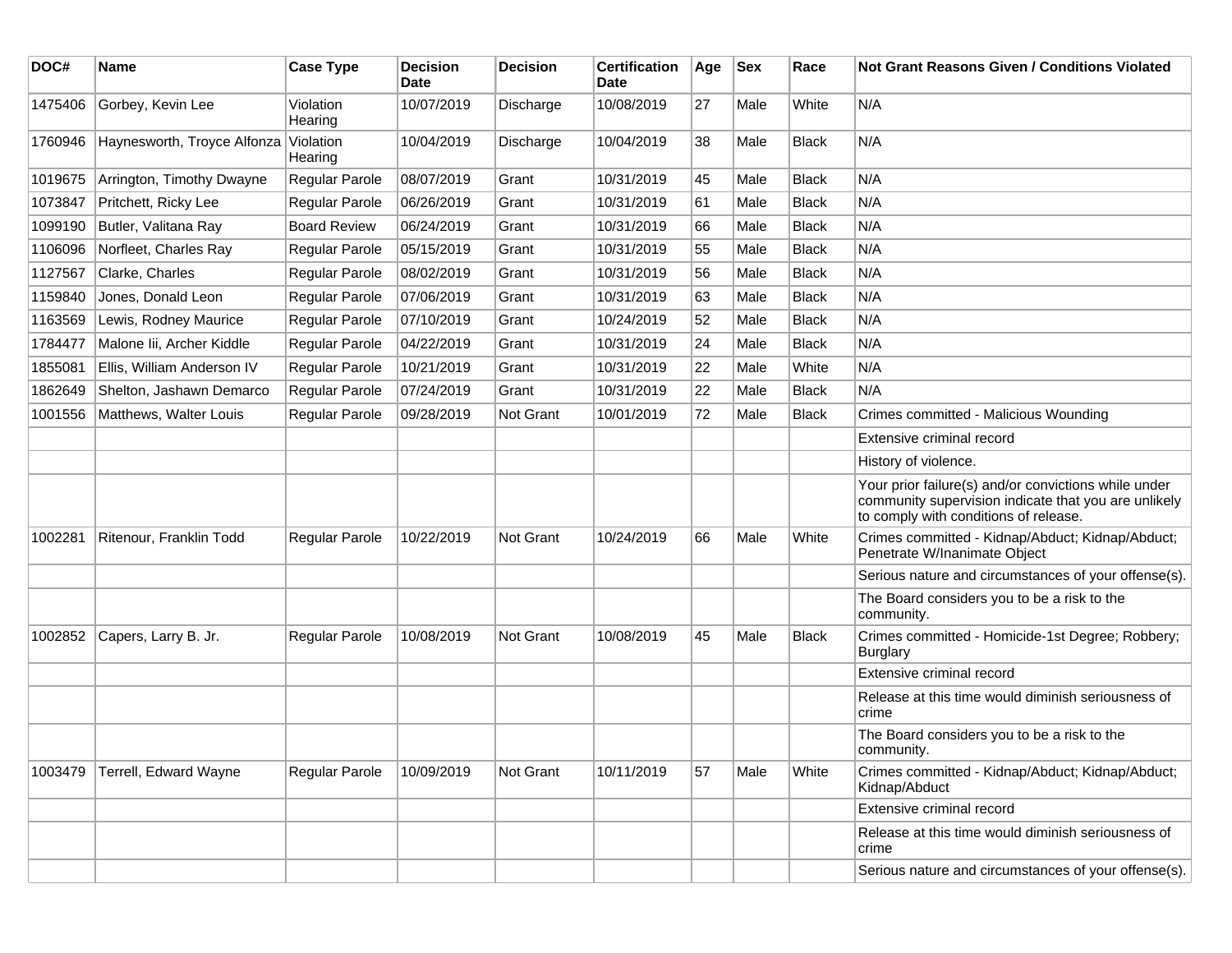| DOC#    | <b>Name</b>                     | <b>Case Type</b>      | <b>Decision</b><br><b>Date</b> | <b>Decision</b> | <b>Certification</b><br>Date | Age | <b>Sex</b> | Race         | <b>Not Grant Reasons Given / Conditions Violated</b>                                                                                                  |
|---------|---------------------------------|-----------------------|--------------------------------|-----------------|------------------------------|-----|------------|--------------|-------------------------------------------------------------------------------------------------------------------------------------------------------|
| 1003479 | Terrell, Edward Wayne           | Regular Parole        | 10/09/2019                     | Not Grant       | 10/11/2019                   | 57  | Male       | White        | The Board concludes that you should serve more of<br>your sentence prior to release on parole.                                                        |
| 1004370 | Turley, Eugene                  | Regular Parole        | 09/30/2019                     | Not Grant       | 10/01/2019                   | 47  | Male       | <b>Black</b> | Crimes committed - Homicide-1st Degree; Use Of<br>Firearm In Felony                                                                                   |
|         |                                 |                       |                                |                 |                              |     |            |              | Extensive criminal record                                                                                                                             |
|         |                                 |                       |                                |                 |                              |     |            |              | Release at this time would diminish seriousness of<br>crime                                                                                           |
|         |                                 |                       |                                |                 |                              |     |            |              | Serious nature and circumstances of your offense(s).                                                                                                  |
|         |                                 |                       |                                |                 |                              |     |            |              | The Board concludes that you should serve more of<br>your sentence prior to release on parole.                                                        |
| 1005262 | Witcher, Larry                  | Regular Parole        | 10/11/2019                     | Not Grant       | 10/15/2019                   | 42  | Male       | <b>Black</b> | Conviction of a new crime while incarcerated                                                                                                          |
|         |                                 |                       |                                |                 |                              |     |            |              | Crimes committed - Assault: (Misdemeanor); Larc-<br>Petty; Cocaine-Sell                                                                               |
|         |                                 |                       |                                |                 |                              |     |            |              | Extensive criminal record                                                                                                                             |
|         |                                 |                       |                                |                 |                              |     |            |              | You need to show a longer period of stable<br>adjustment.                                                                                             |
| 1006053 | Williams, Calvin                | Regular Parole        | 09/30/2019                     | Not Grant       | 10/01/2019                   | 59  | Male       | Black        | Considering your offense and your institutional<br>records, the Board concludes that you should serve<br>more of your sentence before being paroled.  |
|         |                                 |                       |                                |                 |                              |     |            |              | Conviction of a new crime while incarcerated                                                                                                          |
|         |                                 |                       |                                |                 |                              |     |            |              | Crimes committed - Sex Assault, Rape; Sex Assault,<br>Rape; Sex Assault, Rape                                                                         |
|         |                                 |                       |                                |                 |                              |     |            |              | Extensive criminal record                                                                                                                             |
|         |                                 |                       |                                |                 |                              |     |            |              | History of substance abuse.                                                                                                                           |
|         |                                 |                       |                                |                 |                              |     |            |              | History of violence.                                                                                                                                  |
|         |                                 |                       |                                |                 |                              |     |            |              | Release at this time would diminish seriousness of<br>crime                                                                                           |
|         |                                 |                       |                                |                 |                              |     |            |              | Serious nature and circumstances of your offense(s).                                                                                                  |
|         |                                 |                       |                                |                 |                              |     |            |              | The Board considers you to be a risk to the<br>community.                                                                                             |
|         |                                 |                       |                                |                 |                              |     |            |              | Your prior failure(s) and/or convictions while under<br>community supervision indicate that you are unlikely<br>to comply with conditions of release. |
| 1006608 | Muhammad, Raheem Abdul          | Regular Parole        | 10/14/2019                     | Not Grant       | 10/17/2019                   | 67  | Male       | <b>Black</b> | Crimes committed - Homicide/Murder; Disord<br>Conduct; Trespassing                                                                                    |
|         |                                 |                       |                                |                 |                              |     |            |              | Extensive criminal record                                                                                                                             |
|         |                                 |                       |                                |                 |                              |     |            |              | Release at this time would diminish seriousness of<br>crime                                                                                           |
|         |                                 |                       |                                |                 |                              |     |            |              | Serious nature and circumstances of your offense(s).                                                                                                  |
|         | 1010682 Johnson, Sheldon Laveil | <b>Regular Parole</b> | 10/28/2019                     | Not Grant       | 10/29/2019                   | 49  | Male       | Black        | No Interest in Parole                                                                                                                                 |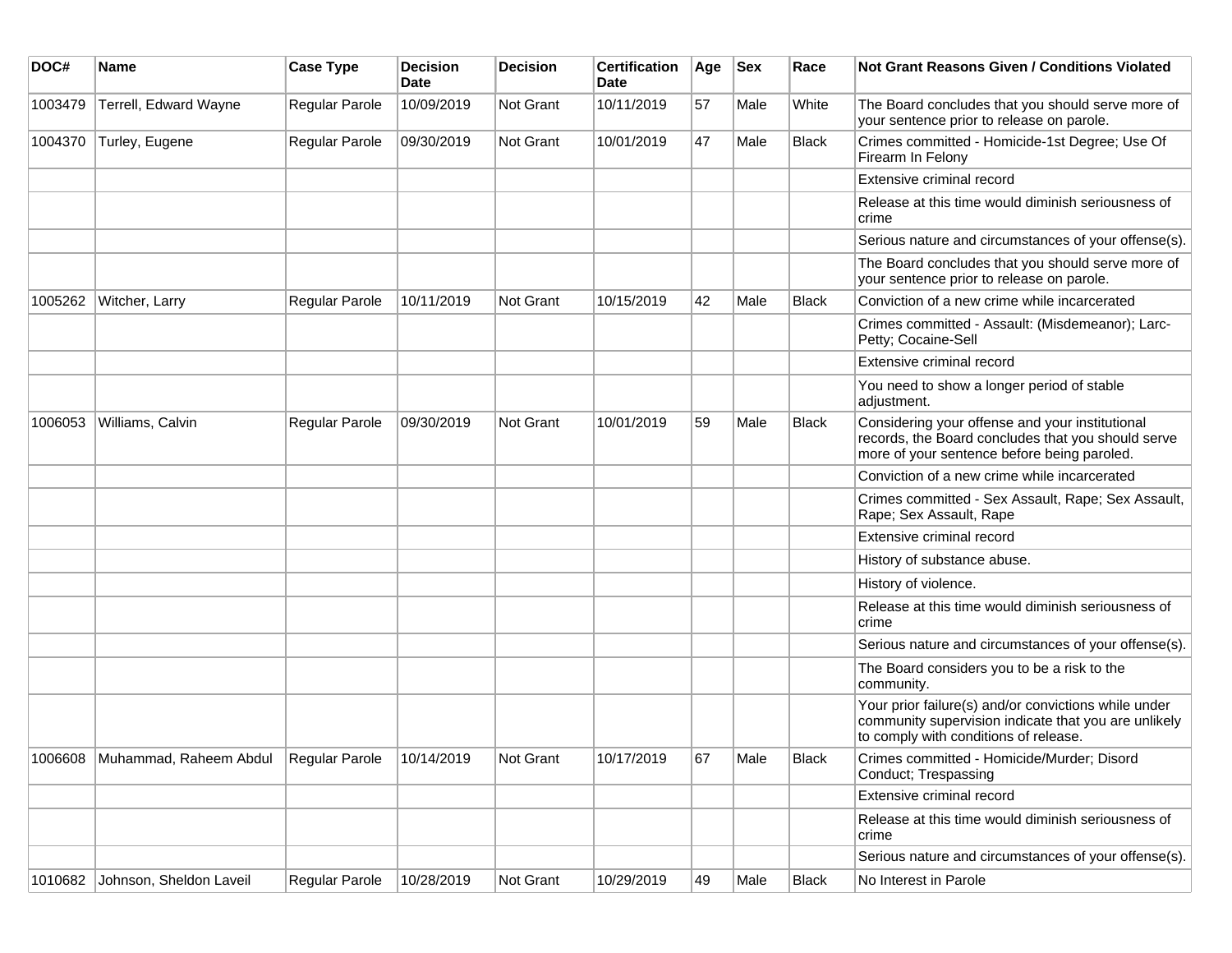| DOC#    | <b>Name</b>            | <b>Case Type</b>      | <b>Decision</b><br><b>Date</b> | <b>Decision</b> | <b>Certification</b><br>Date | Age | <b>Sex</b>   | Race         | <b>Not Grant Reasons Given / Conditions Violated</b>                                                                                                  |
|---------|------------------------|-----------------------|--------------------------------|-----------------|------------------------------|-----|--------------|--------------|-------------------------------------------------------------------------------------------------------------------------------------------------------|
| 1011100 | Hines, Alvin Howard    | Regular Parole        | 09/26/2019                     | Not Grant       | 10/01/2019                   | 63  | Male         | Black        | Extensive criminal record                                                                                                                             |
|         |                        |                       |                                |                 |                              |     |              |              | Release at this time would diminish seriousness of<br>crime                                                                                           |
|         |                        |                       |                                |                 |                              |     |              |              | Serious nature and circumstances of your offense(s).                                                                                                  |
|         |                        |                       |                                |                 |                              |     |              |              | The Board concludes that you should serve more of<br>your sentence prior to release on parole.                                                        |
| 1012216 | Swanson, Valerie Oters | <b>Regular Parole</b> | 09/30/2019                     | Not Grant       | 10/01/2019                   | 61  | Female White |              | Release at this time would diminish seriousness of<br>crime                                                                                           |
|         |                        |                       |                                |                 |                              |     |              |              | Serious nature and circumstances of your offense(s).                                                                                                  |
| 1012834 | Harvey, Rhoden Elijah  | Regular Parole        | 09/29/2019                     | Not Grant       | 10/01/2019                   | 48  | Male         | <b>Black</b> | Considering your offense and your institutional<br>records, the Board concludes that you should serve<br>more of your sentence before being paroled.  |
|         |                        |                       |                                |                 |                              |     |              |              | Extensive criminal record                                                                                                                             |
|         |                        |                       |                                |                 |                              |     |              |              | History of violence.                                                                                                                                  |
|         |                        |                       |                                |                 |                              |     |              |              | Release at this time would diminish seriousness of<br>crime                                                                                           |
|         |                        |                       |                                |                 |                              |     |              |              | Serious nature and circumstances of your offense(s).                                                                                                  |
|         |                        |                       |                                |                 |                              |     |              |              | The Board concludes that you should serve more of<br>your sentence prior to release on parole.                                                        |
|         |                        |                       |                                |                 |                              |     |              |              | The Board considers you to be a risk to the<br>community.                                                                                             |
|         |                        |                       |                                |                 |                              |     |              |              | You need to show a longer period of stable<br>adjustment.                                                                                             |
| 1013229 | Brooks, Jessie James   | Regular Parole        | 10/05/2019                     | Not Grant       | 10/07/2019                   | 53  | Male         | White        | Crimes committed - Sex Assault, Rape; Sex Assault,<br>Rape; Sex Assault, Rape                                                                         |
|         |                        |                       |                                |                 |                              |     |              |              | Extensive criminal record                                                                                                                             |
|         |                        |                       |                                |                 |                              |     |              |              | Serious nature and circumstances of your offense(s).                                                                                                  |
|         |                        |                       |                                |                 |                              |     |              |              | Your prior failure(s) and/or convictions while under<br>community supervision indicate that you are unlikely<br>to comply with conditions of release. |
| 1017124 | Smith, Alton           | Geriatric             | 09/25/2019                     | Not Grant       | 10/01/2019                   | 69  | Male         | White        | Crimes committed - Forcible Sodomy; Forcible<br>Sodomy                                                                                                |
|         |                        |                       |                                |                 |                              |     |              |              | Extensive criminal record                                                                                                                             |
|         |                        |                       |                                |                 |                              |     |              |              | History of substance abuse.                                                                                                                           |
|         |                        |                       |                                |                 |                              |     |              |              | History of violence.                                                                                                                                  |
|         |                        |                       |                                |                 |                              |     |              |              | Release at this time would diminish seriousness of<br>crime                                                                                           |
|         |                        |                       |                                |                 |                              |     |              |              | Serious nature and circumstances of your offense(s).                                                                                                  |
|         |                        |                       |                                |                 |                              |     |              |              | The Board considers you to be a risk to the<br>community.                                                                                             |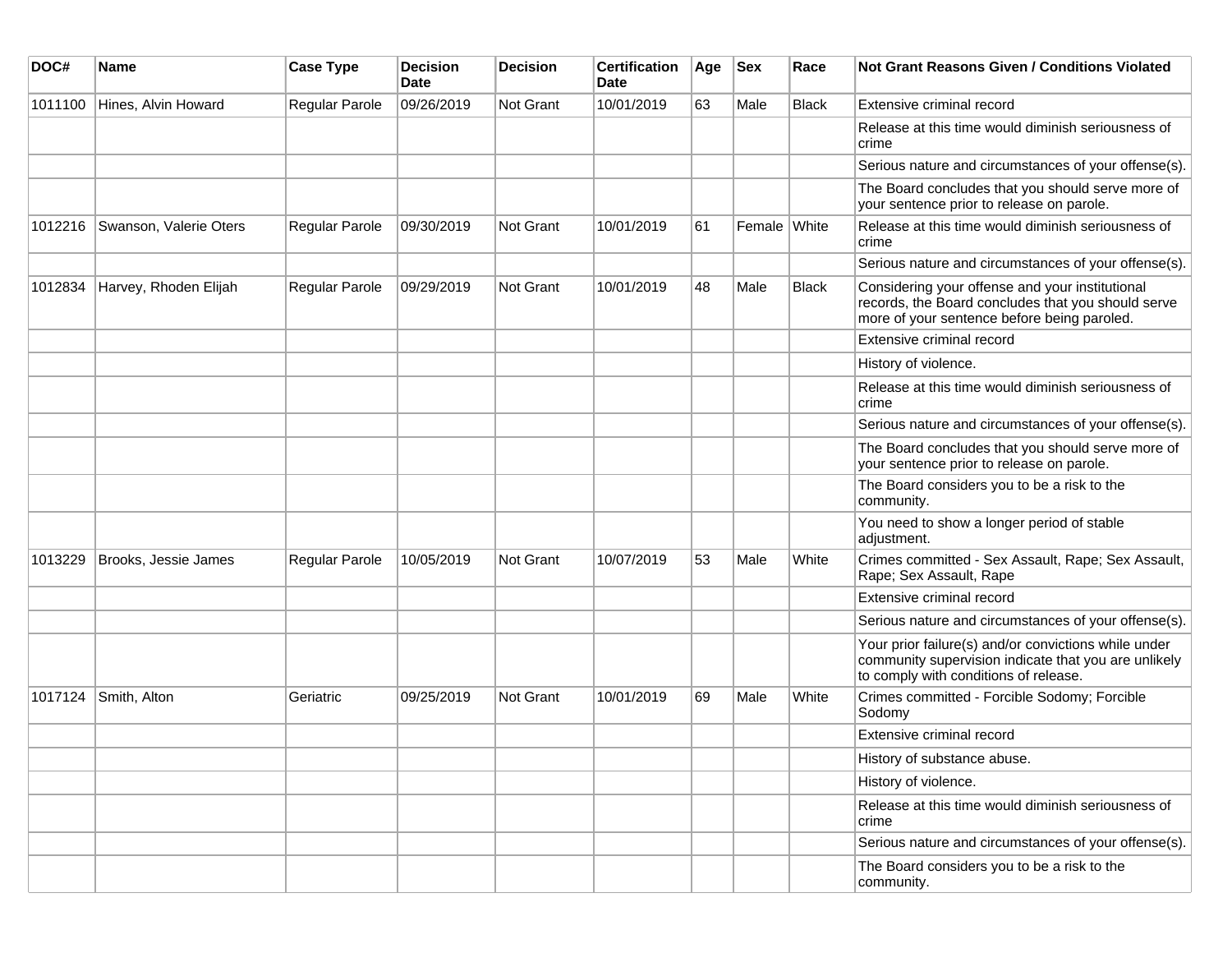| DOC#    | <b>Name</b>              | <b>Case Type</b> | <b>Decision</b><br><b>Date</b> | <b>Decision</b> | <b>Certification</b><br>Date | Age | <b>Sex</b>   | Race         | Not Grant Reasons Given / Conditions Violated                                                                                                               |
|---------|--------------------------|------------------|--------------------------------|-----------------|------------------------------|-----|--------------|--------------|-------------------------------------------------------------------------------------------------------------------------------------------------------------|
| 1017124 | Smith, Alton             | Geriatric        | 09/25/2019                     | Not Grant       | 10/01/2019                   | 69  | Male         | White        | Your prior failure(s) and/or convictions while under<br>community supervision indicate that you are unlikely<br>to comply with conditions of release.       |
| 1020547 | Dailey, Joseph Alvin     | Regular Parole   | 10/26/2019                     | Not Grant       | 10/28/2019                   | 62  | Male         | Black        | Crimes committed - Kidnap/Abduct; Sex Assault,<br>Rape; Sex Assault, Rape                                                                                   |
|         |                          |                  |                                |                 |                              |     |              |              | History of violence.                                                                                                                                        |
|         |                          |                  |                                |                 |                              |     |              |              | Release at this time would diminish seriousness of<br>crime                                                                                                 |
|         |                          |                  |                                |                 |                              |     |              |              | Serious nature and circumstances of your offense(s).                                                                                                        |
|         |                          |                  |                                |                 |                              |     |              |              | The Board considers you to be a risk to the<br>community.                                                                                                   |
|         |                          |                  |                                |                 |                              |     |              |              | Your prior failure(s) and/or convictions while under<br>community supervision indicate that you are unlikely<br>to comply with conditions of release.       |
| 1023225 | Greenlaw, Thomas George  | Regular Parole   | 10/10/2019                     | Not Grant       | 10/11/2019                   | 60  | Male         | White        | Extensive criminal record                                                                                                                                   |
|         |                          |                  |                                |                 |                              |     |              |              | Serious nature and circumstances of your offense(s).                                                                                                        |
|         |                          |                  |                                |                 |                              |     |              |              | You need further participation in institutional work<br>and/or educational programs to indicate your positive<br>progression towards re-entry into society. |
|         |                          |                  |                                |                 |                              |     |              |              | You need to show a longer period of stable<br>adjustment.                                                                                                   |
| 1026040 | Radcliff, Robin Kalleen  | Regular Parole   | 10/15/2019                     | Not Grant       | 10/15/2019                   | 62  | Female White |              | Crimes committed - Homicide-Capital; Forgery;<br>Forgery                                                                                                    |
|         |                          |                  |                                |                 |                              |     |              |              | Extensive criminal record                                                                                                                                   |
|         |                          |                  |                                |                 |                              |     |              |              | Serious nature and circumstances of your offense(s).                                                                                                        |
|         |                          |                  |                                |                 |                              |     |              |              | Your prior failure(s) and/or convictions while under<br>community supervision indicate that you are unlikely<br>to comply with conditions of release.       |
| 1026156 | Jackson, Steven Llewelly | Regular Parole   | 10/21/2019                     | Not Grant       | 10/22/2019                   | 49  | Male         | Black        | The Board concludes that you should serve more of<br>your sentence prior to release on parole.                                                              |
|         |                          |                  |                                |                 |                              |     |              |              | You need further participation in institutional work<br>and/or educational programs to indicate your positive<br>progression towards re-entry into society. |
|         |                          |                  |                                |                 |                              |     |              |              | Your prior failure(s) and/or convictions while under<br>community supervision indicate that you are unlikely<br>to comply with conditions of release.       |
| 1028723 | Davis, Nigel Uron        | Regular Parole   | 10/22/2019                     | Not Grant       | 10/24/2019                   | 45  | Male         | <b>Black</b> | Crimes committed - Robbery; Malicious Wounding;<br>Wounding - Attempted                                                                                     |
|         |                          |                  |                                |                 |                              |     |              |              | History of violence.                                                                                                                                        |
|         |                          |                  |                                |                 |                              |     |              |              | Release at this time would diminish seriousness of<br>crime                                                                                                 |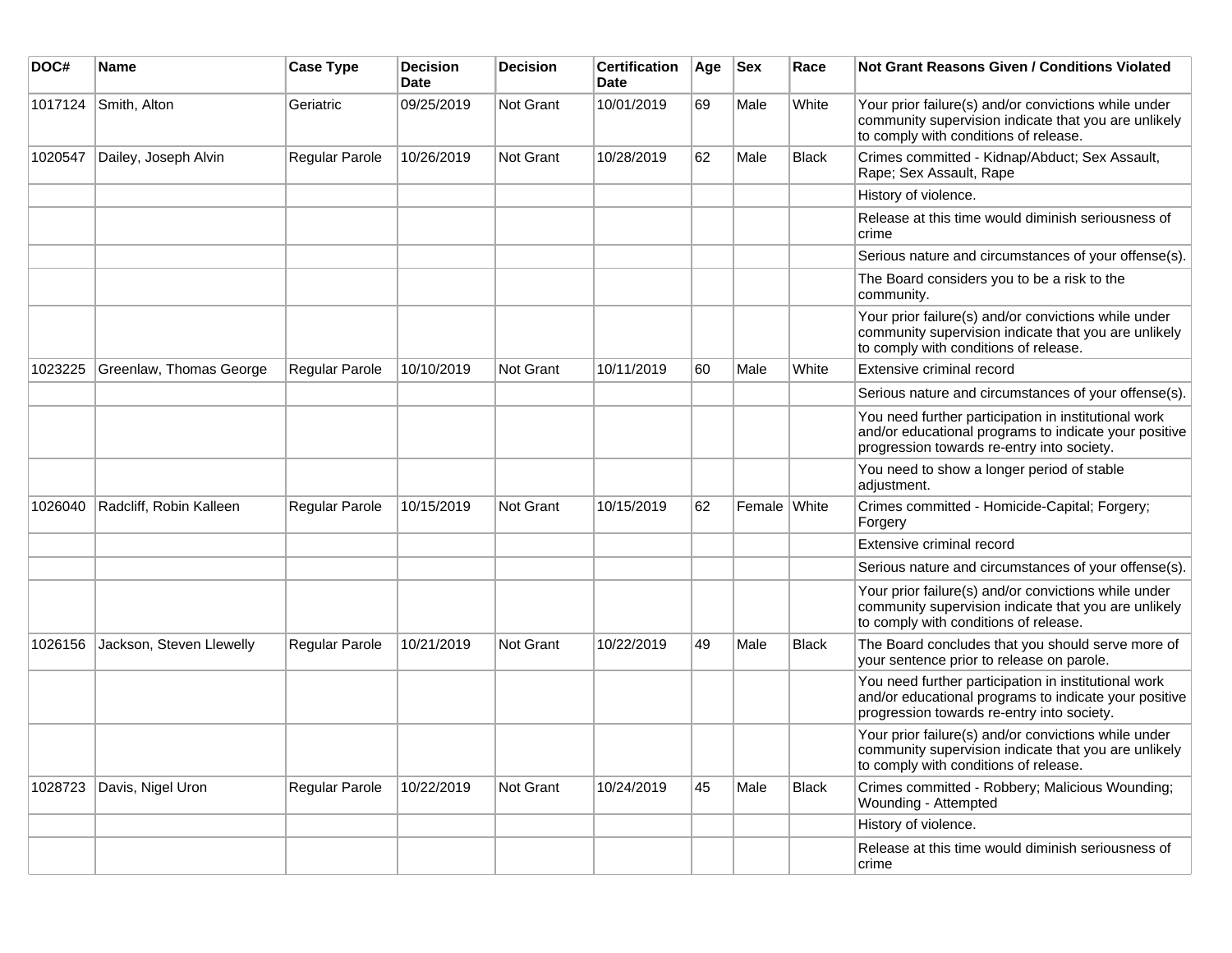| DOC#    | <b>Name</b>             | <b>Case Type</b>      | <b>Decision</b><br><b>Date</b> | <b>Decision</b> | <b>Certification</b><br>Date | Age | <b>Sex</b> | Race         | Not Grant Reasons Given / Conditions Violated                                                                                                               |
|---------|-------------------------|-----------------------|--------------------------------|-----------------|------------------------------|-----|------------|--------------|-------------------------------------------------------------------------------------------------------------------------------------------------------------|
| 1028723 | Davis, Nigel Uron       | Regular Parole        | 10/22/2019                     | Not Grant       | 10/24/2019                   | 45  | Male       | Black        | Serious nature and circumstances of your offense(s).                                                                                                        |
|         |                         |                       |                                |                 |                              |     |            |              | The Board considers you to be a risk to the<br>community.                                                                                                   |
| 1029241 | Brandon, Warren H       | Geriatric             | 10/26/2019                     | Not Grant       | 10/28/2019                   | 64  | Male       | White        | Crimes committed - Aggravated Sexual Battery;<br>Forcible Sodomy; Indecent Liberties                                                                        |
|         |                         |                       |                                |                 |                              |     |            |              | Release at this time would diminish seriousness of<br>crime                                                                                                 |
|         |                         |                       |                                |                 |                              |     |            |              | Serious nature and circumstances of your offense(s).                                                                                                        |
|         |                         |                       |                                |                 |                              |     |            |              | The Board considers you to be a risk to the<br>community.                                                                                                   |
| 1029835 | Vowels, James D         | Regular Parole        | 10/01/2019                     | Not Grant       | 10/04/2019                   | 53  | Male       | Black        | Considering your offense and your institutional<br>records, the Board concludes that you should serve<br>more of your sentence before being paroled.        |
|         |                         |                       |                                |                 |                              |     |            |              | Extensive criminal record                                                                                                                                   |
|         |                         |                       |                                |                 |                              |     |            |              | Serious nature and circumstances of your offense(s).                                                                                                        |
|         |                         |                       |                                |                 |                              |     |            |              | The Board concludes that you should serve more of<br>your sentence prior to release on parole.                                                              |
| 1031817 | Catron, James Eugene    | Regular Parole        | 10/13/2019                     | Not Grant       | 10/17/2019                   | 61  | Male       | Black        | Crimes committed - Abduct-No Ransom Or Asslt;<br>Abduct-No Ransom Or Asslt; Sex Assault, Rape                                                               |
|         |                         |                       |                                |                 |                              |     |            |              | Serious nature and circumstances of your offense(s).                                                                                                        |
|         |                         |                       |                                |                 |                              |     |            |              | The Board considers you to be a risk to the<br>community.                                                                                                   |
| 1032853 | Johnson, Vernell Delray | Regular Parole        | 10/06/2019                     | Not Grant       | 10/08/2019                   | 47  | Male       | <b>Black</b> | Crimes committed - Sex Assault, Rape; Sex Asslt-<br>Attempted Rape; Breaking And Entering                                                                   |
|         |                         |                       |                                |                 |                              |     |            |              | Release at this time would diminish seriousness of<br>crime                                                                                                 |
|         |                         |                       |                                |                 |                              |     |            |              | The Board considers you to be a risk to the<br>community.                                                                                                   |
|         |                         |                       |                                |                 |                              |     |            |              | You need further participation in institutional work<br>and/or educational programs to indicate your positive<br>progression towards re-entry into society. |
| 1033075 | Isenberg, Ward Earl     | <b>Regular Parole</b> | 10/27/2019                     | Not Grant       | 10/28/2019                   | 59  | Male       | White        | Extensive criminal record                                                                                                                                   |
|         |                         |                       |                                |                 |                              |     |            |              | Release at this time would diminish seriousness of<br>crime                                                                                                 |
|         |                         |                       |                                |                 |                              |     |            |              | Serious nature and circumstances of your offense(s).                                                                                                        |
|         |                         |                       |                                |                 |                              |     |            |              | The Board concludes that you should serve more of<br>your sentence prior to release on parole.                                                              |
| 1034837 | Winston, Charles Owens  | Regular Parole        | 09/29/2019                     | Not Grant       | 10/01/2019                   | 66  | Male       | <b>Black</b> | Crimes committed - Homicide/Murder; Abduct-No<br>Ransom Or Asslt; Abduct-No Ransom Or Asslt                                                                 |
|         |                         |                       |                                |                 |                              |     |            |              | History of violence.                                                                                                                                        |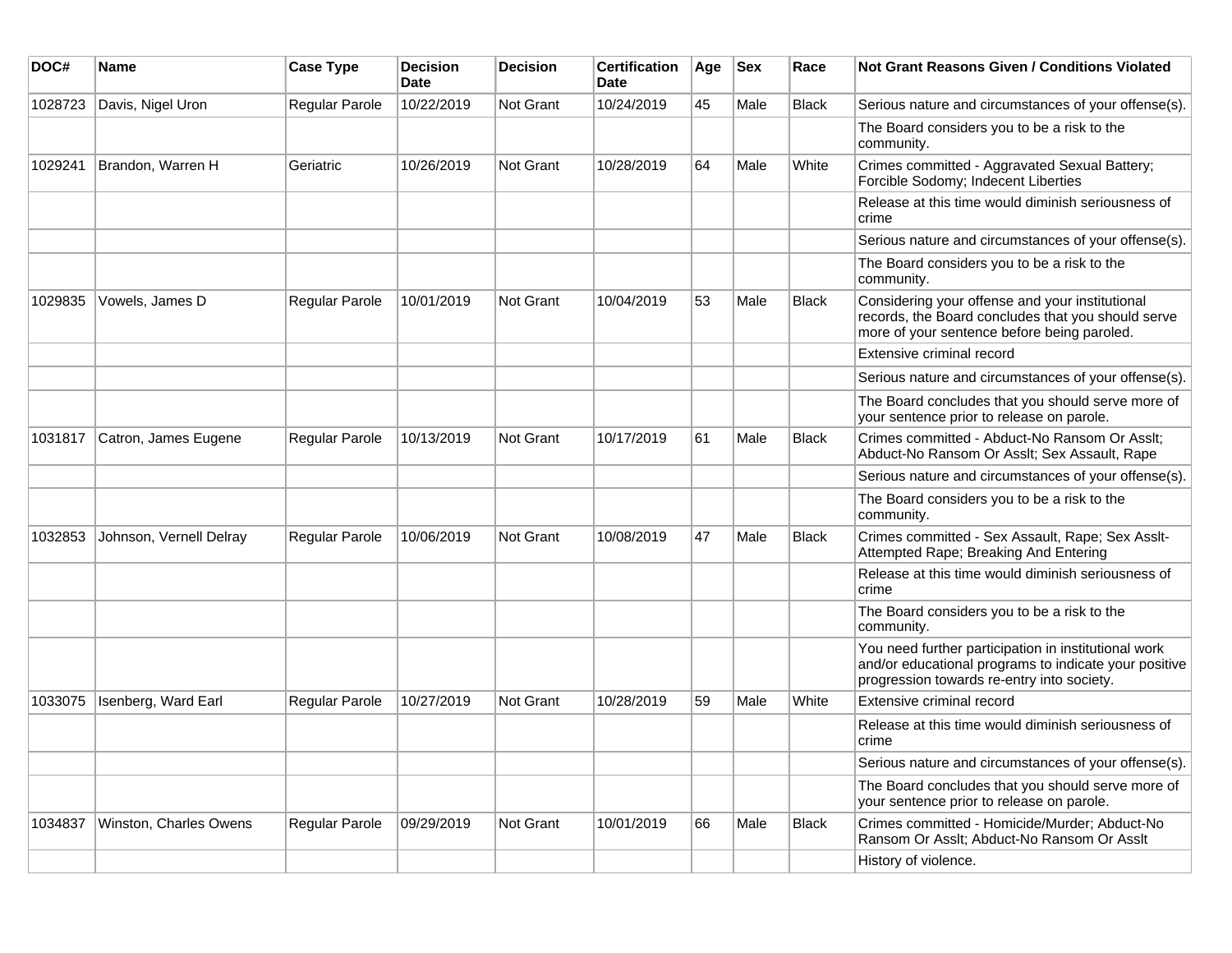| DOC#    | Name                        | <b>Case Type</b>      | <b>Decision</b><br><b>Date</b> | <b>Decision</b>  | <b>Certification</b><br>Date | Age | <b>Sex</b> | Race         | Not Grant Reasons Given / Conditions Violated                                                                                                        |
|---------|-----------------------------|-----------------------|--------------------------------|------------------|------------------------------|-----|------------|--------------|------------------------------------------------------------------------------------------------------------------------------------------------------|
| 1034837 | Winston, Charles Owens      | Regular Parole        | 09/29/2019                     | Not Grant        | 10/01/2019                   | 66  | Male       | Black        | Release at this time would diminish seriousness of<br>crime                                                                                          |
|         |                             |                       |                                |                  |                              |     |            |              | Serious nature and circumstances of your offense(s).                                                                                                 |
| 1035291 | Jefferson, Randolph William | Regular Parole        | 10/13/2019                     | Not Grant        | 10/17/2019                   | 47  | Male       | <b>Black</b> | Considering your offense and your institutional<br>records, the Board concludes that you should serve<br>more of your sentence before being paroled. |
|         |                             |                       |                                |                  |                              |     |            |              | Serious nature and circumstances of your offense(s).                                                                                                 |
|         |                             |                       |                                |                  |                              |     |            |              | Your record of institutional infractions indicates a<br>disregard for rules and that you are not ready to<br>conform to society.                     |
| 1037736 | Delotch, Neville Lerenzo    | Regular Parole        | 10/22/2019                     | Not Grant        | 10/24/2019                   | 46  | Male       | <b>Black</b> | Extensive criminal record                                                                                                                            |
|         |                             |                       |                                |                  |                              |     |            |              | Release at this time would diminish seriousness of<br>crime                                                                                          |
|         |                             |                       |                                |                  |                              |     |            |              | Serious nature and circumstances of your offense(s).                                                                                                 |
| 1038348 | Parsons, Gregory Lynn       | Regular Parole        | 10/26/2019                     | Not Grant        | 10/28/2019                   | 68  | Male       | White        | Crimes committed - Aggravated Sexual Battery;<br>Aggravated Sexual Battery; Aggravated Sexual<br><b>Battery</b>                                      |
|         |                             |                       |                                |                  |                              |     |            |              | Serious nature and circumstances of your offense(s).                                                                                                 |
|         |                             |                       |                                |                  |                              |     |            |              | The Board considers you to be a risk to the<br>community.                                                                                            |
| 1041301 | Jaccard, Douglas Albert     | Regular Parole        | 10/04/2019                     | Not Grant        | 10/07/2019                   | 69  | Male       | White        | No Interest in Parole                                                                                                                                |
| 1041504 | Sullivan, Theodore Diondre  | Regular Parole        | 10/22/2019                     | <b>Not Grant</b> | 10/24/2019                   | 53  | Male       | <b>Black</b> | Considering your offense and your institutional<br>records, the Board concludes that you should serve<br>more of your sentence before being paroled. |
|         |                             |                       |                                |                  |                              |     |            |              | Crimes committed - Homicide-1st Degree; Contempt<br>Of Court; Failure To Appear                                                                      |
|         |                             |                       |                                |                  |                              |     |            |              | Extensive criminal record                                                                                                                            |
|         |                             |                       |                                |                  |                              |     |            |              | Release at this time would diminish seriousness of<br>crime                                                                                          |
|         |                             |                       |                                |                  |                              |     |            |              | Serious nature and circumstances of your offense(s).                                                                                                 |
| 1043487 | Ward, Timothy Ray           | Regular Parole        | 10/23/2019                     | Not Grant        | 10/28/2019                   | 65  | Male       | <b>Black</b> | No Interest in Parole                                                                                                                                |
| 1045298 | Dunn, Kenneth Odell         | Regular Parole        | 09/30/2019                     | Not Grant        | 10/01/2019                   | 62  | Male       | White        | No Interest in Parole                                                                                                                                |
| 1046529 | Parker, Clinton Jerome      | <b>Regular Parole</b> | 10/13/2019                     | <b>Not Grant</b> | 10/17/2019                   | 56  | Male       | <b>Black</b> | History of violence.                                                                                                                                 |
|         |                             |                       |                                |                  |                              |     |            |              | Serious nature and circumstances of your offense(s).                                                                                                 |
|         |                             |                       |                                |                  |                              |     |            |              | The Board concludes that you should serve more of<br>your sentence prior to release on parole.                                                       |
|         |                             |                       |                                |                  |                              |     |            |              | The Board considers you to be a risk to the<br>community.                                                                                            |
| 1046917 | Walls, Harmey Harry Jr.     | Regular Parole        | 10/01/2019                     | Not Grant        | 10/04/2019                   | 51  | Male       | White        | History of substance abuse.                                                                                                                          |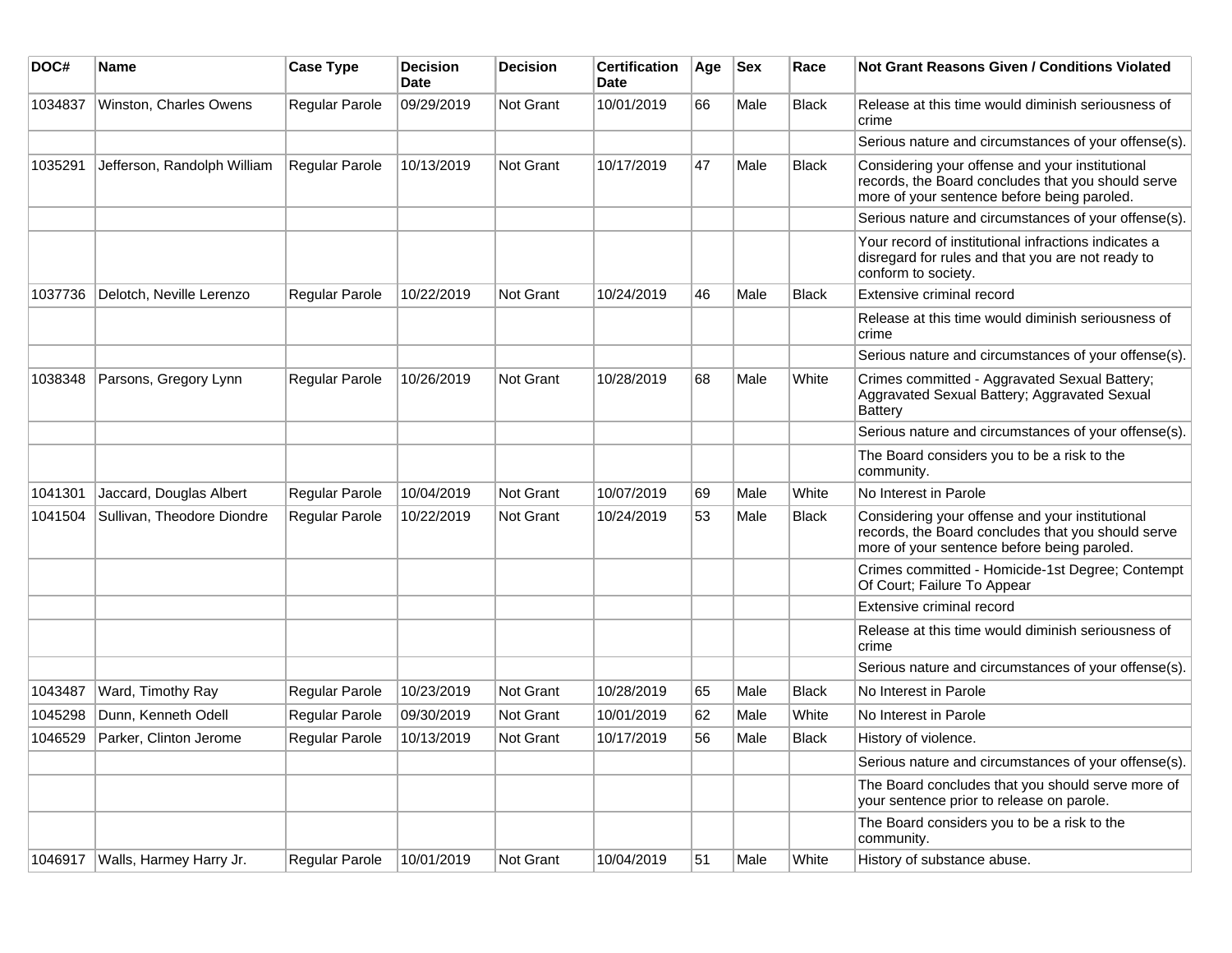| DOC#    | <b>Name</b>                    | <b>Case Type</b> | <b>Decision</b><br><b>Date</b> | <b>Decision</b> | <b>Certification</b><br><b>Date</b> | Age | <b>Sex</b> | Race         | <b>Not Grant Reasons Given / Conditions Violated</b>                                                                                                        |
|---------|--------------------------------|------------------|--------------------------------|-----------------|-------------------------------------|-----|------------|--------------|-------------------------------------------------------------------------------------------------------------------------------------------------------------|
| 1046917 | Walls, Harmey Harry Jr.        | Regular Parole   | 10/01/2019                     | Not Grant       | 10/04/2019                          | 51  | Male       | White        | Release at this time would diminish seriousness of<br>crime                                                                                                 |
|         |                                |                  |                                |                 |                                     |     |            |              | Serious nature and circumstances of your offense(s).                                                                                                        |
|         |                                |                  |                                |                 |                                     |     |            |              | You need further participation in institutional work<br>and/or educational programs to indicate your positive<br>progression towards re-entry into society. |
|         |                                |                  |                                |                 |                                     |     |            |              | You need to show a longer period of stable<br>adjustment.                                                                                                   |
| 1047371 | Hill, Randy F                  | Regular Parole   | 10/22/2019                     | Not Grant       | 10/24/2019                          | 52  | Male       | White        | Considering your offense and your institutional<br>records, the Board concludes that you should serve<br>more of your sentence before being paroled.        |
|         |                                |                  |                                |                 |                                     |     |            |              | Crimes committed - Homicide-1st Degree; Larc-<br>Petty; Firing Into Dwelling Or Buildi                                                                      |
|         |                                |                  |                                |                 |                                     |     |            |              | History of violence.                                                                                                                                        |
|         |                                |                  |                                |                 |                                     |     |            |              | The Board concludes that you should serve more of<br>your sentence prior to release on parole.                                                              |
|         |                                |                  |                                |                 |                                     |     |            |              | You need to show a longer period of stable<br>adjustment.                                                                                                   |
|         |                                |                  |                                |                 |                                     |     |            |              | Your record of institutional infractions indicates a<br>disregard for rules and that you are not ready to<br>conform to society.                            |
| 1049505 | Roberts, Anthony Rumont        | Geriatric        | 09/23/2019                     | Not Grant       | 10/01/2019                          | 63  | Male       | <b>Black</b> | Crimes committed - Homicide-1st Degree; Firing Into<br>Occupied Vehicle; Use Of Firearm In Felony                                                           |
|         |                                |                  |                                |                 |                                     |     |            |              | Extensive criminal record                                                                                                                                   |
|         |                                |                  |                                |                 |                                     |     |            |              | History of violence.                                                                                                                                        |
|         |                                |                  |                                |                 |                                     |     |            |              | Release at this time would diminish seriousness of<br>crime                                                                                                 |
|         |                                |                  |                                |                 |                                     |     |            |              | Serious nature and circumstances of your offense(s).                                                                                                        |
| 1052675 | Shell, Reginald                | Regular Parole   | 10/27/2019                     | Not Grant       | 10/28/2019                          | 53  | Male       | <b>Black</b> | Crimes committed - Homicide-1st Degree; Homicide-<br>1st Degree                                                                                             |
|         |                                |                  |                                |                 |                                     |     |            |              | Release at this time would diminish seriousness of<br>crime                                                                                                 |
|         |                                |                  |                                |                 |                                     |     |            |              | Serious nature and circumstances of your offense(s).                                                                                                        |
|         | 1053113 Whetzel, Lloyd Raymond | Geriatric        | 10/15/2019                     | Not Grant       | 10/17/2019                          | 67  | Male       | White        | History of violence.                                                                                                                                        |
|         |                                |                  |                                |                 |                                     |     |            |              | Serious nature and circumstances of your offense(s).                                                                                                        |
|         |                                |                  |                                |                 |                                     |     |            |              | Your prior failure(s) and/or convictions while under<br>community supervision indicate that you are unlikely<br>to comply with conditions of release.       |
| 1053251 | Robinson, Edward Eugene        | Regular Parole   | 10/08/2019                     | Not Grant       | 10/11/2019                          | 62  | Male       | <b>Black</b> | Crimes committed - Robbery; Robbery; Felonious<br>Injury Corr Employee                                                                                      |
|         |                                |                  |                                |                 |                                     |     |            |              | History of violence.                                                                                                                                        |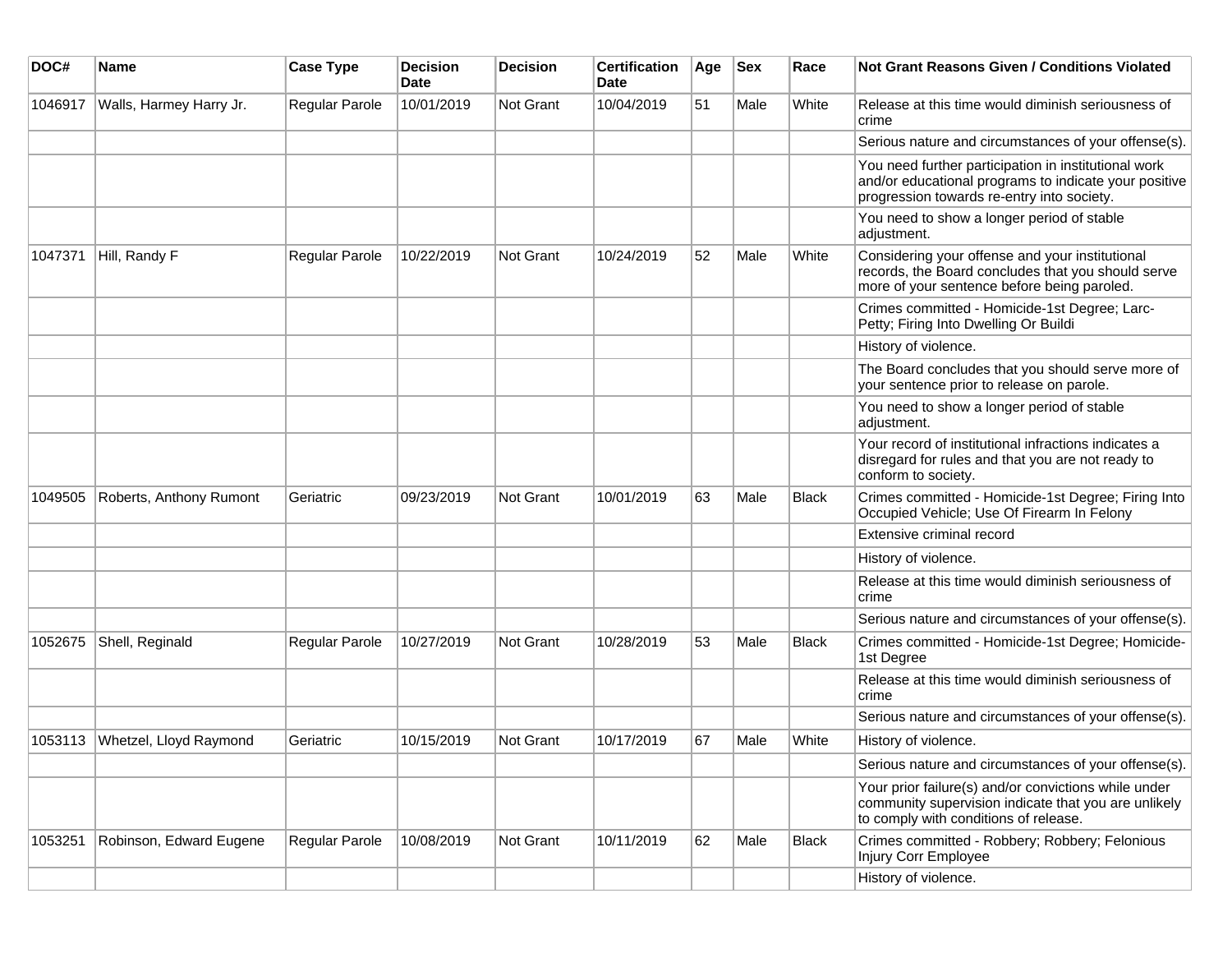| DOC#    | <b>Name</b>               | <b>Case Type</b> | <b>Decision</b><br><b>Date</b> | <b>Decision</b> | <b>Certification</b><br>Date | Age | <b>Sex</b> | Race         | <b>Not Grant Reasons Given / Conditions Violated</b>                                                                                                                             |
|---------|---------------------------|------------------|--------------------------------|-----------------|------------------------------|-----|------------|--------------|----------------------------------------------------------------------------------------------------------------------------------------------------------------------------------|
| 1053251 | Robinson, Edward Eugene   | Regular Parole   | 10/08/2019                     | Not Grant       | 10/11/2019                   | 62  | Male       | Black        | You need to show a longer period of stable<br>adjustment.                                                                                                                        |
|         |                           |                  |                                |                 |                              |     |            |              | Your prior failure(s) and/or convictions while under<br>community supervision indicate that you are unlikely<br>to comply with conditions of release.                            |
| 1053871 | Franklin, Thomas Benjamin | Regular Parole   | 10/01/2019                     | Not Grant       | 10/04/2019                   | 57  | Male       | <b>Black</b> | Crimes committed - Robbery: Business W/ Use Of<br>Gun Or Simulated Gun; Robbery: Business W/ Use<br>Of Gun Or Simulated Gun; Robbery: Business W/<br>Use Of Gun Or Simulated Gun |
|         |                           |                  |                                |                 |                              |     |            |              | Extensive criminal record                                                                                                                                                        |
|         |                           |                  |                                |                 |                              |     |            |              | Release at this time would diminish seriousness of<br>crime                                                                                                                      |
|         |                           |                  |                                |                 |                              |     |            |              | Serious nature and circumstances of your offense(s).                                                                                                                             |
|         |                           |                  |                                |                 |                              |     |            |              | Your prior failure(s) and/or convictions while under<br>community supervision indicate that you are unlikely<br>to comply with conditions of release.                            |
| 1054241 | Akers, Elvin Ricky        | Regular Parole   | 10/25/2019                     | Not Grant       | 10/28/2019                   | 56  | Male       | White        | Crimes committed - Sex Assault, Rape; Aggravated<br>Sexual Battery; Aggravated Sexual Battery                                                                                    |
|         |                           |                  |                                |                 |                              |     |            |              | History of substance abuse.                                                                                                                                                      |
|         |                           |                  |                                |                 |                              |     |            |              | Release at this time would diminish seriousness of<br>crime                                                                                                                      |
|         |                           |                  |                                |                 |                              |     |            |              | Serious nature and circumstances of your offense(s).                                                                                                                             |
|         |                           |                  |                                |                 |                              |     |            |              | The Board considers you to be a risk to the<br>community.                                                                                                                        |
| 1054374 | Jones, Willie B           | Regular Parole   | 10/01/2019                     | Not Grant       | 10/04/2019                   | 66  | Male       | Black        | Crimes committed - Homicide-2Nd-Degree;<br>Homicide-2Nd-Degree; Homicide-2Nd-Degree                                                                                              |
|         |                           |                  |                                |                 |                              |     |            |              | History of violence.                                                                                                                                                             |
|         |                           |                  |                                |                 |                              |     |            |              | Release at this time would diminish seriousness of<br>crime                                                                                                                      |
|         |                           |                  |                                |                 |                              |     |            |              | Serious nature and circumstances of your offense(s).                                                                                                                             |
| 1056492 | Brogan, James Terry       | Regular Parole   | 10/04/2019                     | Not Grant       | 10/07/2019                   | 62  | Male       | White        | Crimes committed - Homicide-1st Degree; Homicide-<br>1st Degree; Homicide-1st Degree                                                                                             |
|         |                           |                  |                                |                 |                              |     |            |              | History of violence.                                                                                                                                                             |
|         |                           |                  |                                |                 |                              |     |            |              | Release at this time would diminish seriousness of<br>crime                                                                                                                      |
|         |                           |                  |                                |                 |                              |     |            |              | Serious nature and circumstances of your offense(s).                                                                                                                             |
| 1057081 | Toney, Thomas Lee         | Regular Parole   | 10/18/2019                     | Not Grant       | 10/21/2019                   | 51  | Male       | Black        | Crimes committed - Cocaine-Sell; Cocaine-Sell;<br>Cocaine-Sell                                                                                                                   |
|         |                           |                  |                                |                 |                              |     |            |              | Extensive criminal record                                                                                                                                                        |
|         |                           |                  |                                |                 |                              |     |            |              | The Board concludes that you should serve more of<br>your sentence prior to release on parole.                                                                                   |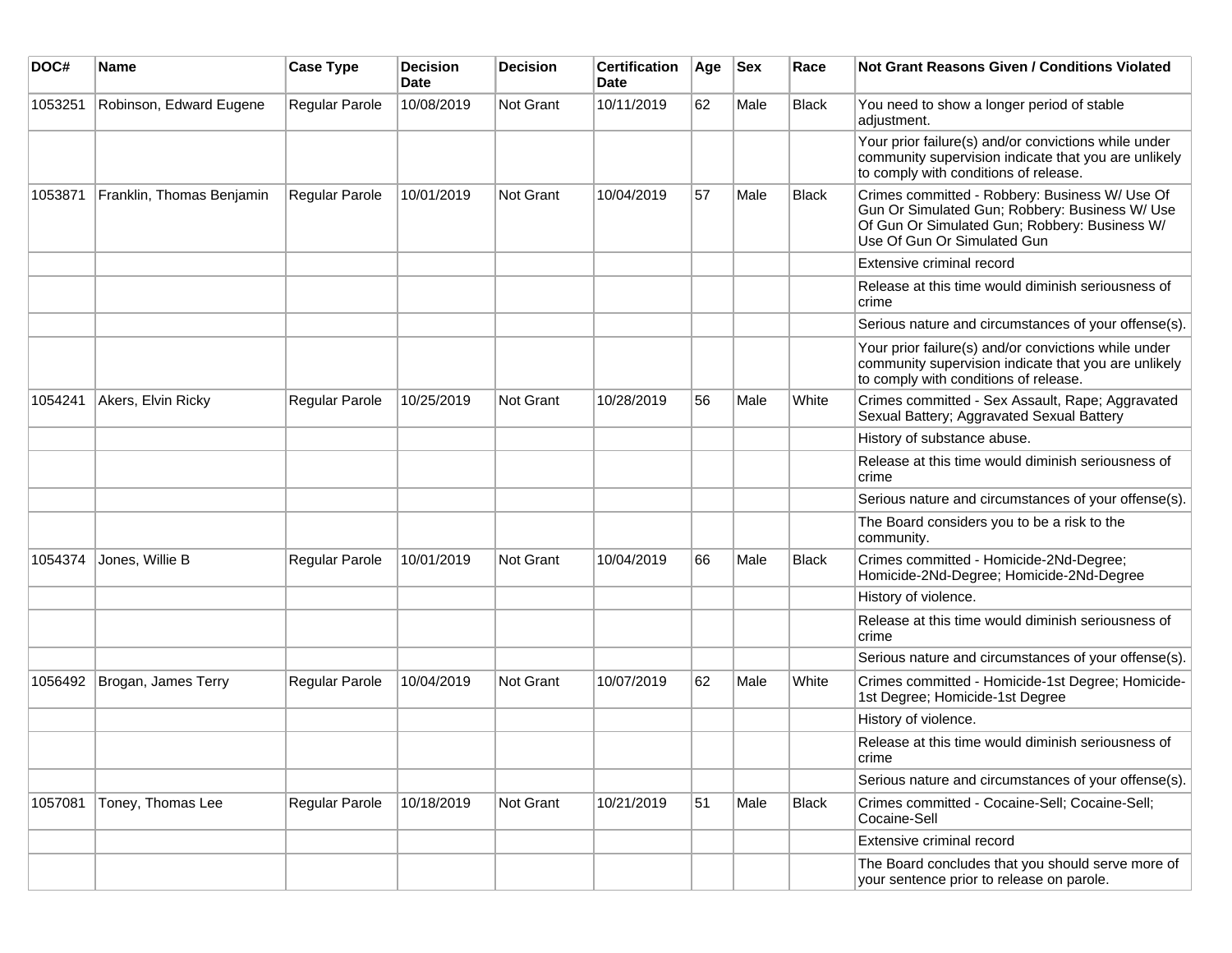| DOC#    | <b>Name</b>             | <b>Case Type</b> | <b>Decision</b><br><b>Date</b> | <b>Decision</b> | <b>Certification</b><br>Date | Age | <b>Sex</b> | Race         | <b>Not Grant Reasons Given / Conditions Violated</b>                                                                                                                             |
|---------|-------------------------|------------------|--------------------------------|-----------------|------------------------------|-----|------------|--------------|----------------------------------------------------------------------------------------------------------------------------------------------------------------------------------|
| 1057081 | Toney, Thomas Lee       | Regular Parole   | 10/18/2019                     | Not Grant       | 10/21/2019                   | 51  | Male       | Black        | You need further participation in institutional work<br>and/or educational programs to indicate your positive<br>progression towards re-entry into society.                      |
|         |                         |                  |                                |                 |                              |     |            |              | Your prior failure(s) and/or convictions while under<br>community supervision indicate that you are unlikely<br>to comply with conditions of release.                            |
| 1060755 | Julien, Glen H          | Geriatric        | 10/26/2019                     | Not Grant       | 10/28/2019                   | 60  | Male       | <b>Black</b> | Crimes committed - Aggravated Sexual Battery;<br>Forcible Sodomy; Forcible Sodomy                                                                                                |
|         |                         |                  |                                |                 |                              |     |            |              | Release at this time would diminish seriousness of<br>crime                                                                                                                      |
|         |                         |                  |                                |                 |                              |     |            |              | Serious nature and circumstances of your offense(s).                                                                                                                             |
|         |                         |                  |                                |                 |                              |     |            |              | The Board considers you to be a risk to the<br>community.                                                                                                                        |
|         |                         |                  |                                |                 |                              |     |            |              | You need further participation in institutional work<br>and/or educational programs to indicate your positive<br>progression towards re-entry into society.                      |
|         |                         |                  |                                |                 |                              |     |            |              | Your prior failure(s) and/or convictions while under<br>community supervision indicate that you are unlikely<br>to comply with conditions of release.                            |
| 1063002 | Moore, Dale C           | Regular Parole   | 10/07/2019                     | Not Grant       | 10/08/2019                   | 62  | Male       | White        | No Interest in Parole                                                                                                                                                            |
| 1063421 | Morris, Charles Ronald  | Geriatric        | 10/08/2019                     | Not Grant       | 10/09/2019                   | 60  | Male       | <b>Black</b> | Crimes committed - Burgl: Enter Structure To<br>Commit Larceny/A&B/Etc; Burgl: Enter Structure To<br>Commit Larceny/A&B/Etc; Burgl: Enter Structure To<br>Commit Larceny/A&B/Etc |
|         |                         |                  |                                |                 |                              |     |            |              | Extensive criminal record                                                                                                                                                        |
|         |                         |                  |                                |                 |                              |     |            |              | History of substance abuse.                                                                                                                                                      |
|         |                         |                  |                                |                 |                              |     |            |              | Your prior failure(s) and/or convictions while under<br>community supervision indicate that you are unlikely<br>to comply with conditions of release.                            |
| 1064337 | Hyslop, Anthony Bernard | Regular Parole   | 10/26/2019                     | Not Grant       | 10/28/2019                   | 58  | Male       | <b>Black</b> | Crimes committed - Homicide-1st Degree; Homicide-<br>1st Degree; Homicide-1st Degree                                                                                             |
|         |                         |                  |                                |                 |                              |     |            |              | History of violence.                                                                                                                                                             |
|         |                         |                  |                                |                 |                              |     |            |              | Release at this time would diminish seriousness of<br>crime                                                                                                                      |
|         |                         |                  |                                |                 |                              |     |            |              | Serious nature and circumstances of your offense(s).                                                                                                                             |
| 1064850 | Langford, Randall Lee   | Geriatric        | 10/14/2019                     | Not Grant       | 10/17/2019                   | 65  | Male       | White        | History of substance abuse.                                                                                                                                                      |
|         |                         |                  |                                |                 |                              |     |            |              | Release at this time would diminish seriousness of<br>crime                                                                                                                      |
|         |                         |                  |                                |                 |                              |     |            |              | Serious nature and circumstances of your offense(s).                                                                                                                             |
| 1064866 | Lane, Rogers L          | Regular Parole   | 10/21/2019                     | Not Grant       | 10/22/2019                   | 58  | Male       | <b>Black</b> | No Interest in Parole                                                                                                                                                            |
| 1065563 | Cox, Anthony Ray        | Regular Parole   | 10/21/2019                     | Not Grant       | 10/22/2019                   | 58  | Male       | <b>Black</b> | Extensive criminal record                                                                                                                                                        |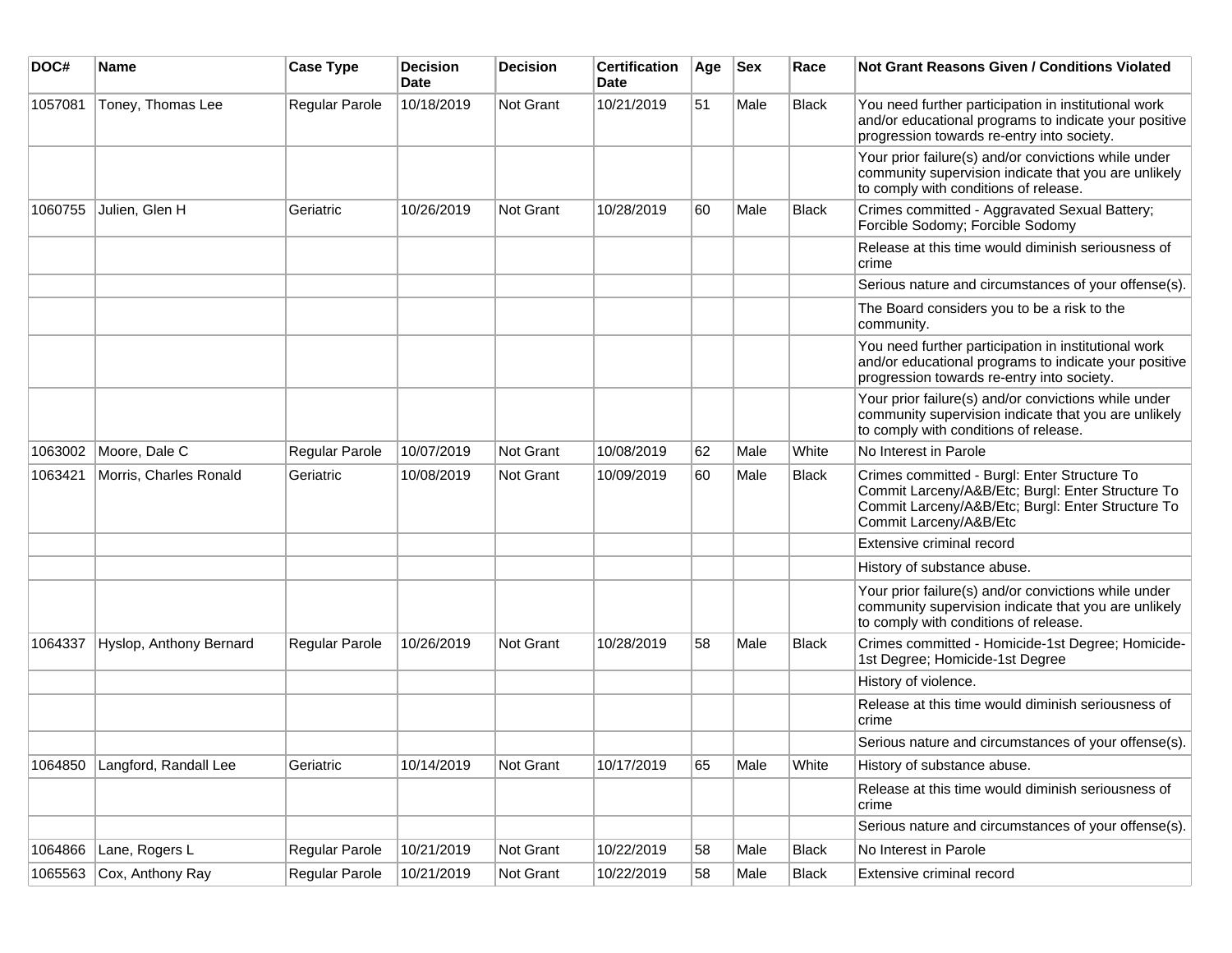| DOC#    | Name                           | <b>Case Type</b>      | <b>Decision</b><br>Date | <b>Decision</b> | <b>Certification</b><br>Date | Age | <b>Sex</b> | Race         | <b>Not Grant Reasons Given / Conditions Violated</b>                                                                                                  |
|---------|--------------------------------|-----------------------|-------------------------|-----------------|------------------------------|-----|------------|--------------|-------------------------------------------------------------------------------------------------------------------------------------------------------|
| 1065563 | Cox, Anthony Ray               | Regular Parole        | 10/21/2019              | Not Grant       | 10/22/2019                   | 58  | Male       | Black        | History of substance abuse.                                                                                                                           |
|         |                                |                       |                         |                 |                              |     |            |              | History of violence.                                                                                                                                  |
|         |                                |                       |                         |                 |                              |     |            |              | Release at this time would diminish seriousness of<br>crime                                                                                           |
|         |                                |                       |                         |                 |                              |     |            |              | Serious nature and circumstances of your offense(s).                                                                                                  |
|         |                                |                       |                         |                 |                              |     |            |              | The Board considers you to be a risk to the<br>community.                                                                                             |
|         |                                |                       |                         |                 |                              |     |            |              | Your prior failure(s) and/or convictions while under<br>community supervision indicate that you are unlikely<br>to comply with conditions of release. |
|         |                                |                       |                         |                 |                              |     |            |              | Your record indicates a serious disregard for the<br>property rights of others.                                                                       |
| 1066534 | Morehead, Lawrence<br>Grayson  | <b>Regular Parole</b> | 10/28/2019              | Not Grant       | 10/29/2019                   | 63  | Male       | White        | Crimes committed - Homicide-1st Degree; Homicide-<br>1st Degree; Weapon Offense                                                                       |
|         |                                |                       |                         |                 |                              |     |            |              | Release at this time would diminish seriousness of<br>crime                                                                                           |
|         |                                |                       |                         |                 |                              |     |            |              | Serious nature and circumstances of your offense(s).                                                                                                  |
| 1068259 | Brown, Tony Bernard            | Regular Parole        | 10/24/2019              | Not Grant       | 10/28/2019                   | 57  | Male       | <b>Black</b> | Release at this time would diminish seriousness of<br>crime                                                                                           |
|         |                                |                       |                         |                 |                              |     |            |              | Serious nature and circumstances of your offense(s).                                                                                                  |
| 1069756 | Gorham, Kenneth Lee            | Regular Parole        | 09/28/2019              | Not Grant       | 10/01/2019                   | 57  | Male       | <b>Black</b> | Release at this time would diminish seriousness of<br>crime                                                                                           |
|         |                                |                       |                         |                 |                              |     |            |              | Serious nature and circumstances of your offense(s).                                                                                                  |
|         |                                |                       |                         |                 |                              |     |            |              | The Board concludes that you should serve more of<br>your sentence prior to release on parole.                                                        |
|         |                                |                       |                         |                 |                              |     |            |              | The Board considers you to be a risk to the<br>community.                                                                                             |
| 1071263 | White, Tyrone Jerome           | Regular Parole        | 09/30/2019              | Not Grant       | 10/04/2019                   | 55  | Male       | <b>Black</b> | No Interest in Parole                                                                                                                                 |
| 1072702 | Howard, David Henry            | Geriatric             | 10/16/2019              | Not Grant       | 10/17/2019                   | 65  | Male       | <b>Black</b> | Crimes committed - Sex Assault, Rape; Sex Assault,<br>Rape; Sex Assault, Rape                                                                         |
|         |                                |                       |                         |                 |                              |     |            |              | Extensive criminal record                                                                                                                             |
|         |                                |                       |                         |                 |                              |     |            |              | Release at this time would diminish seriousness of<br>crime                                                                                           |
|         | 1073357 Mccarthy, Paul Patrick | Regular Parole        | 10/26/2019              | Not Grant       | 10/28/2019                   | 70  | Male       | White        | Crimes committed - Homicide-1st Degree; Homicide-<br>1st Degree; Burglary                                                                             |
|         |                                |                       |                         |                 |                              |     |            |              | Release at this time would diminish seriousness of<br>crime                                                                                           |
| 1075096 | Williams, Juel M               | Regular Parole        | 10/16/2019              | Not Grant       | 10/17/2019                   | 77  | Male       | Black        | Crimes committed - Homicide-2Nd-Degree; Cocaine-<br>Possess; Cocaine-Possess                                                                          |
|         |                                |                       |                         |                 |                              |     |            |              | Extensive criminal record                                                                                                                             |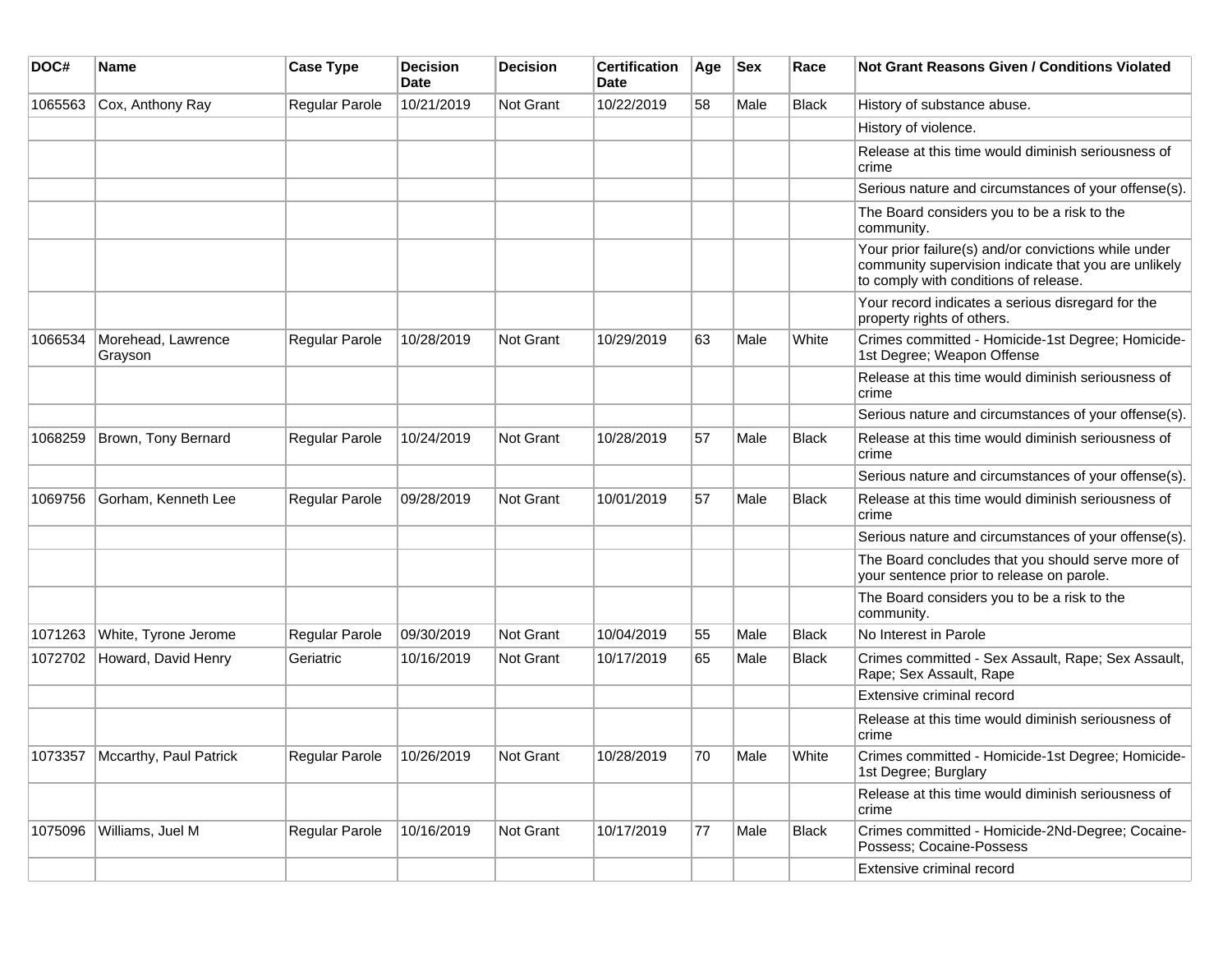| DOC#    | Name                    | <b>Case Type</b> | <b>Decision</b><br><b>Date</b> | <b>Decision</b>  | <b>Certification</b><br><b>Date</b> | Age | <b>Sex</b> | Race         | <b>Not Grant Reasons Given / Conditions Violated</b>                                                                                                  |
|---------|-------------------------|------------------|--------------------------------|------------------|-------------------------------------|-----|------------|--------------|-------------------------------------------------------------------------------------------------------------------------------------------------------|
| 1075096 | Williams, Juel M        | Regular Parole   | 10/16/2019                     | <b>Not Grant</b> | 10/17/2019                          | 77  | Male       | <b>Black</b> | History of violence.                                                                                                                                  |
|         |                         |                  |                                |                  |                                     |     |            |              | Release at this time would diminish seriousness of<br>crime                                                                                           |
|         |                         |                  |                                |                  |                                     |     |            |              | Serious nature and circumstances of your offense(s).                                                                                                  |
|         |                         |                  |                                |                  |                                     |     |            |              | The Board considers you to be a risk to the<br>community.                                                                                             |
|         |                         |                  |                                |                  |                                     |     |            |              | Your prior failure(s) and/or convictions while under<br>community supervision indicate that you are unlikely<br>to comply with conditions of release. |
| 1075166 | Simons, Carl Gene       | Regular Parole   | 09/30/2019                     | <b>Not Grant</b> | 10/04/2019                          | 62  | Male       | White        | Crimes committed - Homicide-1st Degree;<br>(Attempted) Unlawful Bodily Injury; Assault:<br>(Misdemeanor)                                              |
|         |                         |                  |                                |                  |                                     |     |            |              | History of violence.                                                                                                                                  |
|         |                         |                  |                                |                  |                                     |     |            |              | Serious nature and circumstances of your offense(s).                                                                                                  |
|         |                         |                  |                                |                  |                                     |     |            |              | The Board concludes that you should serve more of<br>your sentence prior to release on parole.                                                        |
|         |                         |                  |                                |                  |                                     |     |            |              | The Board considers you to be a risk to the<br>community.                                                                                             |
|         |                         |                  |                                |                  |                                     |     |            |              | Your prior failure(s) and/or convictions while under<br>community supervision indicate that you are unlikely<br>to comply with conditions of release. |
| 1076428 | Pettaway, Michael Keith | Geriatric        | 10/07/2019                     | Not Grant        | 10/08/2019                          | 67  | Male       | <b>Black</b> | Crimes committed - Penetrate W/Inanimate Object                                                                                                       |
|         |                         |                  |                                |                  |                                     |     |            |              | Extensive criminal record                                                                                                                             |
|         |                         |                  |                                |                  |                                     |     |            |              | History of substance abuse.                                                                                                                           |
|         |                         |                  |                                |                  |                                     |     |            |              | History of violence.                                                                                                                                  |
|         |                         |                  |                                |                  |                                     |     |            |              | Release at this time would diminish seriousness of<br>crime                                                                                           |
|         |                         |                  |                                |                  |                                     |     |            |              | Serious nature and circumstances of your offense(s).                                                                                                  |
|         |                         |                  |                                |                  |                                     |     |            |              | The Board considers you to be a risk to the<br>community.                                                                                             |
| 1080129 | Rowzie, Richard         | Geriatric        | 10/26/2019                     | <b>Not Grant</b> | 10/28/2019                          | 65  | Male       | White        | Crimes committed - Kidnap/Abduct; Kidnap/Abduct;<br>Forcible Sodomy                                                                                   |
|         |                         |                  |                                |                  |                                     |     |            |              | Extensive criminal record                                                                                                                             |
|         |                         |                  |                                |                  |                                     |     |            |              | History of violence.                                                                                                                                  |
|         |                         |                  |                                |                  |                                     |     |            |              | Release at this time would diminish seriousness of<br>crime                                                                                           |
|         |                         |                  |                                |                  |                                     |     |            |              | Serious nature and circumstances of your offense(s).                                                                                                  |
|         |                         |                  |                                |                  |                                     |     |            |              | The Board considers you to be a risk to the<br>community.                                                                                             |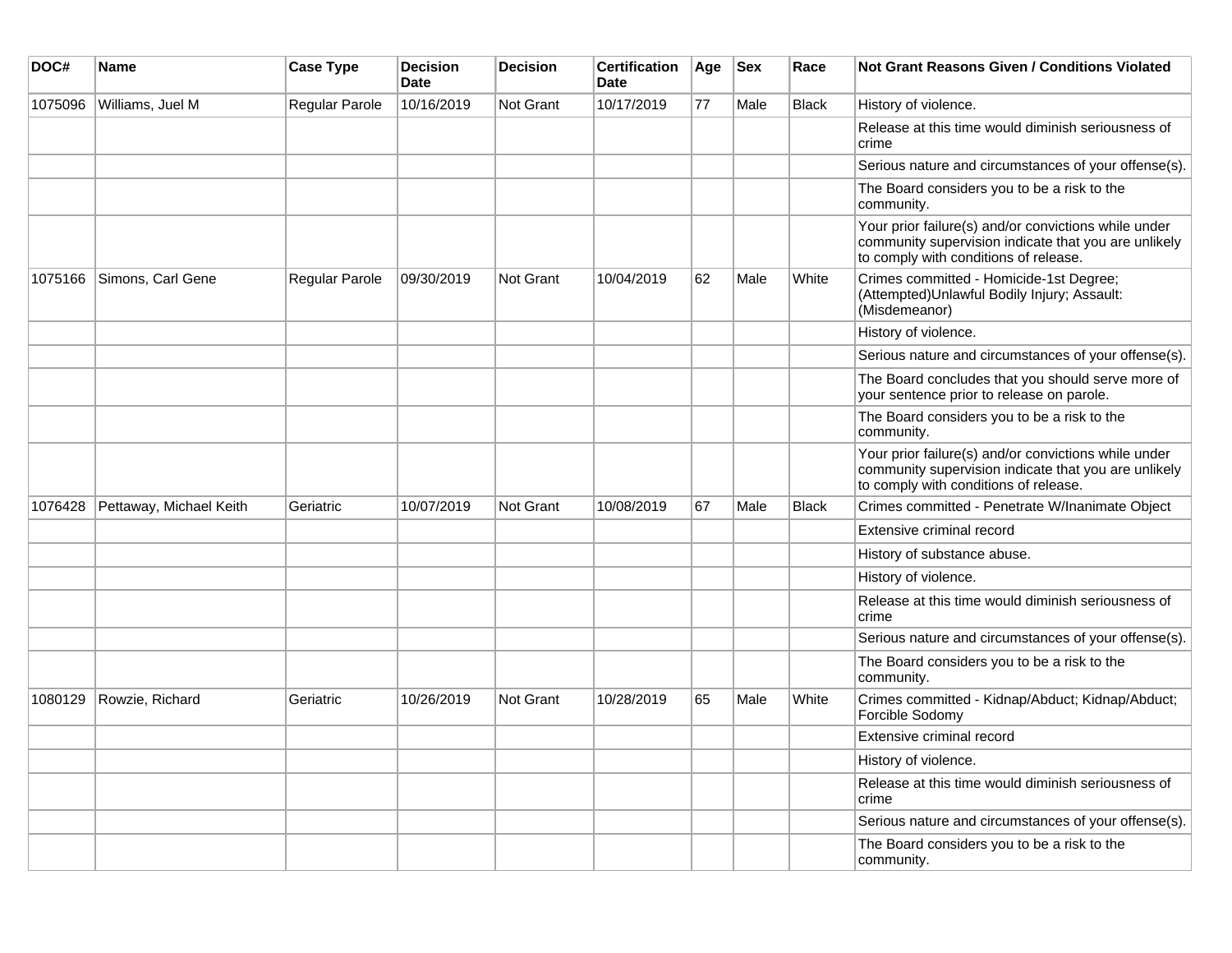| DOC#    | <b>Name</b>               | <b>Case Type</b>      | <b>Decision</b><br><b>Date</b> | <b>Decision</b>  | <b>Certification</b><br>Date | Age | <b>Sex</b> | Race         | <b>Not Grant Reasons Given / Conditions Violated</b>                                                                                                  |
|---------|---------------------------|-----------------------|--------------------------------|------------------|------------------------------|-----|------------|--------------|-------------------------------------------------------------------------------------------------------------------------------------------------------|
| 1080129 | Rowzie, Richard           | Geriatric             | 10/26/2019                     | Not Grant        | 10/28/2019                   | 65  | Male       | White        | Your record indicates a serious disregard for the<br>property rights of others.                                                                       |
| 1081416 | Darby, Brian Lee          | Regular Parole        | 10/13/2019                     | Not Grant        | 10/17/2019                   | 56  | Male       | White        | History of violence.                                                                                                                                  |
|         |                           |                       |                                |                  |                              |     |            |              | Release at this time would diminish seriousness of<br>crime                                                                                           |
|         |                           |                       |                                |                  |                              |     |            |              | Serious nature and circumstances of your offense(s).                                                                                                  |
|         |                           |                       |                                |                  |                              |     |            |              | The Board concludes that you should serve more of<br>your sentence prior to release on parole.                                                        |
| 1082296 | Anderson, Leonard         | <b>Regular Parole</b> | 10/27/2019                     | Not Grant        | 10/28/2019                   | 54  | Male       | <b>Black</b> | Release at this time would diminish seriousness of<br>crime                                                                                           |
|         |                           |                       |                                |                  |                              |     |            |              | The Board concludes that you should serve more of<br>your sentence prior to release on parole.                                                        |
|         |                           |                       |                                |                  |                              |     |            |              | Your prior failure(s) and/or convictions while under<br>community supervision indicate that you are unlikely<br>to comply with conditions of release. |
| 1082616 | Johnson, Michael M        | Regular Parole        | 10/26/2019                     | <b>Not Grant</b> | 10/28/2019                   | 57  | Male       | Black        | Release at this time would diminish seriousness of<br>crime                                                                                           |
|         |                           |                       |                                |                  |                              |     |            |              | Serious nature and circumstances of your offense(s).                                                                                                  |
|         |                           |                       |                                |                  |                              |     |            |              | The Board considers you to be a risk to the<br>community.                                                                                             |
| 1083061 | Henderson, John Joseph    | <b>Regular Parole</b> | 10/01/2019                     | <b>Not Grant</b> | 10/04/2019                   | 64  | Male       | White        | Crimes committed - Kidnap/Abduct; Robbery;<br>Sodomy                                                                                                  |
|         |                           |                       |                                |                  |                              |     |            |              | Extensive criminal record                                                                                                                             |
|         |                           |                       |                                |                  |                              |     |            |              | History of violence.                                                                                                                                  |
|         |                           |                       |                                |                  |                              |     |            |              | Release at this time would diminish seriousness of<br>crime                                                                                           |
|         |                           |                       |                                |                  |                              |     |            |              | The Board considers you to be a risk to the<br>community.                                                                                             |
| 1084315 | Johnson, Benjamin Richard | Regular Parole        | 10/27/2019                     | Not Grant        | 10/28/2019                   | 74  | Male       | <b>Black</b> | Crimes committed - Murder: 1st Degree                                                                                                                 |
|         |                           |                       |                                |                  |                              |     |            |              | Release at this time would diminish seriousness of<br>crime                                                                                           |
|         |                           |                       |                                |                  |                              |     |            |              | Serious nature and circumstances of your offense(s).                                                                                                  |
| 1084978 | Gleason, Todd Matthew     | Regular Parole        | 10/22/2019                     | Not Grant        | 10/24/2019                   | 48  | Male       | White        | Crimes committed - Robbery: Business; Robbery:<br>Business; (Attempted) Grand Larceny: >=\$200 Not<br>From A Person                                   |
|         |                           |                       |                                |                  |                              |     |            |              | Extensive criminal record                                                                                                                             |
|         |                           |                       |                                |                  |                              |     |            |              | The Board concludes that you should serve more of<br>your sentence prior to release on parole.                                                        |
|         |                           |                       |                                |                  |                              |     |            |              | Your prior failure(s) and/or convictions while under<br>community supervision indicate that you are unlikely<br>to comply with conditions of release. |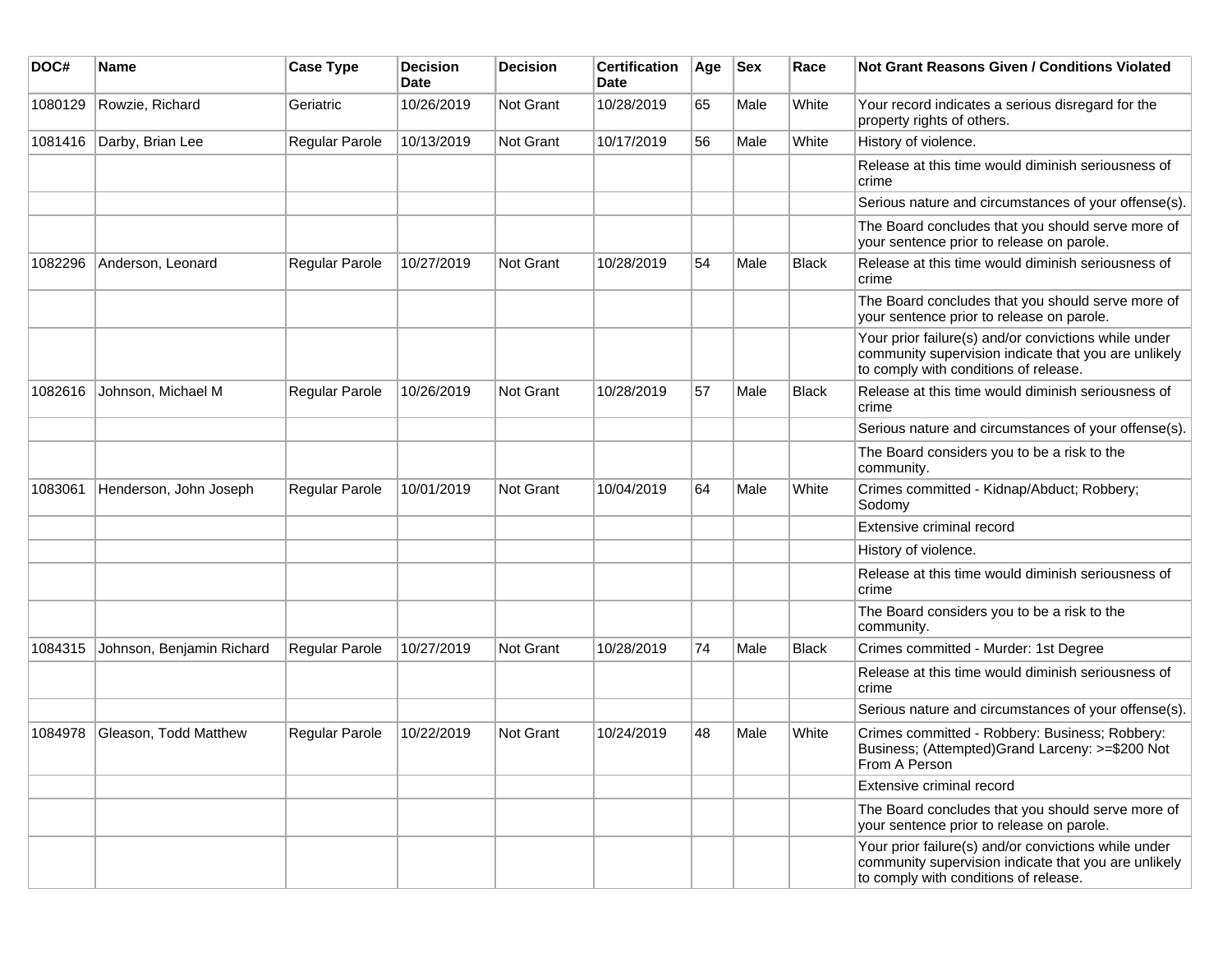| DOC#    | <b>Name</b>           | <b>Case Type</b>      | <b>Decision</b><br><b>Date</b> | <b>Decision</b>  | <b>Certification</b><br>Date | Age | <b>Sex</b> | Race         | <b>Not Grant Reasons Given / Conditions Violated</b>                                                                                                        |
|---------|-----------------------|-----------------------|--------------------------------|------------------|------------------------------|-----|------------|--------------|-------------------------------------------------------------------------------------------------------------------------------------------------------------|
| 1084978 | Gleason, Todd Matthew | Regular Parole        | 10/22/2019                     | Not Grant        | 10/24/2019                   | 48  | Male       | White        | Your record indicates a serious disregard for the<br>property rights of others.                                                                             |
| 1087189 | Crowder, Thomas Lee   | Regular Parole        | 10/21/2019                     | Not Grant        | 10/22/2019                   | 60  | Male       | <b>Black</b> | Crimes committed - Murder: 1st Degree; Drugs:<br>Possess Sch I Or li                                                                                        |
|         |                       |                       |                                |                  |                              |     |            |              | Extensive criminal record                                                                                                                                   |
|         |                       |                       |                                |                  |                              |     |            |              | Release at this time would diminish seriousness of<br>crime                                                                                                 |
|         |                       |                       |                                |                  |                              |     |            |              | Serious nature and circumstances of your offense(s).                                                                                                        |
| 1093315 | Cooper, Bradford C    | Geriatric             | 10/27/2019                     | Not Grant        | 10/28/2019                   | 66  | Male       | Black        | Crimes committed - Sex Assault, Rape; Forcible<br>Sodomy; Forcible Sodomy                                                                                   |
|         |                       |                       |                                |                  |                              |     |            |              | Extensive criminal record                                                                                                                                   |
|         |                       |                       |                                |                  |                              |     |            |              | History of substance abuse.                                                                                                                                 |
|         |                       |                       |                                |                  |                              |     |            |              | History of violence.                                                                                                                                        |
|         |                       |                       |                                |                  |                              |     |            |              | Release at this time would diminish seriousness of<br>crime                                                                                                 |
|         |                       |                       |                                |                  |                              |     |            |              | Serious nature and circumstances of your offense(s).                                                                                                        |
|         |                       |                       |                                |                  |                              |     |            |              | The Board considers you to be a risk to the<br>community.                                                                                                   |
| 1093592 | Anderson, Mark Andrew | <b>Regular Parole</b> | 10/31/2019                     | <b>Not Grant</b> | 10/31/2019                   | 63  | Male       | White        | History of violence.                                                                                                                                        |
|         |                       |                       |                                |                  |                              |     |            |              | Release at this time would diminish seriousness of<br>crime                                                                                                 |
|         |                       |                       |                                |                  |                              |     |            |              | Serious nature and circumstances of your offense(s).                                                                                                        |
| 1094569 | Richardson, Clarence  | <b>Regular Parole</b> | 10/16/2019                     | <b>Not Grant</b> | 10/17/2019                   | 65  | Male       | Black        | History of substance abuse.                                                                                                                                 |
|         |                       |                       |                                |                  |                              |     |            |              | History of violence.                                                                                                                                        |
|         |                       |                       |                                |                  |                              |     |            |              | Release at this time would diminish seriousness of<br>crime                                                                                                 |
|         |                       |                       |                                |                  |                              |     |            |              | Serious nature and circumstances of your offense(s).                                                                                                        |
|         |                       |                       |                                |                  |                              |     |            |              | The Board considers you to be a risk to the<br>community.                                                                                                   |
|         |                       |                       |                                |                  |                              |     |            |              | You need further participation in institutional work<br>and/or educational programs to indicate your positive<br>progression towards re-entry into society. |
|         |                       |                       |                                |                  |                              |     |            |              | Your prior failure(s) and/or convictions while under<br>community supervision indicate that you are unlikely<br>to comply with conditions of release.       |
| 1095223 | Gaskins, Roy L        | Regular Parole        | 10/28/2019                     | Not Grant        | 10/29/2019                   | 51  | Male       | <b>Black</b> | Crimes committed - Homicide-Capital; Robbery;<br>Robbery                                                                                                    |
|         |                       |                       |                                |                  |                              |     |            |              | Release at this time would diminish seriousness of<br>crime                                                                                                 |
|         |                       |                       |                                |                  |                              |     |            |              | Serious nature and circumstances of your offense(s).                                                                                                        |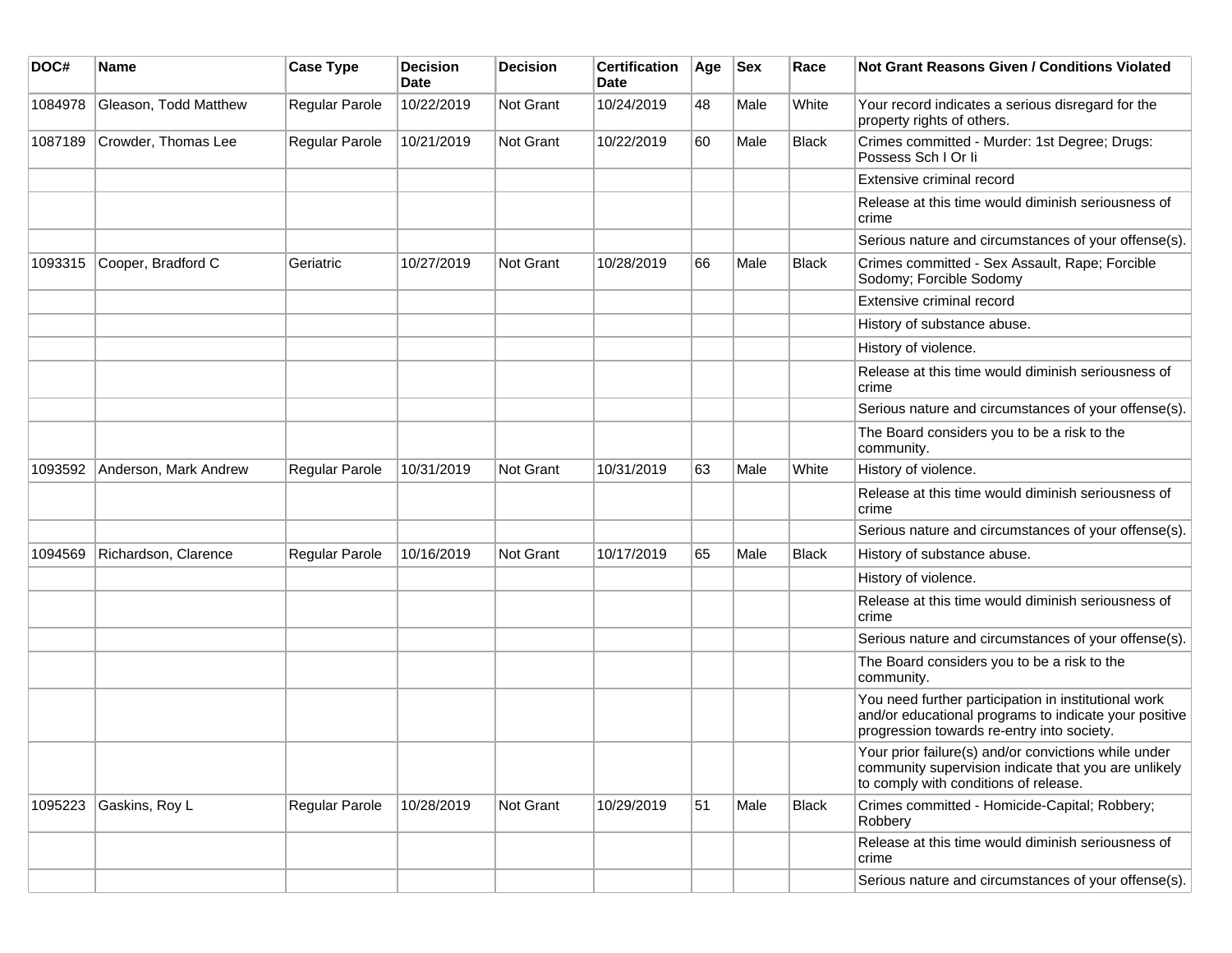| DOC#    | <b>Name</b>               | <b>Case Type</b>      | <b>Decision</b><br><b>Date</b> | <b>Decision</b> | <b>Certification</b><br><b>Date</b> | Age | <b>Sex</b> | Race         | <b>Not Grant Reasons Given / Conditions Violated</b>                                                                                                  |
|---------|---------------------------|-----------------------|--------------------------------|-----------------|-------------------------------------|-----|------------|--------------|-------------------------------------------------------------------------------------------------------------------------------------------------------|
| 1095223 | Gaskins, Roy L            | Regular Parole        | 10/28/2019                     | Not Grant       | 10/29/2019                          | 51  | Male       | <b>Black</b> | The Board concludes that you should serve more of<br>your sentence prior to release on parole.                                                        |
| 1096455 | Winslow, Antonio Douglas  | Regular Parole        | 10/27/2019                     | Not Grant       | 10/28/2019                          | 56  | Male       | <b>Black</b> | Considering your offense and your institutional<br>records, the Board concludes that you should serve<br>more of your sentence before being paroled.  |
|         |                           |                       |                                |                 |                                     |     |            |              | Extensive criminal record                                                                                                                             |
|         |                           |                       |                                |                 |                                     |     |            |              | History of violence.                                                                                                                                  |
|         |                           |                       |                                |                 |                                     |     |            |              | Poor institutional adjustment (for example,<br>motivation/attitude, unfavorable reports, lack of<br>program involvement, etc.)                        |
|         |                           |                       |                                |                 |                                     |     |            |              | Release at this time would diminish seriousness of<br>crime                                                                                           |
|         |                           |                       |                                |                 |                                     |     |            |              | Serious nature and circumstances of your offense(s).                                                                                                  |
|         |                           |                       |                                |                 |                                     |     |            |              | The Board considers you to be a risk to the<br>community.                                                                                             |
|         |                           |                       |                                |                 |                                     |     |            |              | Your prior failure(s) and/or convictions while under<br>community supervision indicate that you are unlikely<br>to comply with conditions of release. |
| 1100085 | Lewis, Richard Coy        | Geriatric             | 10/15/2019                     | Not Grant       | 10/17/2019                          | 65  | Male       | White        | Crimes committed - (Accessory Before the<br>Fact) Murder: 2nd Degree; Robbery: On Or Near<br>Street; Robbery: On Or Near Street                       |
|         |                           |                       |                                |                 |                                     |     |            |              | Extensive criminal record                                                                                                                             |
|         |                           |                       |                                |                 |                                     |     |            |              | History of substance abuse.                                                                                                                           |
|         |                           |                       |                                |                 |                                     |     |            |              | History of violence.                                                                                                                                  |
|         |                           |                       |                                |                 |                                     |     |            |              | Release at this time would diminish seriousness of<br>crime                                                                                           |
|         |                           |                       |                                |                 |                                     |     |            |              | Serious nature and circumstances of your offense(s).                                                                                                  |
|         |                           |                       |                                |                 |                                     |     |            |              | The Board concludes that you should serve more of<br>your sentence prior to release on parole.                                                        |
|         |                           |                       |                                |                 |                                     |     |            |              | Your record indicates a serious disregard for the<br>property rights of others.                                                                       |
| 1102606 | Studivant, Ernest Gregory | <b>Regular Parole</b> | 10/13/2019                     | Not Grant       | 10/17/2019                          | 50  | Male       | <b>Black</b> | Crimes committed - Homicide/Murder;<br>Homicide/Murder; Homicide/Murder                                                                               |
|         |                           |                       |                                |                 |                                     |     |            |              | Release at this time would diminish seriousness of<br>crime                                                                                           |
|         |                           |                       |                                |                 |                                     |     |            |              | Serious nature and circumstances of your offense(s).                                                                                                  |
| 1104706 | Downer, Barry Eugene      | Geriatric             | 09/27/2019                     | Not Grant       | 10/01/2019                          | 60  | Male       | White        | Extensive criminal record                                                                                                                             |
|         |                           |                       |                                |                 |                                     |     |            |              | Serious nature and circumstances of your offense(s).                                                                                                  |
|         |                           |                       |                                |                 |                                     |     |            |              | The Board concludes that you should serve more of<br>your sentence prior to release on parole.                                                        |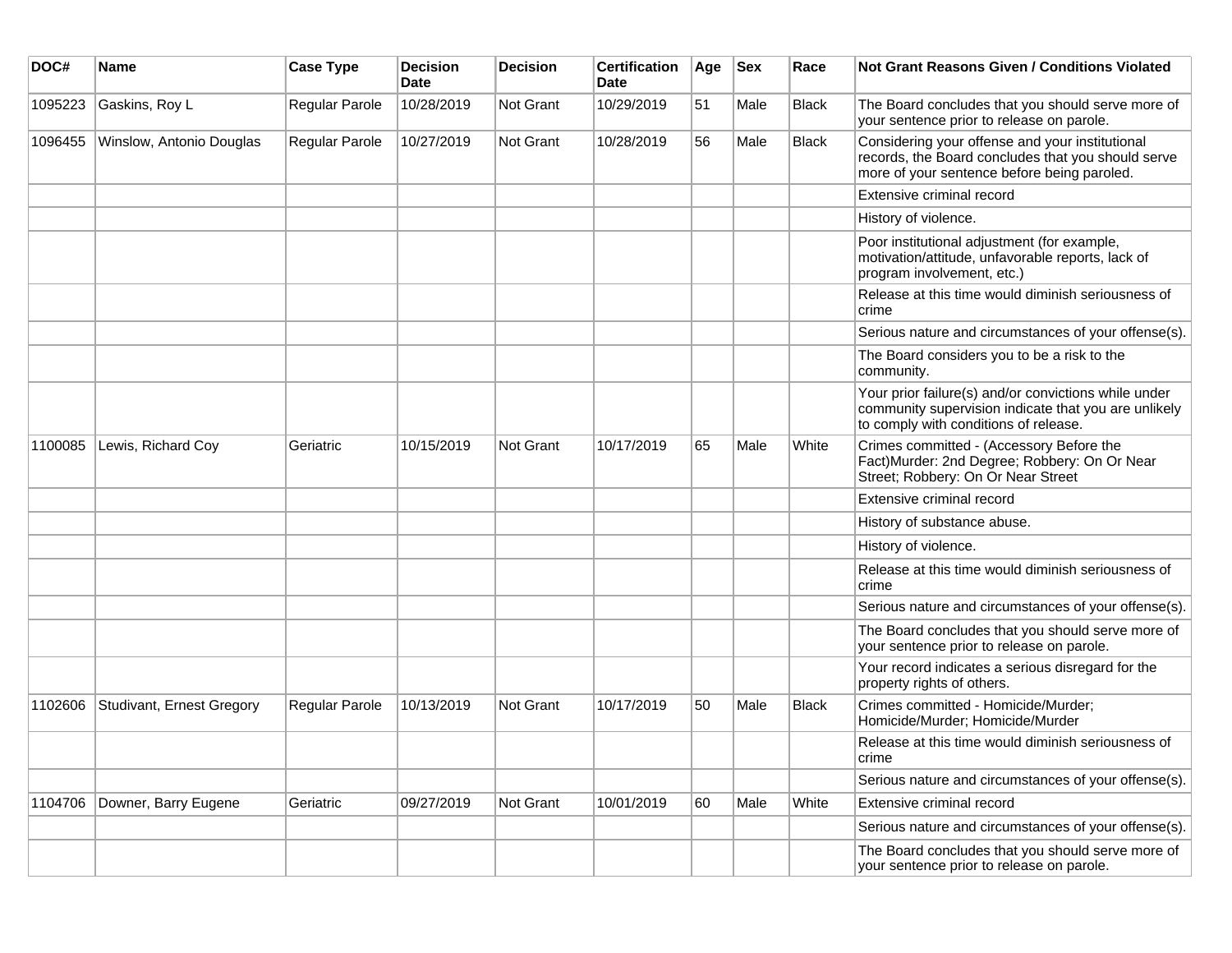| DOC#    | <b>Name</b>               | <b>Case Type</b> | <b>Decision</b><br><b>Date</b> | <b>Decision</b> | <b>Certification</b><br>Date | Age | <b>Sex</b> | Race         | <b>Not Grant Reasons Given / Conditions Violated</b>                                                                                                        |
|---------|---------------------------|------------------|--------------------------------|-----------------|------------------------------|-----|------------|--------------|-------------------------------------------------------------------------------------------------------------------------------------------------------------|
| 1108017 | Pryor, Gary Anthony       | Geriatric        | 10/13/2019                     | Not Grant       | 10/17/2019                   | 61  | Male       | <b>Black</b> | Crimes committed - Homicide-1st Degree;<br>Kidnap/Abduct                                                                                                    |
|         |                           |                  |                                |                 |                              |     |            |              | Serious nature and circumstances of your offense(s).                                                                                                        |
|         |                           |                  |                                |                 |                              |     |            |              | The Board considers you to be a risk to the<br>community.                                                                                                   |
| 1108302 | Blizzard, Otis B          | Regular Parole   | 09/27/2019                     | Not Grant       | 10/01/2019                   | 62  | Male       | <b>Black</b> | Crimes committed - Aggravated Sexual Battery:<br>Victim <13 Yrs                                                                                             |
|         |                           |                  |                                |                 |                              |     |            |              | Extensive criminal record                                                                                                                                   |
|         |                           |                  |                                |                 |                              |     |            |              | Release at this time would diminish seriousness of<br>crime                                                                                                 |
|         |                           |                  |                                |                 |                              |     |            |              | Serious nature and circumstances of your offense(s).                                                                                                        |
|         |                           |                  |                                |                 |                              |     |            |              | The Board concludes that you should serve more of<br>your sentence prior to release on parole.                                                              |
|         |                           |                  |                                |                 |                              |     |            |              | The Board considers you to be a risk to the<br>community.                                                                                                   |
| 1108418 | Mason, Wesley D           | Regular Parole   | 10/24/2019                     | Not Grant       | 10/28/2019                   | 64  | Male       | <b>Black</b> | History of violence.                                                                                                                                        |
|         |                           |                  |                                |                 |                              |     |            |              | Release at this time would diminish seriousness of<br>crime                                                                                                 |
|         |                           |                  |                                |                 |                              |     |            |              | The Board concludes that you should serve more of<br>your sentence prior to release on parole.                                                              |
|         |                           |                  |                                |                 |                              |     |            |              | You need further participation in institutional work<br>and/or educational programs to indicate your positive<br>progression towards re-entry into society. |
| 1108548 | Winston, John Donnell III | Regular Parole   | 10/15/2019                     | Not Grant       | 10/17/2019                   | 57  | Male       | <b>Black</b> | Crimes committed - Heroin-Possess; Cocaine-<br>Possess; Cocaine-Possess                                                                                     |
|         |                           |                  |                                |                 |                              |     |            |              | The Board concludes that you should serve more of<br>your sentence prior to release on parole.                                                              |
|         |                           |                  |                                |                 |                              |     |            |              | You need further participation in institutional work<br>and/or educational programs to indicate your positive<br>progression towards re-entry into society. |
| 1113794 | Rissell, Montie Ralph     | Regular Parole   | 10/25/2019                     | Not Grant       | 10/25/2019                   | 61  | Male       | White        | Crimes committed - Homicide-1st Degree; Homicide-<br>1st Degree; Homicide-1st Degree                                                                        |
|         |                           |                  |                                |                 |                              |     |            |              | Extensive criminal record                                                                                                                                   |
|         |                           |                  |                                |                 |                              |     |            |              | History of violence.                                                                                                                                        |
|         |                           |                  |                                |                 |                              |     |            |              | Serious nature and circumstances of your offense(s).                                                                                                        |
| 1115145 | Curtis, Charles Wesley    | Regular Parole   | 09/30/2019                     | Not Grant       | 10/04/2019                   | 60  | Male       | White        | Crimes committed - Homicide-1st Degree;<br>Kidnap/Abduct; Larc-Grand                                                                                        |
|         |                           |                  |                                |                 |                              |     |            |              | Extensive criminal record                                                                                                                                   |
|         |                           |                  |                                |                 |                              |     |            |              | History of substance abuse.                                                                                                                                 |
|         |                           |                  |                                |                 |                              |     |            |              | Serious nature and circumstances of your offense(s).                                                                                                        |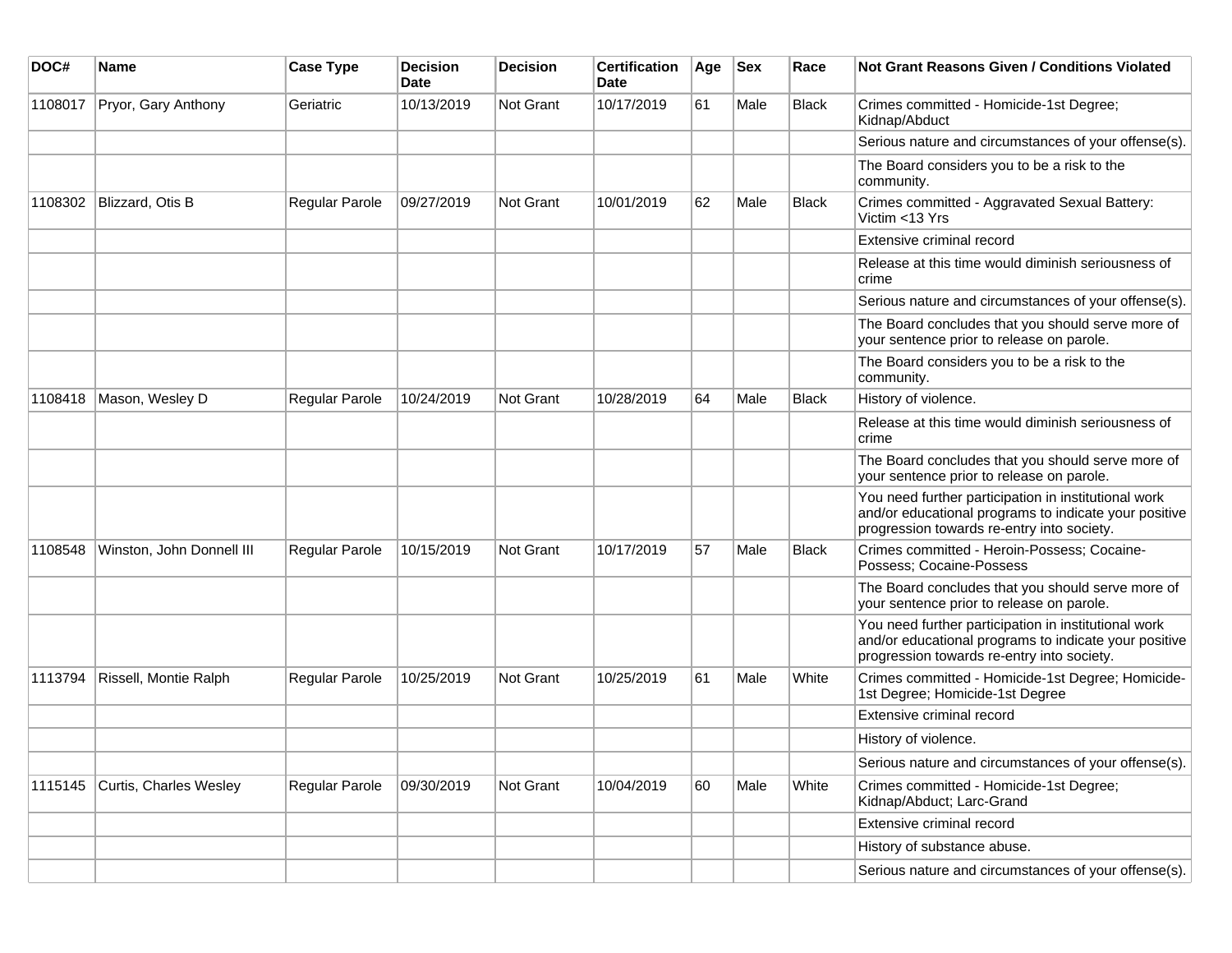| DOC#    | Name                          | <b>Case Type</b>      | <b>Decision</b><br><b>Date</b> | <b>Decision</b>  | <b>Certification</b><br>Date | Age | <b>Sex</b> | Race         | Not Grant Reasons Given / Conditions Violated                                                                                                         |
|---------|-------------------------------|-----------------------|--------------------------------|------------------|------------------------------|-----|------------|--------------|-------------------------------------------------------------------------------------------------------------------------------------------------------|
| 1115145 | Curtis, Charles Wesley        | <b>Regular Parole</b> | 09/30/2019                     | Not Grant        | 10/04/2019                   | 60  | Male       | White        | The Board considers you to be a risk to the<br>community.                                                                                             |
|         |                               |                       |                                |                  |                              |     |            |              | Your prior failure(s) and/or convictions while under<br>community supervision indicate that you are unlikely<br>to comply with conditions of release. |
| 1115724 | Sanchez-Sandoval,<br>Maximino | Regular Parole        | 10/26/2019                     | Not Grant        | 10/28/2019                   | 68  | Male       | White        | Crimes committed - Homicide/Murder; Use Of<br>Firearm In Felony                                                                                       |
|         |                               |                       |                                |                  |                              |     |            |              | History of substance abuse.                                                                                                                           |
|         |                               |                       |                                |                  |                              |     |            |              | History of violence.                                                                                                                                  |
|         |                               |                       |                                |                  |                              |     |            |              | Release at this time would diminish seriousness of<br>crime                                                                                           |
|         |                               |                       |                                |                  |                              |     |            |              | Serious nature and circumstances of your offense(s).                                                                                                  |
| 1117808 | Liverman, Melvin Allen Jr.    | Geriatric             | 10/15/2019                     | <b>Not Grant</b> | 10/15/2019                   | 62  | Male       | White        | Crimes committed - Homicide/Murder; Statutory<br>Burglary; Weapon Offense                                                                             |
|         |                               |                       |                                |                  |                              |     |            |              | Release at this time would diminish seriousness of<br>crime                                                                                           |
|         |                               |                       |                                |                  |                              |     |            |              | Serious nature and circumstances of your offense(s).                                                                                                  |
| 1118314 | Lam, Harley Lee               | Geriatric             | 10/26/2019                     | <b>Not Grant</b> | 10/28/2019                   | 67  | Male       | White        | History of violence.                                                                                                                                  |
|         |                               |                       |                                |                  |                              |     |            |              | Release at this time would diminish seriousness of<br>crime                                                                                           |
|         |                               |                       |                                |                  |                              |     |            |              | Serious nature and circumstances of your offense(s).                                                                                                  |
| 1119438 | Robertson, Carlos             | Regular Parole        | 10/15/2019                     | Not Grant        | 10/17/2019                   | 59  | Male       | <b>Black</b> | No Interest in Parole                                                                                                                                 |
| 1119827 | Batterby, Buford Samuel       | Regular Parole        | 10/27/2019                     | <b>Not Grant</b> | 10/28/2019                   | 55  | Male       | White        | Crimes committed - Homicide-1st Degree; Robbery                                                                                                       |
|         |                               |                       |                                |                  |                              |     |            |              | Release at this time would diminish seriousness of<br>crime                                                                                           |
|         |                               |                       |                                |                  |                              |     |            |              | Serious nature and circumstances of your offense(s).                                                                                                  |
|         |                               |                       |                                |                  |                              |     |            |              | The Board concludes that you should serve more of<br>your sentence prior to release on parole.                                                        |
| 1119888 | Robbins, Oscar Lee            | Regular Parole        | 10/06/2019                     | <b>Not Grant</b> | 10/07/2019                   | 76  | Male       | White        | Considering your offense and your institutional<br>records, the Board concludes that you should serve<br>more of your sentence before being paroled.  |
|         |                               |                       |                                |                  |                              |     |            |              | Extensive criminal record                                                                                                                             |
|         |                               |                       |                                |                  |                              |     |            |              | History of violence.                                                                                                                                  |
|         |                               |                       |                                |                  |                              |     |            |              | Release at this time would diminish seriousness of<br>crime                                                                                           |
|         |                               |                       |                                |                  |                              |     |            |              | Serious nature and circumstances of your offense(s).                                                                                                  |
|         |                               |                       |                                |                  |                              |     |            |              | The Board considers you to be a risk to the<br>community.                                                                                             |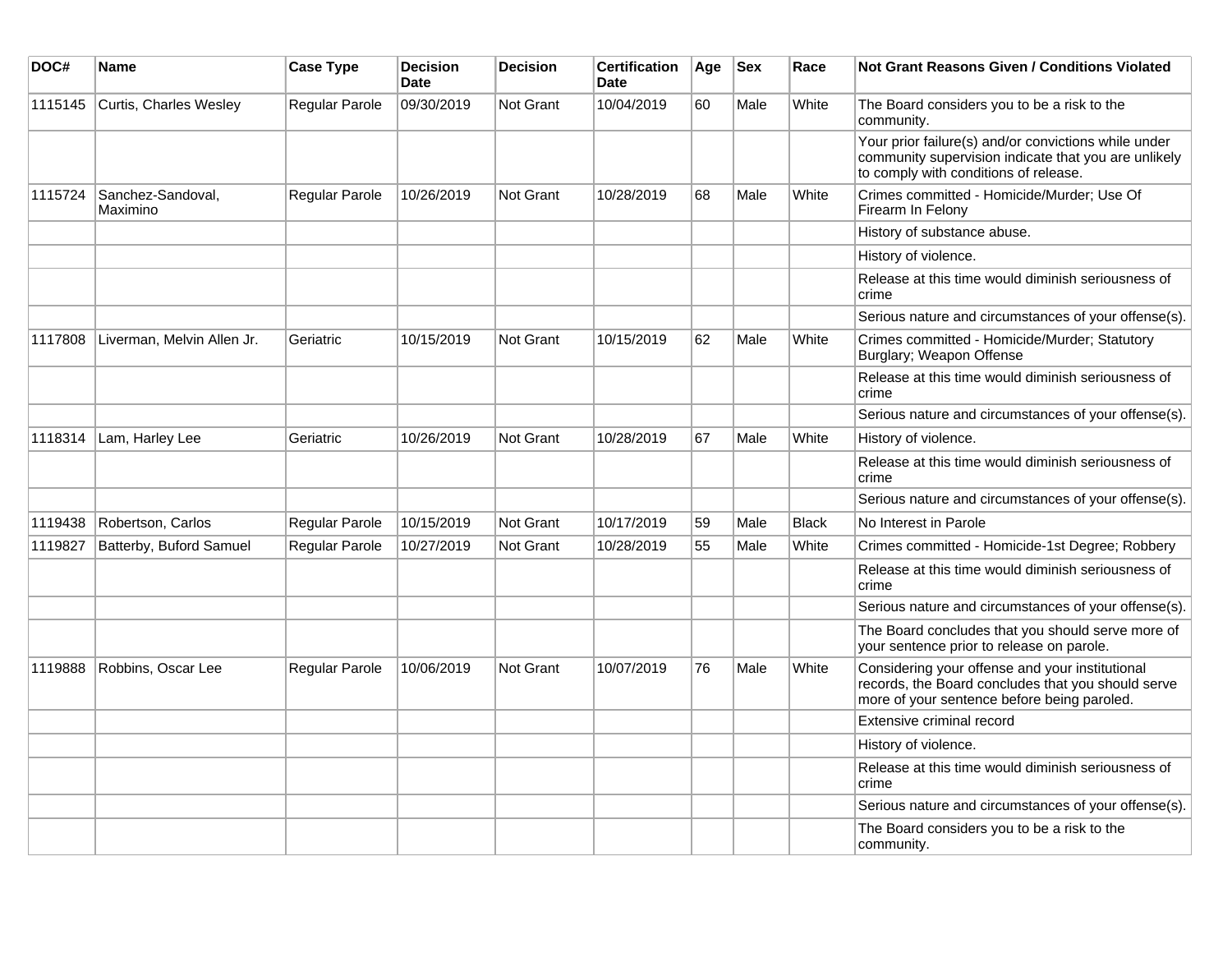| DOC#    | Name                     | <b>Case Type</b> | <b>Decision</b><br><b>Date</b> | <b>Decision</b> | <b>Certification</b><br><b>Date</b> | Age | $ $ Sex | Race         | <b>Not Grant Reasons Given / Conditions Violated</b>                                                                                                                             |
|---------|--------------------------|------------------|--------------------------------|-----------------|-------------------------------------|-----|---------|--------------|----------------------------------------------------------------------------------------------------------------------------------------------------------------------------------|
| 1120493 | Frye, Gregory David      | Regular Parole   | 10/21/2019                     | Not Grant       | 10/22/2019                          | 57  | Male    | White        | Crimes committed - Robbery: Business W/ Use Of<br>Gun Or Simulated Gun; Robbery: Business W/ Use<br>Of Gun Or Simulated Gun; Robbery: Business W/<br>Use Of Gun Or Simulated Gun |
|         |                          |                  |                                |                 |                                     |     |         |              | Extensive criminal record                                                                                                                                                        |
|         |                          |                  |                                |                 |                                     |     |         |              | Release at this time would diminish seriousness of<br>crime                                                                                                                      |
|         |                          |                  |                                |                 |                                     |     |         |              | Serious nature and circumstances of your offense(s).                                                                                                                             |
|         |                          |                  |                                |                 |                                     |     |         |              | Your prior failure(s) and/or convictions while under<br>community supervision indicate that you are unlikely<br>to comply with conditions of release.                            |
| 1122108 | Davidson, Richard Lee    | Regular Parole   | 10/17/2019                     | Not Grant       | 10/21/2019                          | 74  | Male    | White        | No Interest in Parole                                                                                                                                                            |
| 1123650 | Flippen, Donnie Mcarthur | Regular Parole   | 10/20/2019                     | Not Grant       | 10/21/2019                          | 55  | Male    | <b>Black</b> | Considering your offense and your institutional<br>records, the Board concludes that you should serve<br>more of your sentence before being paroled.                             |
|         |                          |                  |                                |                 |                                     |     |         |              | Crimes committed - Sex Assault, Rape; Sex Assault,<br>Rape                                                                                                                       |
|         |                          |                  |                                |                 |                                     |     |         |              | History of substance abuse.                                                                                                                                                      |
|         |                          |                  |                                |                 |                                     |     |         |              | Poor institutional adjustment (for example,<br>motivation/attitude, unfavorable reports, lack of<br>program involvement, etc.)                                                   |
|         |                          |                  |                                |                 |                                     |     |         |              | Release at this time would diminish seriousness of<br>crime                                                                                                                      |
|         |                          |                  |                                |                 |                                     |     |         |              | Serious nature and circumstances of your offense(s).                                                                                                                             |
|         |                          |                  |                                |                 |                                     |     |         |              | The Board concludes that you should serve more of<br>your sentence prior to release on parole.                                                                                   |
|         |                          |                  |                                |                 |                                     |     |         |              | The Board considers you to be a risk to the<br>community.                                                                                                                        |
| 1125754 | Brown, Earl Bernard      | Geriatric        | 10/13/2019                     | Not Grant       | 10/15/2019                          | 69  | Male    | <b>Black</b> | Crimes committed - Drugs: Manufacture/Distribute<br>Sch I, Ii, 2 Off; Drugs: Possess Sch I Or Ii                                                                                 |
|         |                          |                  |                                |                 |                                     |     |         |              | Release at this time would diminish seriousness of<br>crime                                                                                                                      |
|         |                          |                  |                                |                 |                                     |     |         |              | You need further participation in institutional work<br>and/or educational programs to indicate your positive<br>progression towards re-entry into society.                      |
| 1130601 | Perkins, Thomas Andrew   | Geriatric        | 09/30/2019                     | Not Grant       | 10/01/2019                          | 65  | Male    | Black        | History of violence.                                                                                                                                                             |
|         |                          |                  |                                |                 |                                     |     |         |              | Release at this time would diminish seriousness of<br>crime                                                                                                                      |
|         |                          |                  |                                |                 |                                     |     |         |              | Serious nature and circumstances of your offense(s).                                                                                                                             |
|         |                          |                  |                                |                 |                                     |     |         |              | The Board considers you to be a risk to the<br>community.                                                                                                                        |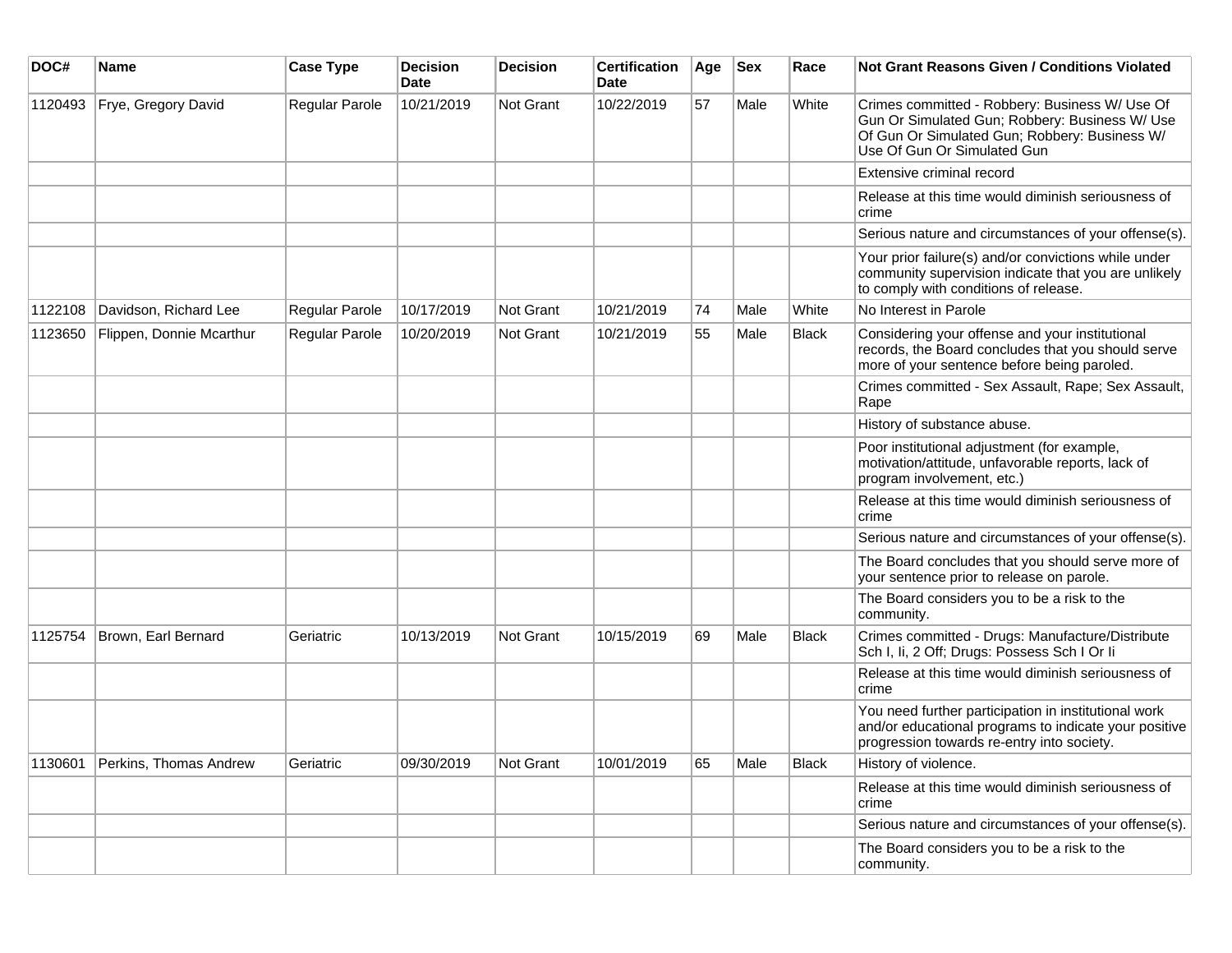| DOC#    | <b>Name</b>               | <b>Case Type</b>      | <b>Decision</b><br><b>Date</b> | <b>Decision</b>  | <b>Certification</b><br>Date | Age | <b>Sex</b> | Race         | <b>Not Grant Reasons Given / Conditions Violated</b>                                                                                                  |
|---------|---------------------------|-----------------------|--------------------------------|------------------|------------------------------|-----|------------|--------------|-------------------------------------------------------------------------------------------------------------------------------------------------------|
| 1131162 | Artrip, Billy Lee         | Geriatric             | 10/16/2019                     | <b>Not Grant</b> | 10/17/2019                   | 71  | Male       | White        | Extensive criminal record                                                                                                                             |
|         |                           |                       |                                |                  |                              |     |            |              | History of violence.                                                                                                                                  |
|         |                           |                       |                                |                  |                              |     |            |              | Poor institutional adjustment (for example,<br>motivation/attitude, unfavorable reports, lack of<br>program involvement, etc.)                        |
|         |                           |                       |                                |                  |                              |     |            |              | Serious nature and circumstances of your offense(s).                                                                                                  |
|         |                           |                       |                                |                  |                              |     |            |              | The Board concludes that you should serve more of<br>your sentence prior to release on parole.                                                        |
|         |                           |                       |                                |                  |                              |     |            |              | The Board considers you to be a risk to the<br>community.                                                                                             |
| 1132667 | Brooks, Mack Arthur       | <b>Regular Parole</b> | 09/26/2019                     | <b>Not Grant</b> | 10/01/2019                   | 64  | Male       | <b>Black</b> | Crimes committed - Robbery; Robbery; Use Of<br>Firearm In Felony                                                                                      |
|         |                           |                       |                                |                  |                              |     |            |              | Extensive criminal record                                                                                                                             |
|         |                           |                       |                                |                  |                              |     |            |              | Serious nature and circumstances of your offense(s).                                                                                                  |
|         |                           |                       |                                |                  |                              |     |            |              | The Board concludes that you should serve more of<br>your sentence prior to release on parole.                                                        |
|         |                           |                       |                                |                  |                              |     |            |              | Your record indicates a serious disregard for the<br>property rights of others.                                                                       |
| 1133217 | Nassef, Edward            | Geriatric             | 10/28/2019                     | <b>Not Grant</b> | 10/29/2019                   | 66  | Male       | White        | No Interest in Parole                                                                                                                                 |
| 1134179 | Kszepka, Jennifer Coreen  | Regular Parole        | 10/22/2019                     | <b>Not Grant</b> | 10/24/2019                   | 43  | Female     | White        | Crimes committed - Homicide-Capital; Homicide-1st<br>Degree; Homicide-Attempted                                                                       |
|         |                           |                       |                                |                  |                              |     |            |              | Serious nature and circumstances of your offense(s).                                                                                                  |
|         |                           |                       |                                |                  |                              |     |            |              | The Board concludes that you should serve more of<br>your sentence prior to release on parole.                                                        |
| 1134326 | Hoyt, Michael Allen       | Regular Parole        | 10/08/2019                     | Not Grant        | 10/09/2019                   | 46  | Male       | White        | Extensive criminal record                                                                                                                             |
|         |                           |                       |                                |                  |                              |     |            |              | The Board concludes that you should serve more of<br>your sentence prior to release on parole.                                                        |
|         |                           |                       |                                |                  |                              |     |            |              | The Board considers you to be a risk to the<br>community.                                                                                             |
|         |                           |                       |                                |                  |                              |     |            |              | Your prior failure(s) and/or convictions while under<br>community supervision indicate that you are unlikely<br>to comply with conditions of release. |
| 1135236 | Sutton, Edwin Eugene      | Regular Parole        | 10/05/2019                     | Not Grant        | 10/07/2019                   | 52  | Male       | <b>Black</b> | Crimes committed - Kidnap/Abduct; Kidnap/Abduct;<br>Kidnap/Abduct                                                                                     |
|         |                           |                       |                                |                  |                              |     |            |              | Serious nature and circumstances of your offense(s).                                                                                                  |
|         |                           |                       |                                |                  |                              |     |            |              | The Board considers you to be a risk to the<br>community.                                                                                             |
| 1135482 | Rodriguez, Hector Collazo | Regular Parole        | 10/28/2019                     | Not Grant        | 10/29/2019                   | 62  | Male       |              | Unknown Crimes committed - Homicide-1st Degree                                                                                                        |
|         |                           |                       |                                |                  |                              |     |            |              | Release at this time would diminish seriousness of<br>crime                                                                                           |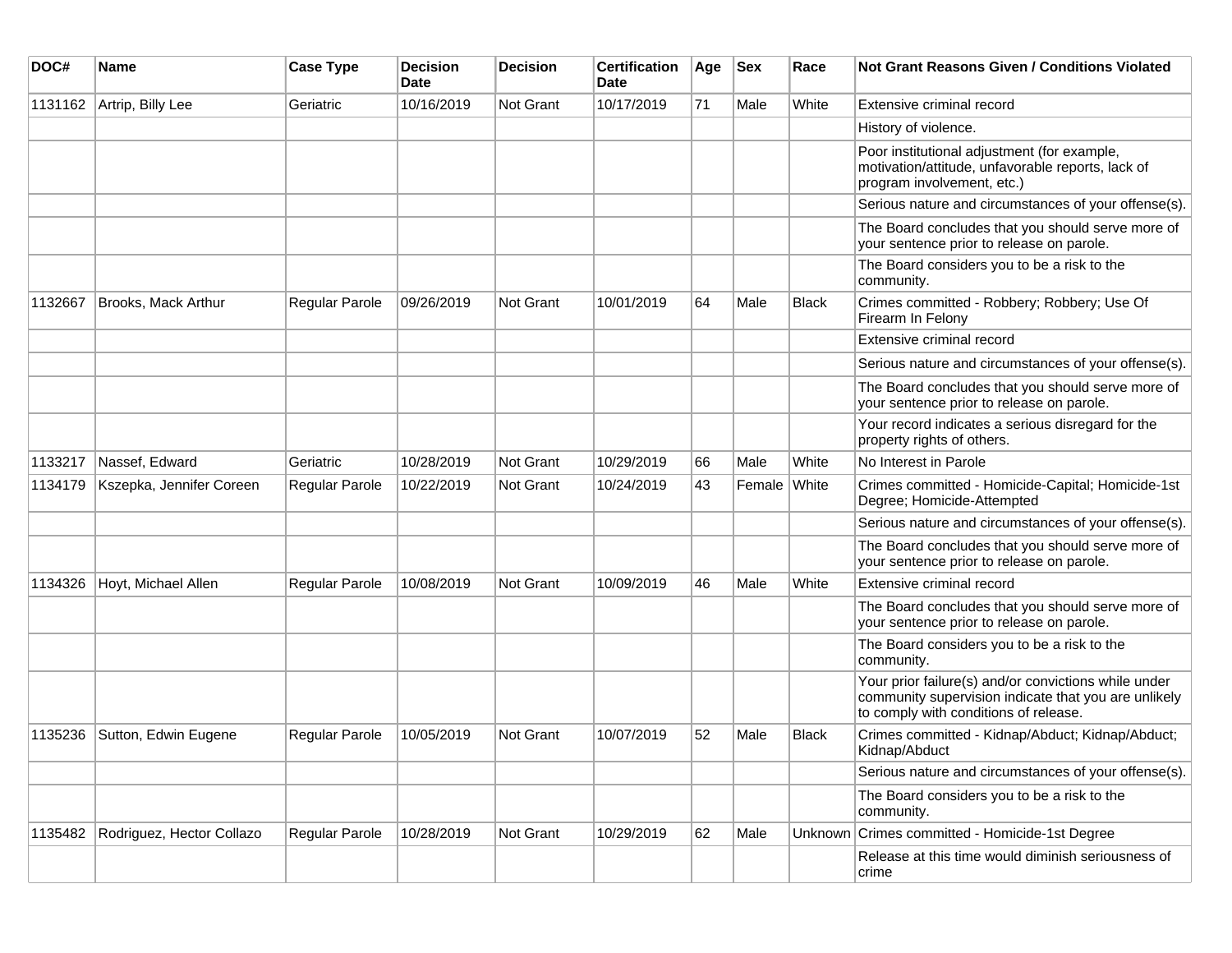| DOC#    | Name                        | <b>Case Type</b>    | <b>Decision</b><br><b>Date</b> | <b>Decision</b> | <b>Certification</b><br>Date | Age | <b>Sex</b> | Race         | Not Grant Reasons Given / Conditions Violated                                                                                                               |
|---------|-----------------------------|---------------------|--------------------------------|-----------------|------------------------------|-----|------------|--------------|-------------------------------------------------------------------------------------------------------------------------------------------------------------|
| 1135482 | Rodriguez, Hector Collazo   | Regular Parole      | 10/28/2019                     | Not Grant       | 10/29/2019                   | 62  | Male       |              | Unknown Serious nature and circumstances of your offense(s).                                                                                                |
| 1135583 | Harris, Ce-Ce               | Regular Parole      | 09/26/2019                     | Not Grant       | 10/01/2019                   | 56  | Male       | <b>Black</b> | Crimes committed - Larceny; Larc-Petty<br>3Rd/Subsequent Off; Larc-Petty 3Rd/Subsequent Off                                                                 |
|         |                             |                     |                                |                 |                              |     |            |              | Extensive criminal record                                                                                                                                   |
|         |                             |                     |                                |                 |                              |     |            |              | Your prior failure(s) and/or convictions while under<br>community supervision indicate that you are unlikely<br>to comply with conditions of release.       |
|         |                             |                     |                                |                 |                              |     |            |              | Your record indicates a serious disregard for the<br>property rights of others.                                                                             |
| 1137524 | Davis, Bruce Elliott        | Regular Parole      | 10/13/2019                     | Not Grant       | 10/15/2019                   | 52  | Male       | <b>Black</b> | You need further participation in institutional work<br>and/or educational programs to indicate your positive<br>progression towards re-entry into society. |
|         |                             |                     |                                |                 |                              |     |            |              | You need to show a longer period of stable<br>adjustment.                                                                                                   |
| 1138229 | Umberger, Charles Lee       | Regular Parole      | 10/11/2019                     | Not Grant       | 10/15/2019                   | 80  | Male       | White        | Crimes committed - Aggravated Sexual Battery;<br>Forcible Sodomy; Forcible Sodomy                                                                           |
|         |                             |                     |                                |                 |                              |     |            |              | Serious nature and circumstances of your offense(s).                                                                                                        |
| 1138725 | Williams, Robert            | Regular Parole      | 10/17/2019                     | Not Grant       | 10/21/2019                   | 50  | Male       | White        | No Interest in Parole                                                                                                                                       |
| 1140210 | Allah, Supreme King Justice | Regular Parole      | 10/01/2019                     | Not Grant       | 10/04/2019                   | 62  | Male       | <b>Black</b> | Crimes committed - Homicide/Murder; Robbery -<br>Attempted; Grand Larceny: >=\$200 Not From A<br>Person                                                     |
|         |                             |                     |                                |                 |                              |     |            |              | Release at this time would diminish seriousness of<br>crime                                                                                                 |
|         |                             |                     |                                |                 |                              |     |            |              | The Board concludes that you should serve more of<br>your sentence prior to release on parole.                                                              |
|         |                             |                     |                                |                 |                              |     |            |              | The Board considers you to be a risk to the<br>community.                                                                                                   |
| 1140230 | David, Michael K            | Regular Parole      | 10/10/2019                     | Not Grant       | 10/11/2019                   | 55  | Male       | <b>Black</b> | No Interest in Parole                                                                                                                                       |
| 1142027 | Freeman, Kevin Lavon        | <b>Board Review</b> | 09/30/2019                     | Not Grant       | 10/01/2019                   | 60  | Male       | <b>Black</b> | Extensive criminal record                                                                                                                                   |
|         |                             |                     |                                |                 |                              |     |            |              | History of substance abuse.                                                                                                                                 |
|         |                             |                     |                                |                 |                              |     |            |              | The Board concludes that you should serve more of<br>your sentence prior to release on parole.                                                              |
|         |                             |                     |                                |                 |                              |     |            |              | You need further participation in institutional work<br>and/or educational programs to indicate your positive<br>progression towards re-entry into society. |
|         |                             |                     |                                |                 |                              |     |            |              | Your prior failure(s) and/or convictions while under<br>community supervision indicate that you are unlikely<br>to comply with conditions of release.       |
| 1142549 | Newby, Felix Alexande       | Geriatric           | 09/26/2019                     | Not Grant       | 10/01/2019                   | 65  | Male       | <b>Black</b> | Crimes committed - Homicide/Murder; Assault                                                                                                                 |
|         |                             |                     |                                |                 |                              |     |            |              | Release at this time would diminish seriousness of<br>crime                                                                                                 |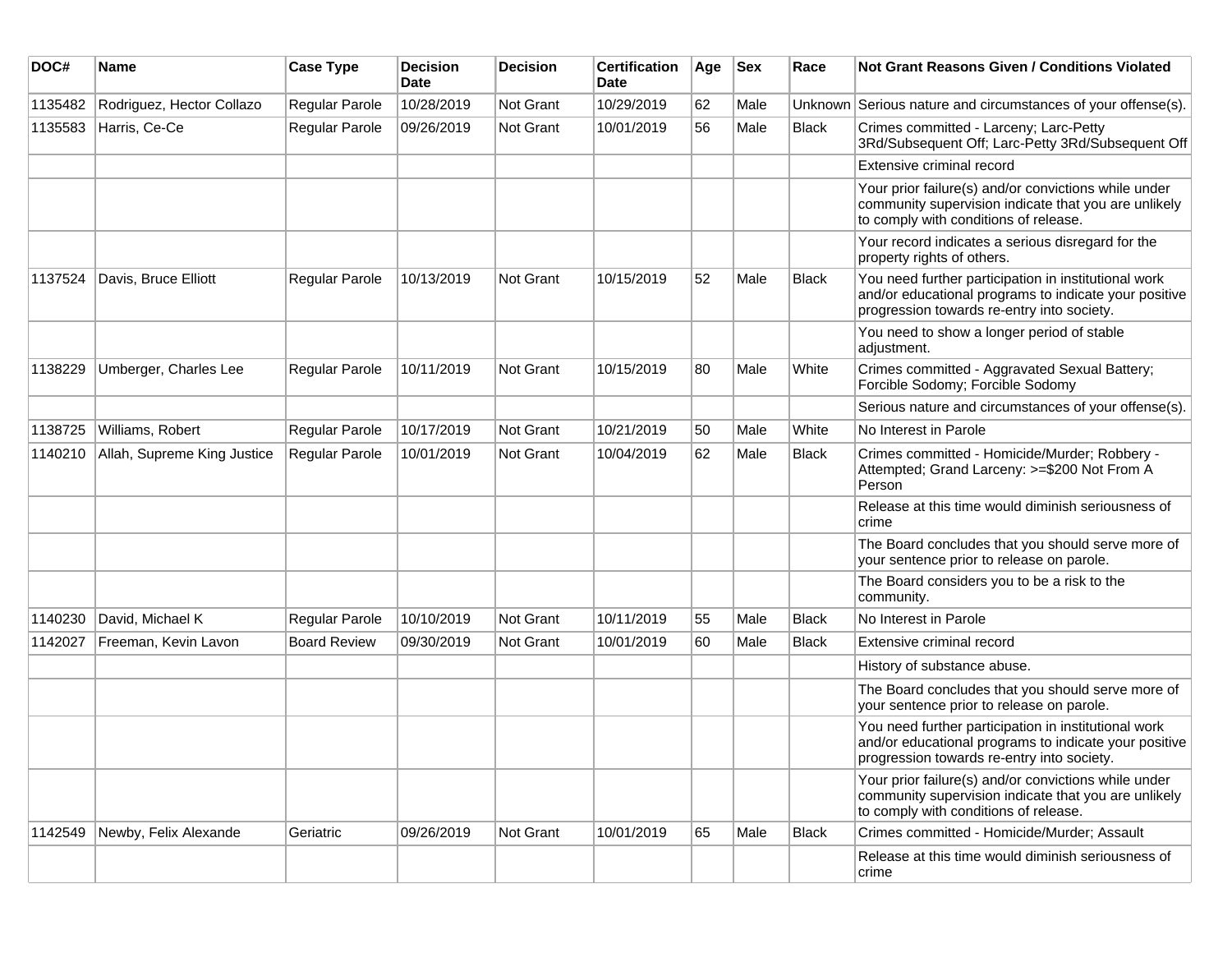| DOC#    | Name                           | <b>Case Type</b> | <b>Decision</b><br><b>Date</b> | <b>Decision</b> | <b>Certification</b><br>Date | Age | Sex  | Race         | Not Grant Reasons Given / Conditions Violated                                                                                                               |
|---------|--------------------------------|------------------|--------------------------------|-----------------|------------------------------|-----|------|--------------|-------------------------------------------------------------------------------------------------------------------------------------------------------------|
| 1142549 | Newby, Felix Alexande          | Geriatric        | 09/26/2019                     | Not Grant       | 10/01/2019                   | 65  | Male | <b>Black</b> | Serious nature and circumstances of your offense(s).                                                                                                        |
|         |                                |                  |                                |                 |                              |     |      |              | You need further participation in institutional work<br>and/or educational programs to indicate your positive<br>progression towards re-entry into society. |
|         |                                |                  |                                |                 |                              |     |      |              | You need to show a longer period of stable<br>adjustment.                                                                                                   |
| 1145981 | Harmon, Ralph                  | Regular Parole   | 10/24/2019                     | Not Grant       | 10/28/2019                   | 62  | Male | <b>Black</b> | Conviction of a new crime while incarcerated                                                                                                                |
|         |                                |                  |                                |                 |                              |     |      |              | History of violence.                                                                                                                                        |
|         |                                |                  |                                |                 |                              |     |      |              | Release at this time would diminish seriousness of<br>crime                                                                                                 |
|         |                                |                  |                                |                 |                              |     |      |              | You need further participation in institutional work<br>and/or educational programs to indicate your positive<br>progression towards re-entry into society. |
| 1147054 | Smith, Standaly Hope           | Regular Parole   | 10/17/2019                     | Not Grant       | 10/21/2019                   | 83  | Male | <b>Black</b> | No Interest in Parole                                                                                                                                       |
| 1149139 | Yowel, Habakkuk Ezekiel<br>Ben | Regular Parole   | 09/25/2019                     | Not Grant       | 10/01/2019                   | 59  | Male | Black        | Crimes committed - Homicide-Attempted; Homicide-<br>Attempted; Kidnap/Abduct                                                                                |
|         |                                |                  |                                |                 |                              |     |      |              | History of violence.                                                                                                                                        |
|         |                                |                  |                                |                 |                              |     |      |              | Release at this time would diminish seriousness of<br>crime                                                                                                 |
|         |                                |                  |                                |                 |                              |     |      |              | Serious nature and circumstances of your offense(s).                                                                                                        |
|         |                                |                  |                                |                 |                              |     |      |              | Your prior failure(s) and/or convictions while under<br>community supervision indicate that you are unlikely<br>to comply with conditions of release.       |
| 1149687 | Moore, Steven Glenn            | Geriatric        | 10/13/2019                     | Not Grant       | 10/17/2019                   | 68  | Male | White        | Crimes committed - Murder: 1st Degree; Firearm:<br>Use In Commission Of Felony, 1st Off                                                                     |
|         |                                |                  |                                |                 |                              |     |      |              | Extensive criminal record                                                                                                                                   |
|         |                                |                  |                                |                 |                              |     |      |              | History of violence.                                                                                                                                        |
|         |                                |                  |                                |                 |                              |     |      |              | Serious nature and circumstances of your offense(s).                                                                                                        |
|         |                                |                  |                                |                 |                              |     |      |              | Your prior failure(s) and/or convictions while under<br>community supervision indicate that you are unlikely<br>to comply with conditions of release.       |
| 1149905 | Garland, Timothy Lowell        | Geriatric        | 10/22/2019                     | Not Grant       | 10/25/2019                   | 71  | Male | <b>Black</b> | Crimes committed - Homicide-1st Degree                                                                                                                      |
|         |                                |                  |                                |                 |                              |     |      |              | Extensive criminal record                                                                                                                                   |
|         |                                |                  |                                |                 |                              |     |      |              | Release at this time would diminish seriousness of<br>crime                                                                                                 |
| 1150211 | Moore, Clarence Edward Jr.     | Regular Parole   | 10/22/2019                     | Not Grant       | 10/24/2019                   | 58  | Male | Black        | Crimes committed - Homicide-1st Degree; Homicide-<br>1st Degree; Kidnap/Abduct                                                                              |
|         |                                |                  |                                |                 |                              |     |      |              | Release at this time would diminish seriousness of<br>crime                                                                                                 |
|         |                                |                  |                                |                 |                              |     |      |              | Serious nature and circumstances of your offense(s).                                                                                                        |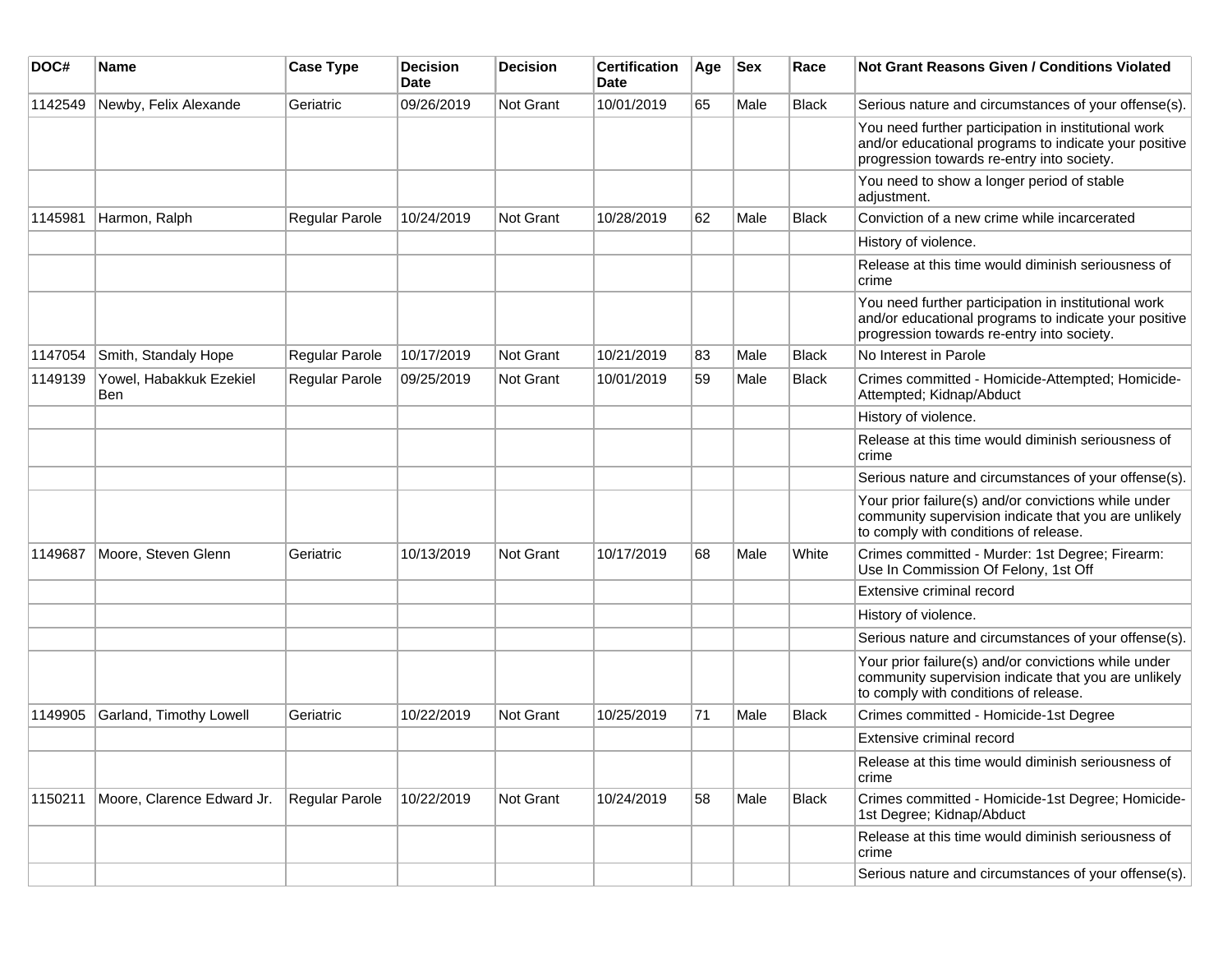| DOC#    | Name                   | <b>Case Type</b>      | <b>Decision</b><br><b>Date</b> | <b>Decision</b> | <b>Certification</b><br>Date | Age | <b>Sex</b> | Race         | Not Grant Reasons Given / Conditions Violated                                                                                                         |
|---------|------------------------|-----------------------|--------------------------------|-----------------|------------------------------|-----|------------|--------------|-------------------------------------------------------------------------------------------------------------------------------------------------------|
| 1152051 | Bragg, Edward Lebron   | <b>Regular Parole</b> | 10/28/2019                     | Not Grant       | 10/28/2019                   | 60  | Male       | <b>Black</b> | Crimes committed - Sex Assault, Rape; Sex Assault,<br>Rape; Aggravated Sexual Battery                                                                 |
|         |                        |                       |                                |                 |                              |     |            |              | History of violence.                                                                                                                                  |
|         |                        |                       |                                |                 |                              |     |            |              | Release at this time would diminish seriousness of<br>crime                                                                                           |
|         |                        |                       |                                |                 |                              |     |            |              | Serious nature and circumstances of your offense(s).                                                                                                  |
| 1154225 | Blain, Mark W          | Regular Parole        | 10/23/2019                     | Not Grant       | 10/24/2019                   | 57  | Male       | White        | Considering your offense and your institutional<br>records, the Board concludes that you should serve<br>more of your sentence before being paroled.  |
|         |                        |                       |                                |                 |                              |     |            |              | Crimes committed - Homicide-Capital; Homicide-1st<br>Degree; Robbery                                                                                  |
|         |                        |                       |                                |                 |                              |     |            |              | Release at this time would diminish seriousness of<br>crime                                                                                           |
| 1155543 | Holloway, Gary Tyrone  | Regular Parole        | 09/27/2019                     | Not Grant       | 10/01/2019                   | 58  | Male       | <b>Black</b> | Considering your offense and your institutional<br>records, the Board concludes that you should serve<br>more of your sentence before being paroled.  |
|         |                        |                       |                                |                 |                              |     |            |              | Crimes committed - Sex Assault, Rape;<br>Mayhem/Maiming; Breaking And Entering                                                                        |
|         |                        |                       |                                |                 |                              |     |            |              | History of violence.                                                                                                                                  |
|         |                        |                       |                                |                 |                              |     |            |              | Serious nature and circumstances of your offense(s).                                                                                                  |
|         |                        |                       |                                |                 |                              |     |            |              | The Board considers you to be a risk to the<br>community.                                                                                             |
|         |                        |                       |                                |                 |                              |     |            |              | Your prior failure(s) and/or convictions while under<br>community supervision indicate that you are unlikely<br>to comply with conditions of release. |
| 1155882 | Alston, Paul Ray       | Regular Parole        | 10/28/2019                     | Not Grant       | 10/29/2019                   | 58  | Male       | <b>Black</b> | No Interest in Parole                                                                                                                                 |
| 1156083 | Missett, Michael       | Regular Parole        | 10/28/2019                     | Not Grant       | 10/29/2019                   | 62  | Male       | White        | Crimes committed - Sodomy                                                                                                                             |
|         |                        |                       |                                |                 |                              |     |            |              | Release at this time would diminish seriousness of<br>crime                                                                                           |
|         |                        |                       |                                |                 |                              |     |            |              | Serious nature and circumstances of your offense(s).                                                                                                  |
|         |                        |                       |                                |                 |                              |     |            |              | The Board considers you to be a risk to the<br>community.                                                                                             |
| 1156187 | Motes, James Alton     | Regular Parole        | 10/22/2019                     | Not Grant       | 10/24/2019                   | 67  | Male       | White        | Crimes committed - Murder: 1st Degree                                                                                                                 |
|         |                        |                       |                                |                 |                              |     |            |              | Release at this time would diminish seriousness of<br>crime                                                                                           |
|         |                        |                       |                                |                 |                              |     |            |              | Serious nature and circumstances of your offense(s).                                                                                                  |
|         |                        |                       |                                |                 |                              |     |            |              | The Board concludes that you should serve more of<br>your sentence prior to release on parole.                                                        |
| 1158745 | Brown, Anthony Maurice | Regular Parole        | 10/07/2019                     | Not Grant       | 10/08/2019                   | 47  | Male       | <b>Black</b> | No Interest in Parole                                                                                                                                 |
| 1160047 | Hensley, Chester Carl  | Geriatric             | 10/20/2019                     | Not Grant       | 10/21/2019                   | 60  | Male       | White        | Extensive criminal record                                                                                                                             |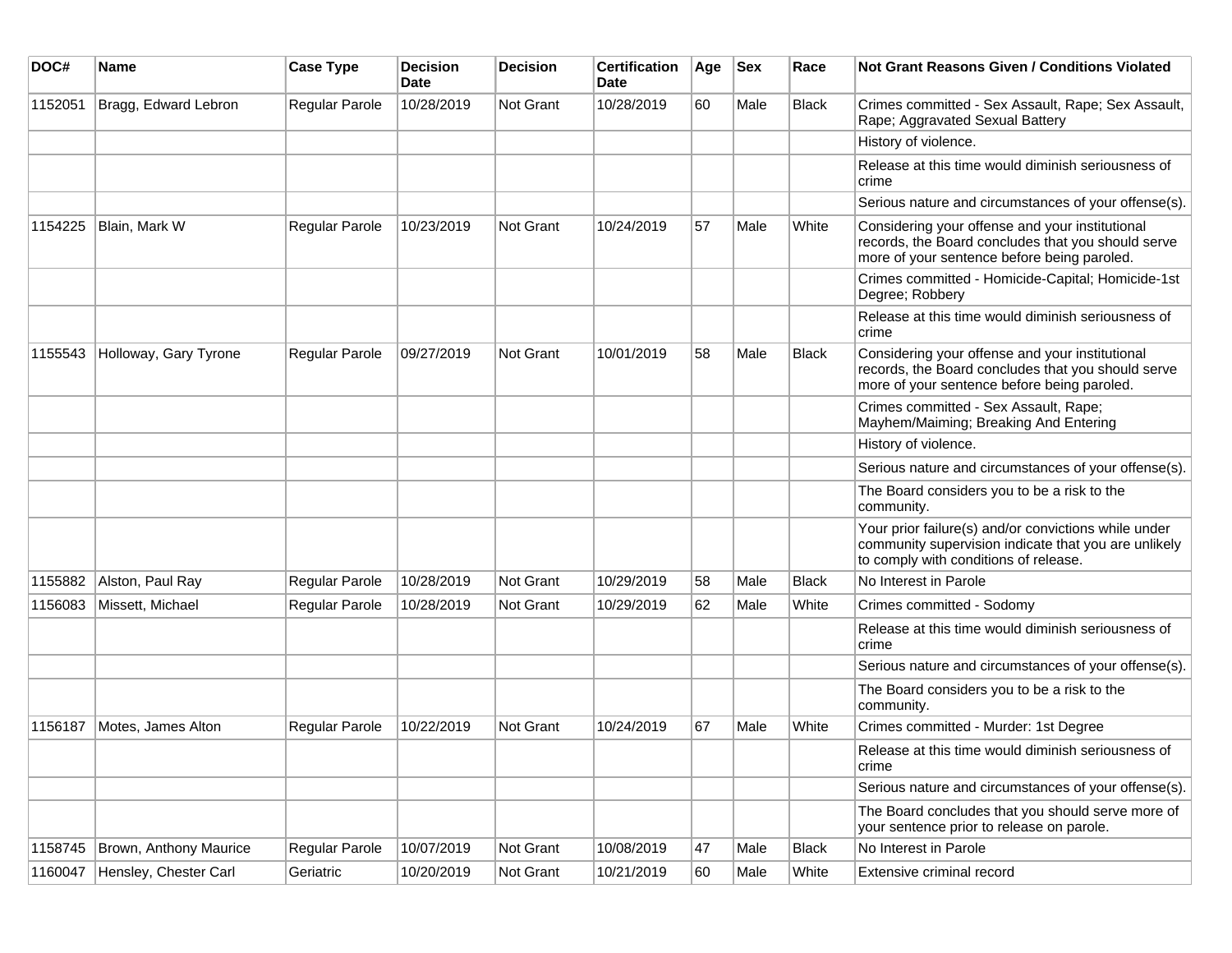| DOC#    | <b>Name</b>                  | <b>Case Type</b> | <b>Decision</b><br>Date | <b>Decision</b>  | <b>Certification</b><br>Date | Age | <b>Sex</b> | Race         | <b>Not Grant Reasons Given / Conditions Violated</b>                                                                                                  |
|---------|------------------------------|------------------|-------------------------|------------------|------------------------------|-----|------------|--------------|-------------------------------------------------------------------------------------------------------------------------------------------------------|
| 1160047 | Hensley, Chester Carl        | Geriatric        | 10/20/2019              | <b>Not Grant</b> | 10/21/2019                   | 60  | Male       | White        | History of substance abuse.                                                                                                                           |
|         |                              |                  |                         |                  |                              |     |            |              | History of violence.                                                                                                                                  |
|         |                              |                  |                         |                  |                              |     |            |              | Other                                                                                                                                                 |
|         |                              |                  |                         |                  |                              |     |            |              | Release at this time would diminish seriousness of<br>crime                                                                                           |
|         |                              |                  |                         |                  |                              |     |            |              | Serious nature and circumstances of your offense(s).                                                                                                  |
|         |                              |                  |                         |                  |                              |     |            |              | The Board concludes that you should serve more of<br>your sentence prior to release on parole.                                                        |
|         |                              |                  |                         |                  |                              |     |            |              | Your prior failure(s) and/or convictions while under<br>community supervision indicate that you are unlikely<br>to comply with conditions of release. |
| 1160368 | Williams, Claude Preston Jr. | Regular Parole   | 10/05/2019              | <b>Not Grant</b> | 10/07/2019                   | 66  | Male       | White        | Crimes committed - Aggravated Sexual Battery;<br>Aggravated Sexual Battery; Aggravated Sexual<br>Battery                                              |
|         |                              |                  |                         |                  |                              |     |            |              | Release at this time would diminish seriousness of<br>crime                                                                                           |
|         |                              |                  |                         |                  |                              |     |            |              | Serious nature and circumstances of your offense(s).                                                                                                  |
| 1161827 | Jordan, Anthony Maurice      | Regular Parole   | 09/27/2019              | <b>Not Grant</b> | 10/01/2019                   | 51  | Male       | <b>Black</b> | Crimes committed - Homicide-Capital; Robbery;<br>Possession Of Weapon                                                                                 |
|         |                              |                  |                         |                  |                              |     |            |              | Extensive criminal record                                                                                                                             |
|         |                              |                  |                         |                  |                              |     |            |              | Other                                                                                                                                                 |
|         |                              |                  |                         |                  |                              |     |            |              | Release at this time would diminish seriousness of<br>crime                                                                                           |
|         |                              |                  |                         |                  |                              |     |            |              | Serious nature and circumstances of your offense(s).                                                                                                  |
| 1164672 | Pender, Shantel D            | Regular Parole   | 10/23/2019              | Not Grant        | 10/24/2019                   | 46  | Male       | <b>Black</b> | No Interest in Parole                                                                                                                                 |
| 1165674 | Boothe, Donald Ray           | Geriatric        | 10/16/2019              | <b>Not Grant</b> | 10/17/2019                   | 69  | Male       | White        | Extensive criminal record                                                                                                                             |
|         |                              |                  |                         |                  |                              |     |            |              | Other                                                                                                                                                 |
|         |                              |                  |                         |                  |                              |     |            |              | Release at this time would diminish seriousness of<br>crime                                                                                           |
|         |                              |                  |                         |                  |                              |     |            |              | The Board considers you to be a risk to the<br>community.                                                                                             |
| 1168761 | Evans, Frederick Ray         | Regular Parole   | 10/25/2019              | Not Grant        | 10/28/2019                   | 54  | Male       | <b>Black</b> | Crimes committed - Kidnap/Abduct; Sex Assault,<br>Rape; Sex Asslt-Sodomy-Woman                                                                        |
|         |                              |                  |                         |                  |                              |     |            |              | Extensive criminal record                                                                                                                             |
|         |                              |                  |                         |                  |                              |     |            |              | History of violence.                                                                                                                                  |
|         |                              |                  |                         |                  |                              |     |            |              | The Board concludes that you should serve more of<br>your sentence prior to release on parole.                                                        |
|         |                              |                  |                         |                  |                              |     |            |              | The Board considers you to be a risk to the<br>community.                                                                                             |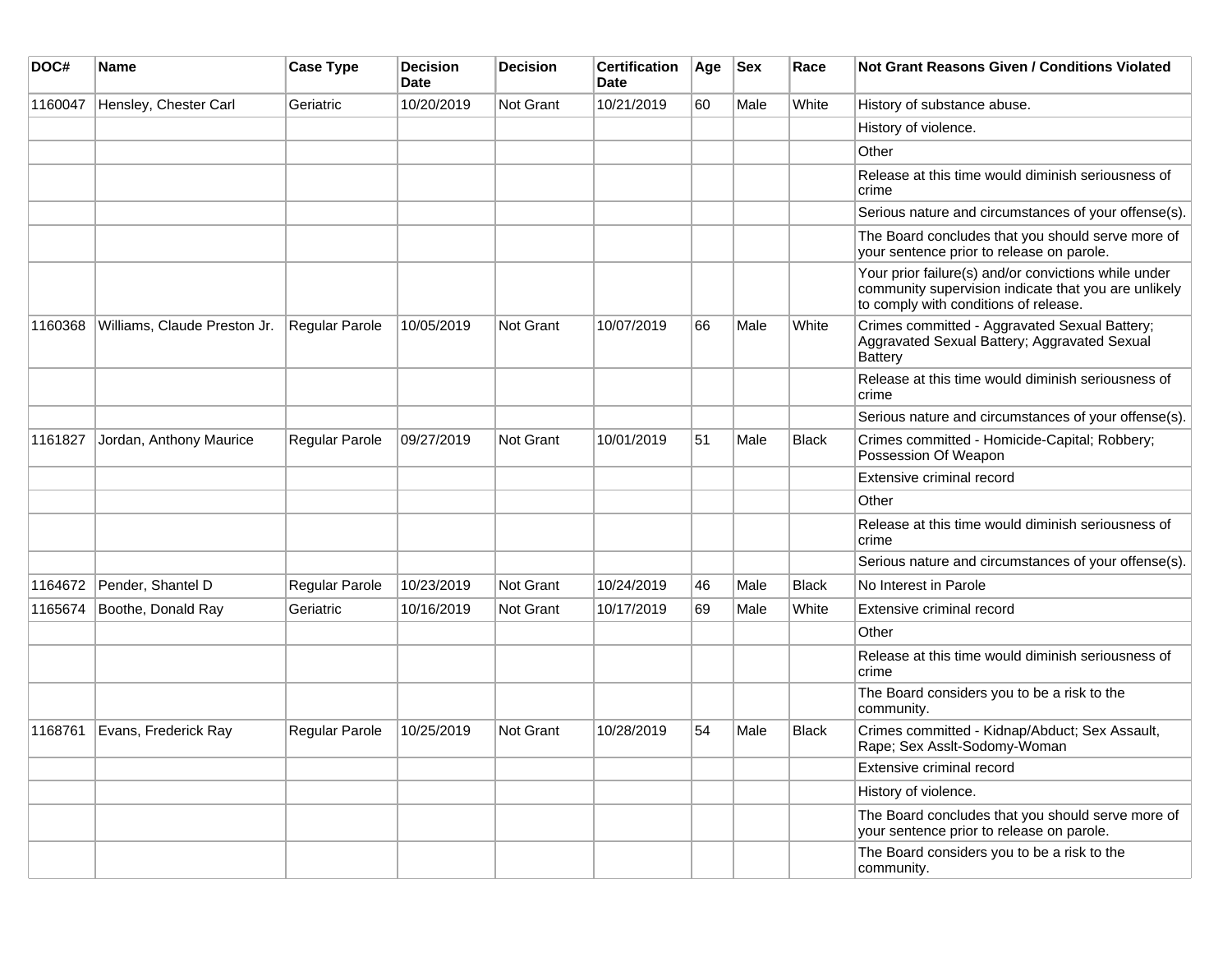| DOC#    | <b>Name</b>              | <b>Case Type</b>      | <b>Decision</b><br>Date | <b>Decision</b> | <b>Certification</b><br>Date | Age | <b>Sex</b> | Race         | <b>Not Grant Reasons Given / Conditions Violated</b>                                                                                                        |
|---------|--------------------------|-----------------------|-------------------------|-----------------|------------------------------|-----|------------|--------------|-------------------------------------------------------------------------------------------------------------------------------------------------------------|
| 1168893 | Mason, Larry Sr.         | Geriatric             | 09/24/2019              | Not Grant       | 10/01/2019                   | 67  | Male       | Black        | Crimes committed - Homicide-2Nd-Degree; Assault<br><b>And Battery</b>                                                                                       |
|         |                          |                       |                         |                 |                              |     |            |              | History of violence.                                                                                                                                        |
|         |                          |                       |                         |                 |                              |     |            |              | Release at this time would diminish seriousness of<br>crime                                                                                                 |
|         |                          |                       |                         |                 |                              |     |            |              | Serious nature and circumstances of your offense(s).                                                                                                        |
| 1169725 | Muhammad, Roland Waleed  | <b>Regular Parole</b> | 10/28/2019              | Not Grant       | 10/28/2019                   | 44  | Male       | <b>Black</b> | Crimes committed - Malicious Wounding; Malicious<br>Wounding; Malicious Wounding                                                                            |
|         |                          |                       |                         |                 |                              |     |            |              | Release at this time would diminish seriousness of<br>crime                                                                                                 |
|         |                          |                       |                         |                 |                              |     |            |              | Serious nature and circumstances of your offense(s).                                                                                                        |
|         |                          |                       |                         |                 |                              |     |            |              | The Board considers you to be a risk to the<br>community.                                                                                                   |
|         |                          |                       |                         |                 |                              |     |            |              | You need further participation in institutional work<br>and/or educational programs to indicate your positive<br>progression towards re-entry into society. |
|         |                          |                       |                         |                 |                              |     |            |              | Your prior failure(s) and/or convictions while under<br>community supervision indicate that you are unlikely<br>to comply with conditions of release.       |
|         |                          |                       |                         |                 |                              |     |            |              | Your record of institutional infractions indicates a<br>disregard for rules and that you are not ready to<br>conform to society.                            |
| 1170881 | Fletcher, Winfred        | Regular Parole        | 10/22/2019              | Not Grant       | 10/24/2019                   | 63  | Male       | <b>Black</b> | No Interest in Parole                                                                                                                                       |
| 1171152 | Powell, Malachi Jefferso | Regular Parole        | 10/03/2019              | Not Grant       | 10/04/2019                   | 80  | Male       | <b>Black</b> | Extensive criminal record                                                                                                                                   |
|         |                          |                       |                         |                 |                              |     |            |              | Other                                                                                                                                                       |
|         |                          |                       |                         |                 |                              |     |            |              | Serious nature and circumstances of your offense(s).                                                                                                        |
|         |                          |                       |                         |                 |                              |     |            |              | The Board considers you to be a risk to the<br>community.                                                                                                   |
|         |                          |                       |                         |                 |                              |     |            |              | Your prior failure(s) and/or convictions while under<br>community supervision indicate that you are unlikely<br>to comply with conditions of release.       |
| 1175127 | Lampkins, Jacob          | Regular Parole        | 10/22/2019              | Not Grant       | 10/24/2019                   | 51  | Male       | <b>Black</b> | Crimes committed - Sex Assault, Rape; Malicious<br>Wounding                                                                                                 |
|         |                          |                       |                         |                 |                              |     |            |              | Serious nature and circumstances of your offense(s).                                                                                                        |
|         |                          |                       |                         |                 |                              |     |            |              | The Board concludes that you should serve more of<br>your sentence prior to release on parole.                                                              |
|         |                          |                       |                         |                 |                              |     |            |              | The Board considers you to be a risk to the<br>community.                                                                                                   |
| 1177041 | Steele, Matthew R        | Regular Parole        | 10/25/2019              | Not Grant       | 10/28/2019                   | 44  | Male       | White        | Conviction of a new crime while incarcerated                                                                                                                |
|         |                          |                       |                         |                 |                              |     |            |              | Crimes committed - Homicide-1st Degree; Violating<br>Prison Rules; Use Of Firearm In Felony                                                                 |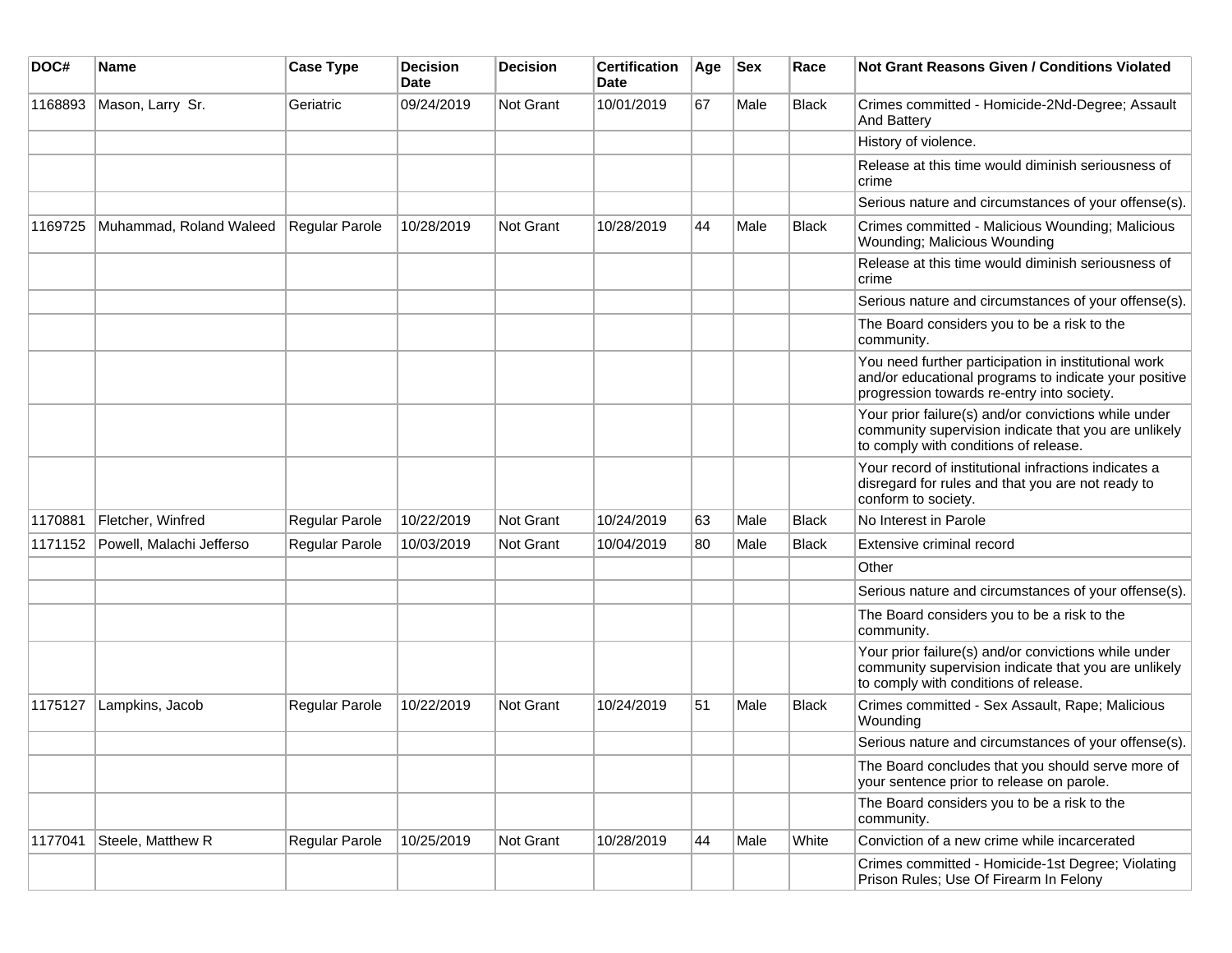| DOC#    | <b>Name</b>                 | <b>Case Type</b>      | <b>Decision</b><br>Date | <b>Decision</b> | <b>Certification</b><br><b>Date</b> | Age | <b>Sex</b> | Race         | <b>Not Grant Reasons Given / Conditions Violated</b>                                                                                                                    |
|---------|-----------------------------|-----------------------|-------------------------|-----------------|-------------------------------------|-----|------------|--------------|-------------------------------------------------------------------------------------------------------------------------------------------------------------------------|
| 1177041 | Steele, Matthew R           | Regular Parole        | 10/25/2019              | Not Grant       | 10/28/2019                          | 44  | Male       | White        | History of violence.                                                                                                                                                    |
|         |                             |                       |                         |                 |                                     |     |            |              | You need to show a longer period of stable<br>adjustment.                                                                                                               |
|         |                             |                       |                         |                 |                                     |     |            |              | Your prior failure(s) and/or convictions while under<br>community supervision indicate that you are unlikely<br>to comply with conditions of release.                   |
| 1180162 | Clay, Kenneth               | Regular Parole        | 10/21/2019              | Not Grant       | 10/22/2019                          | 60  | Male       | Black        | Crimes committed - Kidnap/Abduct; Sex Assault,<br>Rape; Robbery                                                                                                         |
|         |                             |                       |                         |                 |                                     |     |            |              | Release at this time would diminish seriousness of<br>crime                                                                                                             |
|         |                             |                       |                         |                 |                                     |     |            |              | Serious nature and circumstances of your offense(s).                                                                                                                    |
|         |                             |                       |                         |                 |                                     |     |            |              | The Board concludes that you should serve more of<br>your sentence prior to release on parole.                                                                          |
|         |                             |                       |                         |                 |                                     |     |            |              | The Board considers you to be a risk to the<br>community.                                                                                                               |
| 1181763 | Johnson, Joshua             | Regular Parole        | 09/27/2019              | Not Grant       | 10/01/2019                          | 64  | Male       | Black        | Crimes committed - Abduction: Threaten, Attempt Or<br>Assist; Abduction: Threaten, Attempt Or Assist;<br>Rape: Intercourse By Force/Threat/Intimidation                 |
|         |                             |                       |                         |                 |                                     |     |            |              | History of violence.                                                                                                                                                    |
|         |                             |                       |                         |                 |                                     |     |            |              | Release at this time would diminish seriousness of<br>crime                                                                                                             |
|         |                             |                       |                         |                 |                                     |     |            |              | Serious nature and circumstances of your offense(s).                                                                                                                    |
|         |                             |                       |                         |                 |                                     |     |            |              | The Board considers you to be a risk to the<br>community.                                                                                                               |
| 1182517 | Hunt, Calvin Bernard        | <b>Regular Parole</b> | 10/08/2019              | Not Grant       | 10/09/2019                          | 66  | Male       | <b>Black</b> | Crimes committed - Sex Assault, Rape; Sex Assault,<br>Rape; Sex Assault, Rape                                                                                           |
|         |                             |                       |                         |                 |                                     |     |            |              | Serious nature and circumstances of your offense(s).                                                                                                                    |
|         |                             |                       |                         |                 |                                     |     |            |              | The Board considers you to be a risk to the<br>community.                                                                                                               |
| 1182775 | Epps, Anthony Wayne         | Geriatric             | 10/26/2019              | Not Grant       | 10/28/2019                          | 64  | Male       | Black        | History of violence.                                                                                                                                                    |
|         |                             |                       |                         |                 |                                     |     |            |              | Release at this time would diminish seriousness of<br>crime                                                                                                             |
|         |                             |                       |                         |                 |                                     |     |            |              | Serious nature and circumstances of your offense(s).                                                                                                                    |
|         |                             |                       |                         |                 |                                     |     |            |              | The Board concludes that you should serve more of<br>your sentence prior to release on parole.                                                                          |
|         |                             |                       |                         |                 |                                     |     |            |              | The Board considers you to be a risk to the<br>community.                                                                                                               |
| 1187561 | Campbell, James Clifton Jr. | Geriatric             | 10/13/2019              | Not Grant       | 10/17/2019                          | 60  | Male       | White        | Crimes committed - (Attempted)Capital Murder: Law<br>Enforcement Officer; Assault: Malicious Injury To<br>Law Enf/Fire/Emerg; Obstruct/Resist:<br>Drug/Gang/Violent Off |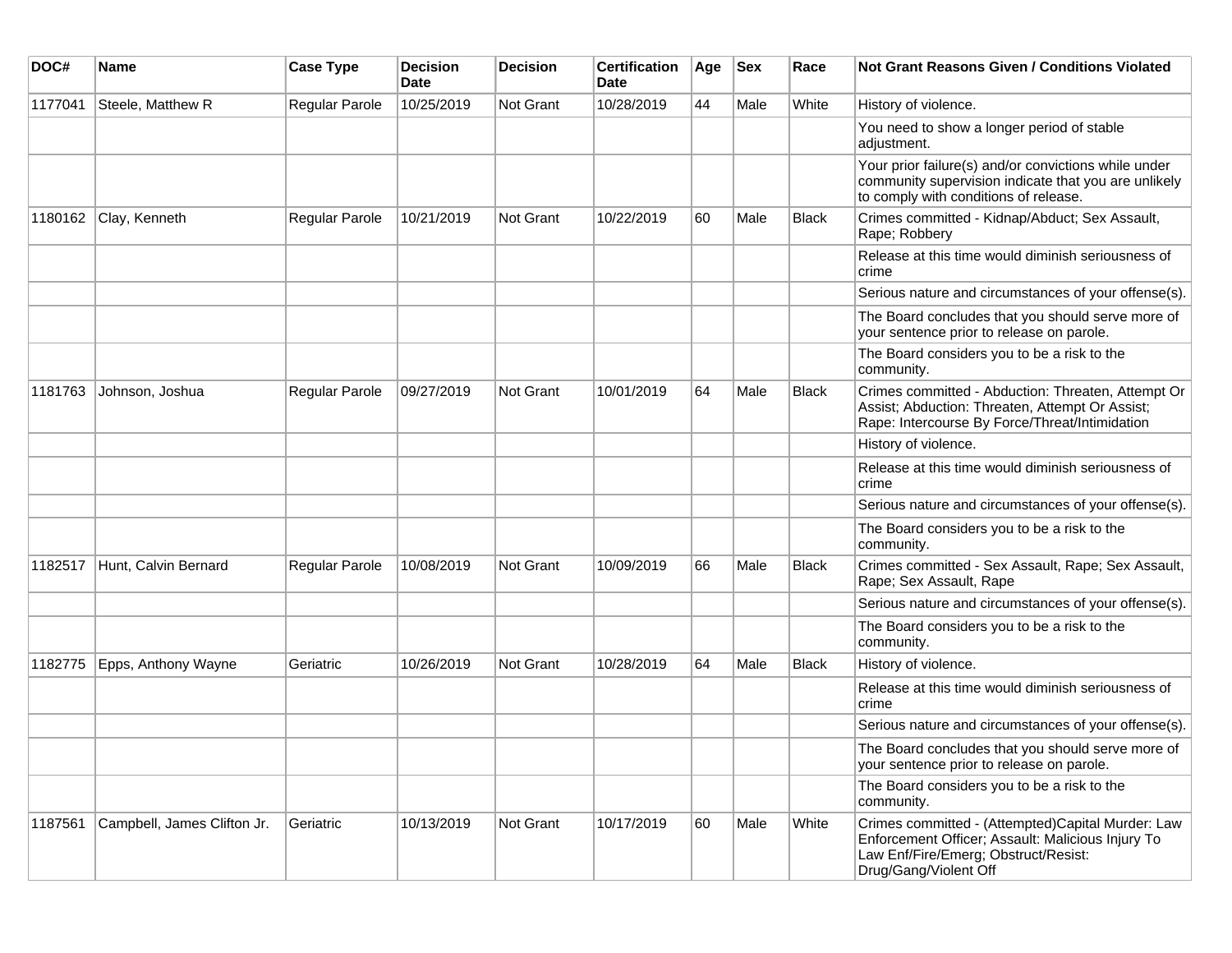| DOC#    | Name                        | <b>Case Type</b>    | <b>Decision</b><br><b>Date</b> | <b>Decision</b>  | <b>Certification</b><br>Date | Age | <b>Sex</b> | Race         | <b>Not Grant Reasons Given / Conditions Violated</b>                                                                                                                           |
|---------|-----------------------------|---------------------|--------------------------------|------------------|------------------------------|-----|------------|--------------|--------------------------------------------------------------------------------------------------------------------------------------------------------------------------------|
| 1187561 | Campbell, James Clifton Jr. | Geriatric           | 10/13/2019                     | Not Grant        | 10/17/2019                   | 60  | Male       | White        | Extensive criminal record                                                                                                                                                      |
|         |                             |                     |                                |                  |                              |     |            |              | Serious nature and circumstances of your offense(s).                                                                                                                           |
|         |                             |                     |                                |                  |                              |     |            |              | The Board concludes that you should serve more of<br>your sentence prior to release on parole.                                                                                 |
| 1188332 | Hairston, Jeffrey           | Geriatric           | 10/25/2019                     | <b>Not Grant</b> | 10/28/2019                   | 60  | Male       | <b>Black</b> | Crimes committed - Carnal Know: Of Child 13-14Y:<br>W/O Force; Carnal Know: Of Child 13-14Y: W/O<br>Force: Carnal Know: Of Child 13-14Y: W/O Force                             |
|         |                             |                     |                                |                  |                              |     |            |              | Serious nature and circumstances of your offense(s).                                                                                                                           |
|         |                             |                     |                                |                  |                              |     |            |              | The Board concludes that you should serve more of<br>your sentence prior to release on parole.                                                                                 |
| 1189777 | Abney, Wilbert Jr.          | Regular Parole      | 10/15/2019                     | <b>Not Grant</b> | 10/17/2019                   | 70  | Male       | <b>Black</b> | Release at this time would diminish seriousness of<br>crime                                                                                                                    |
|         |                             |                     |                                |                  |                              |     |            |              | Serious nature and circumstances of your offense(s).                                                                                                                           |
|         |                             |                     |                                |                  |                              |     |            |              | The Board concludes that you should serve more of<br>your sentence prior to release on parole.                                                                                 |
| 1190395 | Lockett, Terry Lee          | Regular Parole      | 09/26/2019                     | Not Grant        | 10/01/2019                   | 56  | Male       | Black        | Extensive criminal record                                                                                                                                                      |
|         |                             |                     |                                |                  |                              |     |            |              | Release at this time would diminish seriousness of<br>crime                                                                                                                    |
|         |                             |                     |                                |                  |                              |     |            |              | The Board considers you to be a risk to the<br>community.                                                                                                                      |
|         |                             |                     |                                |                  |                              |     |            |              | Your prior failure(s) and/or convictions while under<br>community supervision indicate that you are unlikely<br>to comply with conditions of release.                          |
| 1199070 | Major, Bernard              | <b>Board Review</b> | 10/13/2019                     | Not Grant        | 10/17/2019                   | 67  | Male       | <b>Black</b> | Crimes committed - Aggravated Sexual Battery:<br>Victim <13 Yrs; Aggravated Sexual Battery: Victim<br><13 Yrs; Sodomy: Victim <13 Yrs                                          |
|         |                             |                     |                                |                  |                              |     |            |              | Release at this time would diminish seriousness of<br>crime                                                                                                                    |
| 1206144 | Cones, Oscar Alcibiog       | Geriatric           | 10/15/2019                     | <b>Not Grant</b> | 10/17/2019                   | 60  | Male       | White        | Crimes committed - Robbery: Street W/ Use Of Gun<br>Or Simulated Gun; Burgl: Enter Structure To Commit<br>Larceny/A&B/Etc; Burgl: Enter Structure To Commit<br>Larceny/A&B/Etc |
|         |                             |                     |                                |                  |                              |     |            |              | Release at this time would diminish seriousness of<br>crime                                                                                                                    |
|         |                             |                     |                                |                  |                              |     |            |              | Serious nature and circumstances of your offense(s).                                                                                                                           |
|         |                             |                     |                                |                  |                              |     |            |              | The Board considers you to be a risk to the<br>community.                                                                                                                      |
| 1415769 | Childress, Ruey Jr.         | Regular Parole      | 10/23/2019                     | Not Grant        | 10/25/2019                   | 67  | Male       | White        | Crimes committed - Sodomy: Victim <13 Yrs;<br>Indecent Liberties: W/Child <15Y; False Report:<br>Falsely Summon/Report To Law Enf                                              |
|         |                             |                     |                                |                  |                              |     |            |              | Serious nature and circumstances of your offense(s).                                                                                                                           |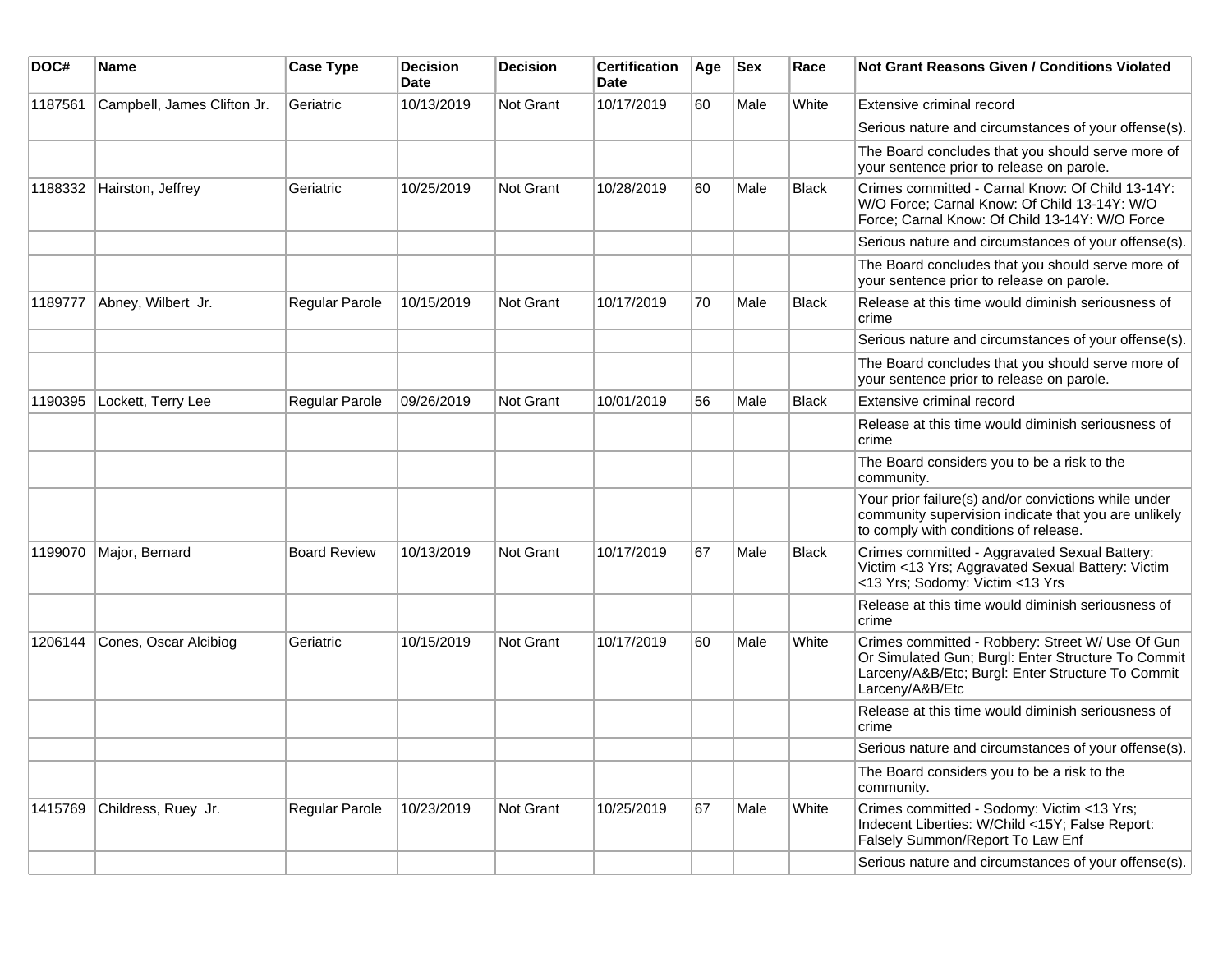| DOC#    | <b>Name</b>           | <b>Case Type</b> | <b>Decision</b><br><b>Date</b> | <b>Decision</b>  | <b>Certification</b><br>Date | Age | <b>Sex</b> | Race         | <b>Not Grant Reasons Given / Conditions Violated</b>                                                                                                                   |
|---------|-----------------------|------------------|--------------------------------|------------------|------------------------------|-----|------------|--------------|------------------------------------------------------------------------------------------------------------------------------------------------------------------------|
| 1437624 | Parker, Richard Earl  | Geriatric        | 10/11/2019                     | Not Grant        | 10/15/2019                   | 66  | Male       | White        | Crimes committed - Murder: 2nd Degree; Assault:<br>Malicious, Victim Severely Injured                                                                                  |
|         |                       |                  |                                |                  |                              |     |            |              | Release at this time would diminish seriousness of<br>crime                                                                                                            |
|         |                       |                  |                                |                  |                              |     |            |              | Serious nature and circumstances of your offense(s).                                                                                                                   |
| 1454206 | Rios, Alipio          | Geriatric        | 10/16/2019                     | Not Grant        | 10/17/2019                   | 67  | Male       | White        | Crimes committed - Aggravated Sexual Battery:<br>Victim <13 Yrs; Aggravated Sexual Battery: Victim<br>$<$ 13 Yrs                                                       |
|         |                       |                  |                                |                  |                              |     |            |              | Release at this time would diminish seriousness of<br>crime                                                                                                            |
|         |                       |                  |                                |                  |                              |     |            |              | Serious nature and circumstances of your offense(s).                                                                                                                   |
|         |                       |                  |                                |                  |                              |     |            |              | The Board concludes that you should serve more of<br>your sentence prior to release on parole.                                                                         |
|         |                       |                  |                                |                  |                              |     |            |              | The Board considers you to be a risk to the<br>community.                                                                                                              |
|         |                       |                  |                                |                  |                              |     |            |              | You need further participation in institutional work<br>and/or educational programs to indicate your positive<br>progression towards re-entry into society.            |
| 1460459 | Clough, William Roger | Geriatric        | 10/05/2019                     | <b>Not Grant</b> | 10/07/2019                   | 67  | Male       | White        | Crimes committed - Aggravated Sexual Battery:<br>Victim <13 Yrs; Sodomy: Victim <13 Yrs; Aggravated<br>Sexual Battery: Victim <13 Yrs                                  |
|         |                       |                  |                                |                  |                              |     |            |              | History of violence.                                                                                                                                                   |
|         |                       |                  |                                |                  |                              |     |            |              | Release at this time would diminish seriousness of<br>crime                                                                                                            |
|         |                       |                  |                                |                  |                              |     |            |              | The Board considers you to be a risk to the<br>community.                                                                                                              |
| 1461274 | Gillman, Henry Jr.    | Regular Parole   | 10/13/2019                     | Not Grant        | 10/17/2019                   | 78  | Male       | <b>Black</b> | Crimes committed - Carnal Know: Of Child 13-14Y:<br>W/O Force: Carnal Know: Of Child 13-14Y: W/O<br>Force: Carnal Know: Of Child 13-14Y: W/O Force                     |
|         |                       |                  |                                |                  |                              |     |            |              | Release at this time would diminish seriousness of<br>crime                                                                                                            |
|         |                       |                  |                                |                  |                              |     |            |              | Serious nature and circumstances of your offense(s).                                                                                                                   |
|         |                       |                  |                                |                  |                              |     |            |              | The Board considers you to be a risk to the<br>community.                                                                                                              |
| 1469576 | Boyd, John Roger      | Geriatric        | 10/27/2019                     | Not Grant        | 10/28/2019                   | 67  | Male       | White        | Crimes committed - Produce Child Porn Age 15+,<br>Offender 7+ Yrs: Child<br>Pornography:Pwi/Reproduce/Sell/Give 2nd+;<br>Propose Sex By Comp Etc. 15+y, Offender 7+ Yr |
|         |                       |                  |                                |                  |                              |     |            |              | Serious nature and circumstances of your offense(s).                                                                                                                   |
|         |                       |                  |                                |                  |                              |     |            |              | The Board concludes that you should serve more of<br>your sentence prior to release on parole.                                                                         |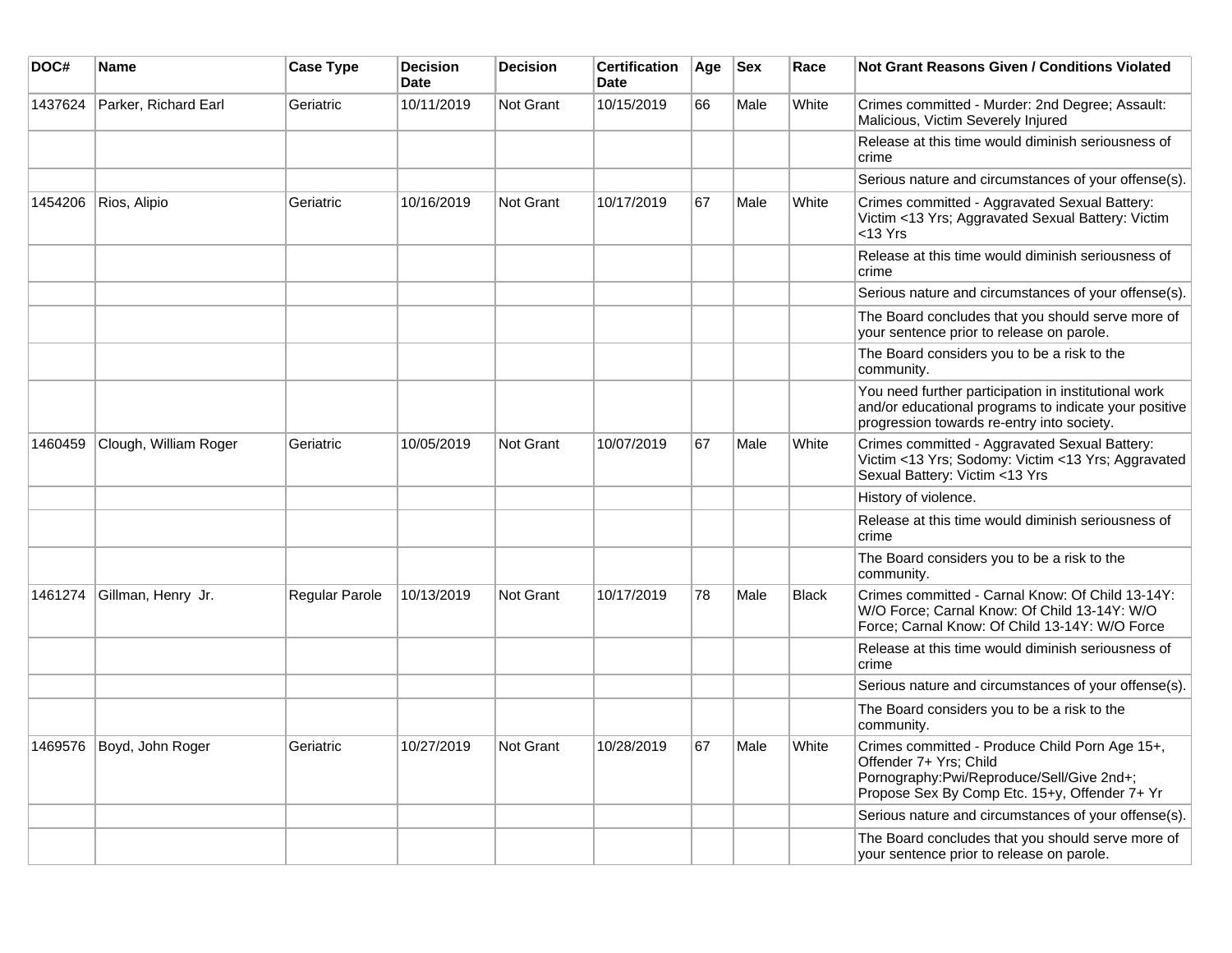| DOC#    | Name                     | <b>Case Type</b>      | <b>Decision</b><br>Date | <b>Decision</b>  | <b>Certification</b><br>Date | ∣Age | <b>Sex</b> | Race         | <b>Not Grant Reasons Given / Conditions Violated</b>                                                                                                        |
|---------|--------------------------|-----------------------|-------------------------|------------------|------------------------------|------|------------|--------------|-------------------------------------------------------------------------------------------------------------------------------------------------------------|
| 1469576 | Boyd, John Roger         | Geriatric             | 10/27/2019              | Not Grant        | 10/28/2019                   | 67   | Male       | White        | The Board considers you to be a risk to the<br>community.                                                                                                   |
|         |                          |                       |                         |                  |                              |      |            |              | You need further participation in institutional work<br>and/or educational programs to indicate your positive<br>progression towards re-entry into society. |
| 1659403 | Dean, William McCarthy   | Regular Parole        | 10/16/2019              | Not Grant        | 10/17/2019                   | 24   | Male       | White        | Extensive criminal record                                                                                                                                   |
|         |                          |                       |                         |                  |                              |      |            |              | Poor institutional adjustment (for example,<br>motivation/attitude, unfavorable reports, lack of<br>program involvement, etc.)                              |
|         |                          |                       |                         |                  |                              |      |            |              | Release at this time would diminish seriousness of<br>crime                                                                                                 |
|         |                          |                       |                         |                  |                              |      |            |              | You need further participation in institutional work<br>and/or educational programs to indicate your positive<br>progression towards re-entry into society. |
| 1661504 | Dejongh, Richard Kenneth | Regular Parole        | 09/26/2019              | <b>Not Grant</b> | 10/01/2019                   | 74   | Male       | White        | Crimes committed - Aggravated Sexual Battery:<br>Victim <13 Yrs; Aggravated Sexual Battery: Victim<br><13 Yrs; Object Sexual Penetration: Victim <13 Yrs    |
|         |                          |                       |                         |                  |                              |      |            |              | Release at this time would diminish seriousness of<br>crime                                                                                                 |
|         |                          |                       |                         |                  |                              |      |            |              | Serious nature and circumstances of your offense(s).                                                                                                        |
|         |                          |                       |                         |                  |                              |      |            |              | The Board concludes that you should serve more of<br>your sentence prior to release on parole.                                                              |
|         |                          |                       |                         |                  |                              |      |            |              | The Board considers you to be a risk to the<br>community.                                                                                                   |
| 1778377 | Hodges, Kalvin Pairell   | <b>Regular Parole</b> | 10/22/2019              | <b>Not Grant</b> | 10/25/2019                   | 23   | Male       | <b>Black</b> | Considering your offense and your institutional<br>records, the Board concludes that you should serve<br>more of your sentence before being paroled.        |
|         |                          |                       |                         |                  |                              |      |            |              | Release at this time would diminish seriousness of<br>crime                                                                                                 |
|         |                          |                       |                         |                  |                              |      |            |              | You need further participation in institutional work<br>and/or educational programs to indicate your positive<br>progression towards re-entry into society. |
|         |                          |                       |                         |                  |                              |      |            |              | Your record indicates a serious disregard for the<br>property rights of others.                                                                             |
|         |                          |                       |                         |                  |                              |      |            |              | Your record of institutional infractions indicates a<br>disregard for rules and that you are not ready to<br>conform to society.                            |
| 1850421 | Carrington, Pendarvis    | Regular Parole        | 10/14/2019              | <b>Not Grant</b> | 10/17/2019                   | 21   | Male       | <b>Black</b> | Considering your offense and your institutional<br>records, the Board concludes that you should serve<br>more of your sentence before being paroled.        |
|         |                          |                       |                         |                  |                              |      |            |              | Extensive criminal record                                                                                                                                   |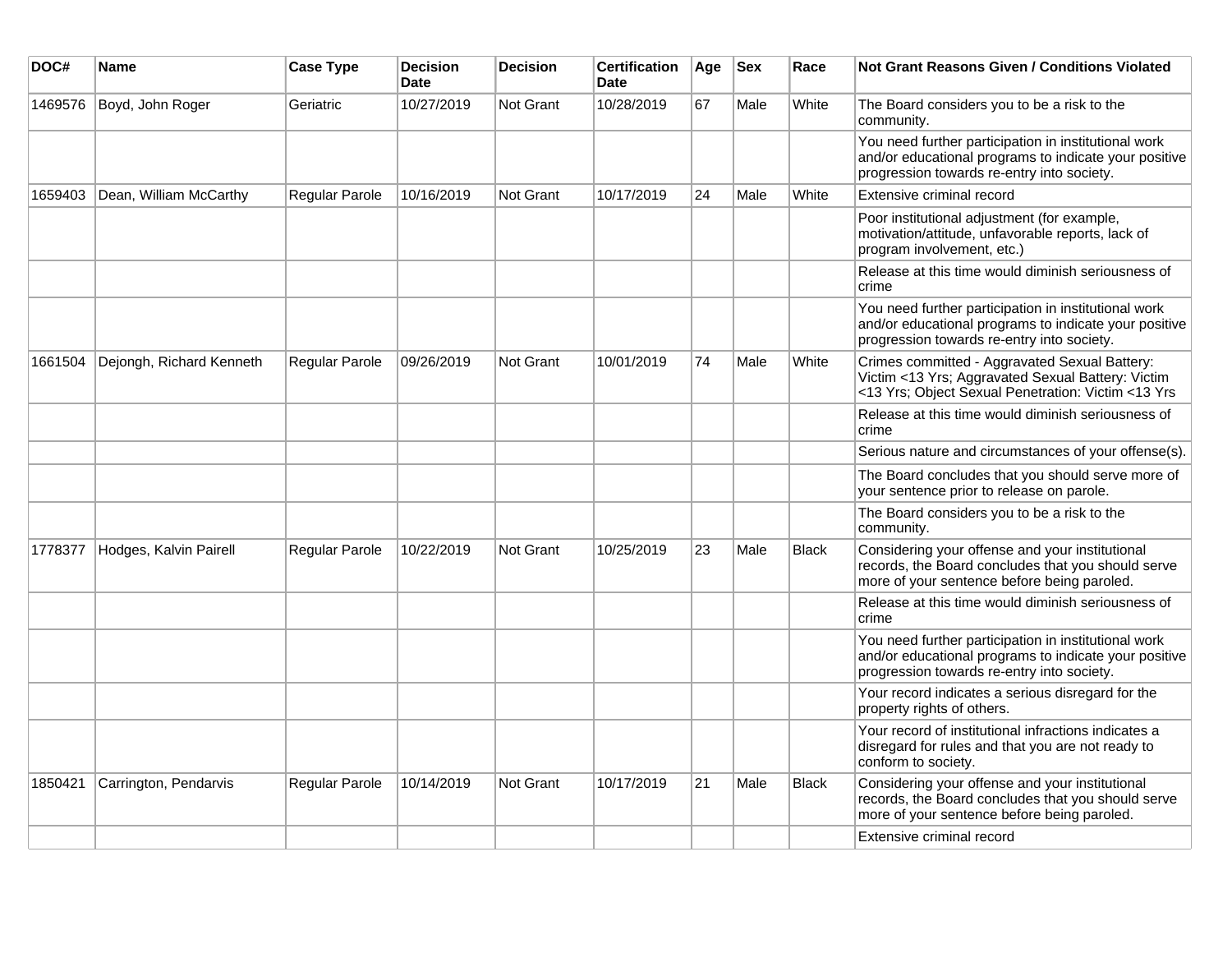| DOC#    | <b>Name</b>                       | <b>Case Type</b>      | <b>Decision</b><br><b>Date</b> | <b>Decision</b>  | <b>Certification</b><br>Date | Age | <b>Sex</b> | Race         | <b>Not Grant Reasons Given / Conditions Violated</b>                                                                                                          |
|---------|-----------------------------------|-----------------------|--------------------------------|------------------|------------------------------|-----|------------|--------------|---------------------------------------------------------------------------------------------------------------------------------------------------------------|
| 1850421 | Carrington, Pendarvis             | Regular Parole        | 10/14/2019                     | <b>Not Grant</b> | 10/17/2019                   | 21  | Male       | <b>Black</b> | Poor institutional adjustment (for example,<br>motivation/attitude, unfavorable reports, lack of<br>program involvement, etc.)                                |
|         |                                   |                       |                                |                  |                              |     |            |              | Release at this time would diminish seriousness of<br>crime                                                                                                   |
|         |                                   |                       |                                |                  |                              |     |            |              | The Board concludes that you should serve more of<br>your sentence prior to release on parole.                                                                |
|         |                                   |                       |                                |                  |                              |     |            |              | The Board considers you to be a risk to the<br>community.                                                                                                     |
|         |                                   |                       |                                |                  |                              |     |            |              | You need further participation in institutional work<br>and/or educational programs to indicate your positive<br>progression towards re-entry into society.   |
|         |                                   |                       |                                |                  |                              |     |            |              | Your record of institutional infractions indicates a<br>disregard for rules and that you are not ready to<br>conform to society.                              |
| 1855481 | Vaughan, Jermaine Daquan          | Regular Parole        | 09/28/2019                     | <b>Not Grant</b> | 10/01/2019                   | 21  | Male       | <b>Black</b> | Release at this time would diminish seriousness of<br>crime                                                                                                   |
|         |                                   |                       |                                |                  |                              |     |            |              | Serious nature and circumstances of your offense(s).                                                                                                          |
|         |                                   |                       |                                |                  |                              |     |            |              | The Board concludes that you should serve more of<br>your sentence prior to release on parole.                                                                |
|         |                                   |                       |                                |                  |                              |     |            |              | The Board considers you to be a risk to the<br>community.                                                                                                     |
|         |                                   |                       |                                |                  |                              |     |            |              | You need further participation in institutional work<br>and/or educational programs to indicate your positive<br>progression towards re-entry into society.   |
|         |                                   |                       |                                |                  |                              |     |            |              | You need to show a longer period of stable<br>adjustment.                                                                                                     |
| 1881756 | Brooks, Alyjah Evan               | Regular Parole        | 10/13/2019                     | <b>Not Grant</b> | 10/15/2019                   | 20  | Male       | White        | Crimes committed - Burglary: Enter House To<br>Commit Larceny/A&B/Etc; Grand Larceny: >=\$200<br>Not From A Person; (Conspiracy) Grand Larceny:<br>Auto Theft |
|         |                                   |                       |                                |                  |                              |     |            |              | Other                                                                                                                                                         |
|         |                                   |                       |                                |                  |                              |     |            |              | You need further participation in institutional work<br>and/or educational programs to indicate your positive<br>progression towards re-entry into society.   |
|         | 1885163 Booker, Larry Darnell III | <b>Regular Parole</b> | 10/22/2019                     | Not Grant        | 10/24/2019                   | 20  | Male       | <b>Black</b> | Crimes committed - Burglary: Enter House To<br>Commit Larceny/A&B/Etc                                                                                         |
|         |                                   |                       |                                |                  |                              |     |            |              | You need further participation in institutional work<br>and/or educational programs to indicate your positive<br>progression towards re-entry into society.   |
|         |                                   |                       |                                |                  |                              |     |            |              | Your prior failure(s) and/or convictions while under<br>community supervision indicate that you are unlikely<br>to comply with conditions of release.         |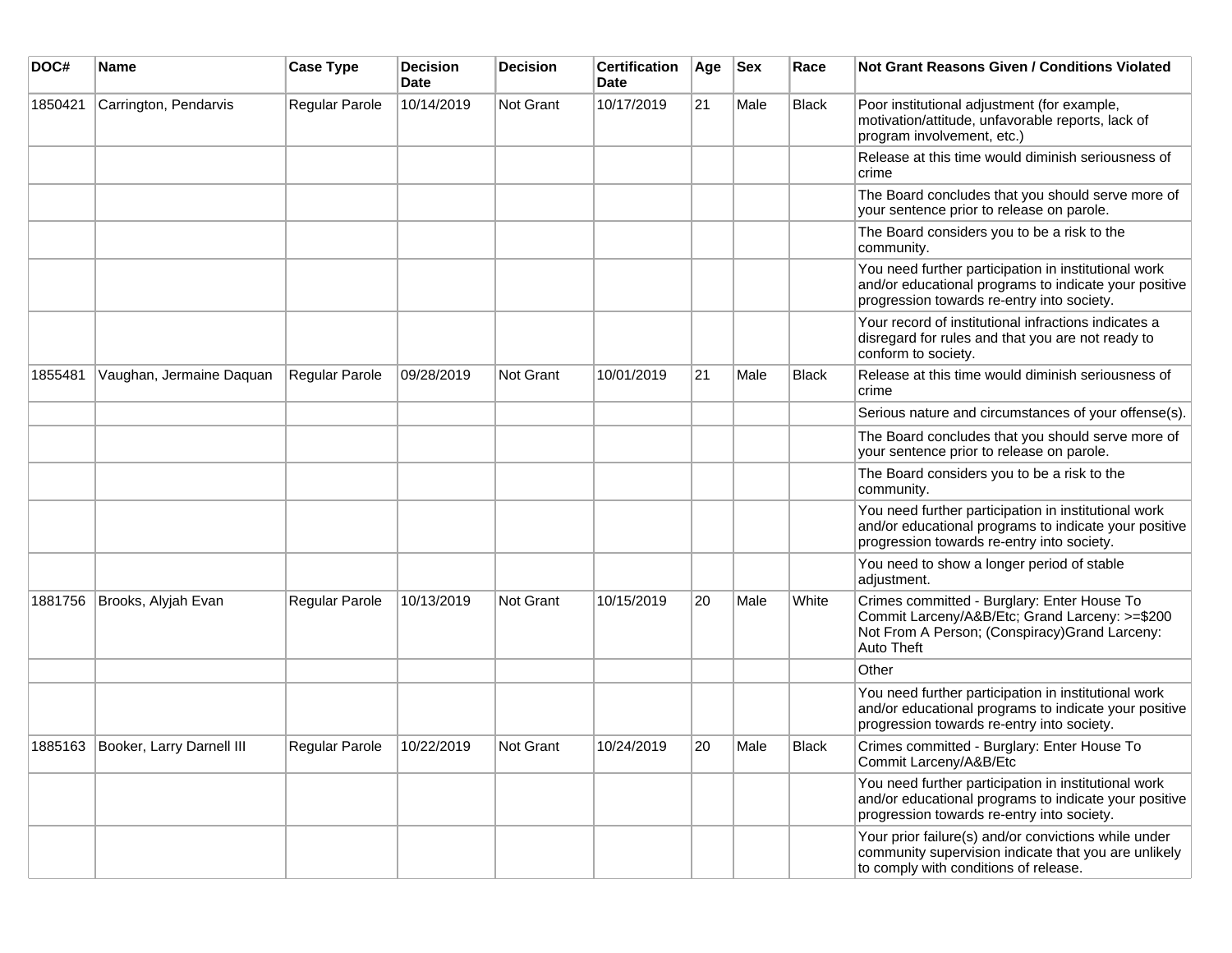| DOC#    | Name                     | <b>Case Type</b>      | <b>Decision</b><br><b>Date</b> | <b>Decision</b>  | <b>Certification</b><br><b>Date</b> | Age | <b>Sex</b> | Race  | <b>Not Grant Reasons Given / Conditions Violated</b>                                                                                                        |
|---------|--------------------------|-----------------------|--------------------------------|------------------|-------------------------------------|-----|------------|-------|-------------------------------------------------------------------------------------------------------------------------------------------------------------|
| 1892144 | Davis, Deontre Javonte   | Regular Parole        | 09/28/2019                     | Not Grant        | 10/01/2019                          | 22  | Male       | Black | Poor institutional adjustment (for example,<br>motivation/attitude, unfavorable reports, lack of<br>program involvement, etc.)                              |
|         |                          |                       |                                |                  |                                     |     |            |       | Serious nature and circumstances of your offense(s).                                                                                                        |
|         |                          |                       |                                |                  |                                     |     |            |       | The Board concludes that you should serve more of<br>your sentence prior to release on parole.                                                              |
|         |                          |                       |                                |                  |                                     |     |            |       | You need further participation in institutional work<br>and/or educational programs to indicate your positive<br>progression towards re-entry into society. |
|         |                          |                       |                                |                  |                                     |     |            |       | Your record of institutional infractions indicates a<br>disregard for rules and that you are not ready to<br>conform to society.                            |
| 1892827 | Perry, Juan Christia     | Regular Parole        | 09/25/2019                     | <b>Not Grant</b> | 10/01/2019                          | 23  | Male       | Black | Crimes committed - Manslaughter: Involuntary                                                                                                                |
|         |                          |                       |                                |                  |                                     |     |            |       | Release at this time would diminish seriousness of<br>crime                                                                                                 |
|         |                          |                       |                                |                  |                                     |     |            |       | Serious nature and circumstances of your offense(s).                                                                                                        |
|         |                          |                       |                                |                  |                                     |     |            |       | The Board concludes that you should serve more of<br>your sentence prior to release on parole.                                                              |
| 1911482 | Williams, Cortez Trevell | Regular Parole        | 10/05/2019                     | <b>Not Grant</b> | 10/07/2019                          | 20  | Male       | Black | Release at this time would diminish seriousness of<br>crime                                                                                                 |
|         |                          |                       |                                |                  |                                     |     |            |       | You need further participation in institutional work<br>and/or educational programs to indicate your positive<br>progression towards re-entry into society. |
| 1915799 | Burns, Antonio Carrion   | Regular Parole        | 10/13/2019                     | <b>Not Grant</b> | 10/17/2019                          | 18  | Male       | Black | Other                                                                                                                                                       |
|         |                          |                       |                                |                  |                                     |     |            |       | Release at this time would diminish seriousness of<br>crime                                                                                                 |
|         |                          |                       |                                |                  |                                     |     |            |       | You need further participation in institutional work<br>and/or educational programs to indicate your positive<br>progression towards re-entry into society. |
| 1966802 | Benjamin, Amari Amazing  | <b>Regular Parole</b> | 10/18/2019                     | <b>Not Grant</b> | 10/21/2019                          | 19  | Male       | Black | The Board concludes that you should serve more of<br>your sentence prior to release on parole.                                                              |
|         |                          |                       |                                |                  |                                     |     |            |       | You need further participation in institutional work<br>and/or educational programs to indicate your positive<br>progression towards re-entry into society. |
|         |                          |                       |                                |                  |                                     |     |            |       | Your prior failure(s) and/or convictions while under<br>community supervision indicate that you are unlikely<br>to comply with conditions of release.       |
| 1988121 | Lloyd, Christopher Jr.   | Regular Parole        | 10/17/2019                     | Not Grant        | 10/21/2019                          | 21  | Male       | Black | Crimes committed - Robbery: Residence; Robbery:<br>Residence                                                                                                |
|         |                          |                       |                                |                  |                                     |     |            |       | Other                                                                                                                                                       |
|         |                          |                       |                                |                  |                                     |     |            |       | You need further participation in institutional work<br>and/or educational programs to indicate your positive<br>progression towards re-entry into society. |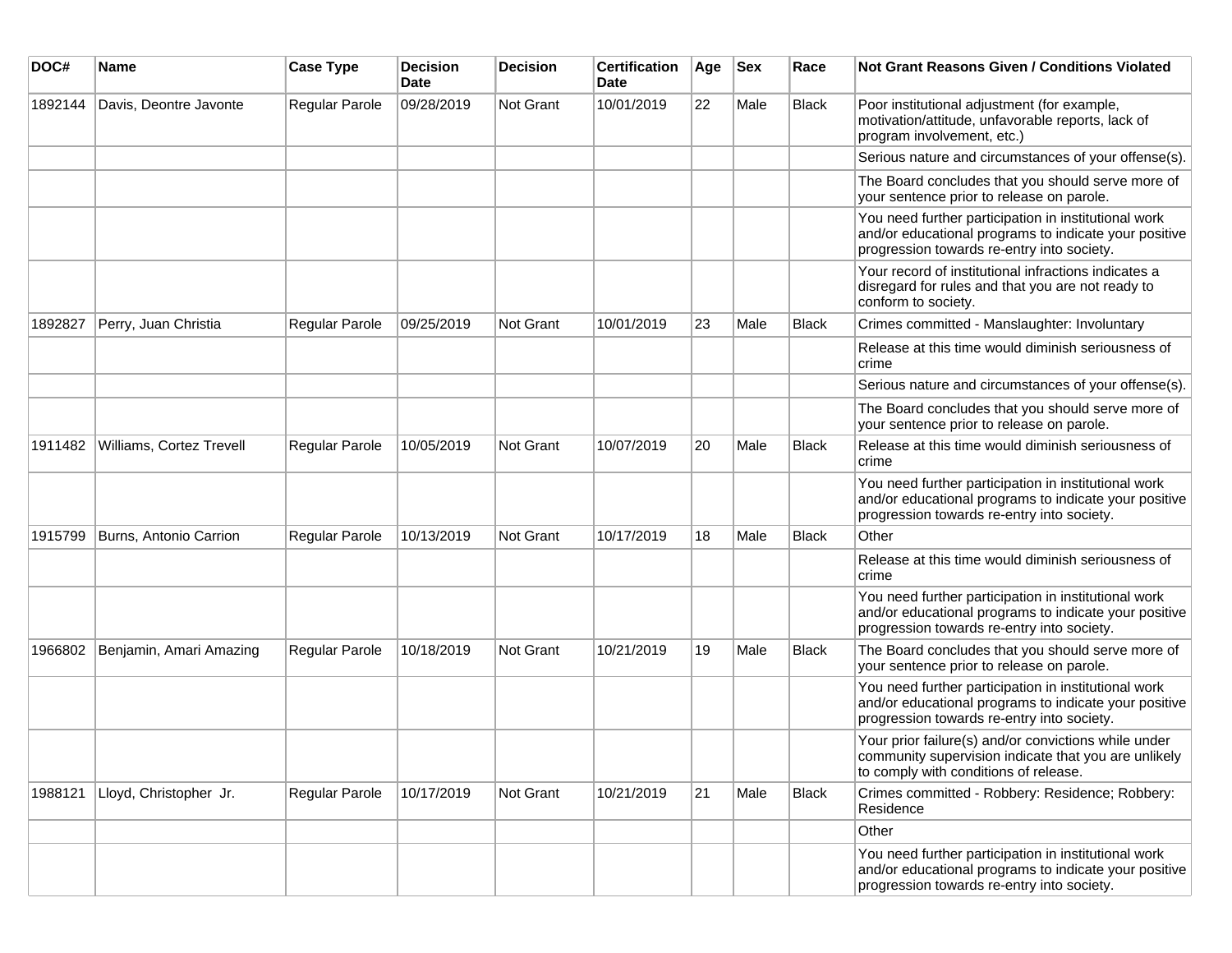| DOC#    | Name                      | <b>Case Type</b>     | <b>Decision</b><br><b>Date</b> | <b>Decision</b> | <b>Certification</b><br><b>Date</b> | Age | <b>Sex</b>   | Race         | Not Grant Reasons Given / Conditions Violated                                                                                        |
|---------|---------------------------|----------------------|--------------------------------|-----------------|-------------------------------------|-----|--------------|--------------|--------------------------------------------------------------------------------------------------------------------------------------|
| 1028802 | Anderson, Charles Michael | Violation<br>Hearing | 10/08/2019                     | Revoke          | 10/08/2019                          | 66  | Male         | White        |                                                                                                                                      |
|         |                           |                      |                                |                 |                                     |     |              |              | 01. I will obey all Federal, State and local laws and<br>ordinances.                                                                 |
| 1034693 | Owens, Eugene Lamont      | Violation<br>Hearing | 10/01/2019                     | Revoke          | 10/02/2019                          | 46  | Male         | <b>Black</b> |                                                                                                                                      |
|         |                           |                      |                                |                 |                                     |     |              |              | 01. I will obey all Federal, State and local laws and<br>ordinances.                                                                 |
| 1049858 | Woodson, Archie William   | Violation<br>Hearing | 10/04/2019                     | Revoke          | 10/04/2019                          | 56  | Male         | White        |                                                                                                                                      |
|         |                           |                      |                                |                 |                                     |     |              |              | 06. I will follow the Probation and Parole Officer's<br>instructions and will be truthful, cooperative, and<br>report as instructed. |
| 1052563 | Smith, Daryl Blaine       | Violation<br>Hearing | 08/06/2019                     | Revoke          | 10/02/2019                          | 60  | Male         | <b>Black</b> |                                                                                                                                      |
|         |                           |                      |                                |                 |                                     |     |              |              | 01. I will obey all Federal, State and local laws and<br>ordinances.                                                                 |
| 1055507 | Eley, Chuck Terrell       | Violation<br>Hearing | 10/01/2019                     | Revoke          | 10/02/2019                          | 44  | Male         | Black        |                                                                                                                                      |
|         |                           |                      |                                |                 |                                     |     |              |              | 01. I will obey all Federal, State and local laws and<br>ordinances.                                                                 |
| 1126148 | Cuffey, Wendell Maurice   | Violation<br>Hearing | 10/13/2019                     | Revoke          | 10/16/2019                          | 56  | Male         | <b>Black</b> |                                                                                                                                      |
|         |                           |                      |                                |                 |                                     |     |              |              | 06. I will follow the Probation and Parole Officer's<br>instructions and will be truthful, cooperative, and<br>report as instructed. |
| 1149771 | Harrison, Reginald Thomas | Violation<br>Hearing | 10/04/2019                     | Revoke          | 10/04/2019                          | 66  | Male         | <b>Black</b> |                                                                                                                                      |
|         |                           |                      |                                |                 |                                     |     |              |              | 01. I will obey all Federal, State and local laws and<br>ordinances.                                                                 |
| 1156909 | Coupland, Lori Kay        | Violation<br>Hearing | 10/05/2019                     | Revoke          | 10/07/2019                          | 54  | Female White |              |                                                                                                                                      |
|         |                           |                      |                                |                 |                                     |     |              |              | 06. I will follow the Probation and Parole Officer's<br>instructions and will be truthful, cooperative, and<br>report as instructed. |
|         |                           |                      |                                |                 |                                     |     |              |              | 08. I will not unlawfully use, possess or distribute<br>controlled substances or related paraphernalia.                              |
| 1180980 | Smith, Randall Lawrence   | Violation<br>Hearing | 10/05/2019                     | Revoke          | 10/07/2019                          | 59  | Male         | White        |                                                                                                                                      |
|         |                           |                      |                                |                 |                                     |     |              |              | 06. I will follow the Probation and Parole Officer's<br>instructions and will be truthful, cooperative, and<br>report as instructed. |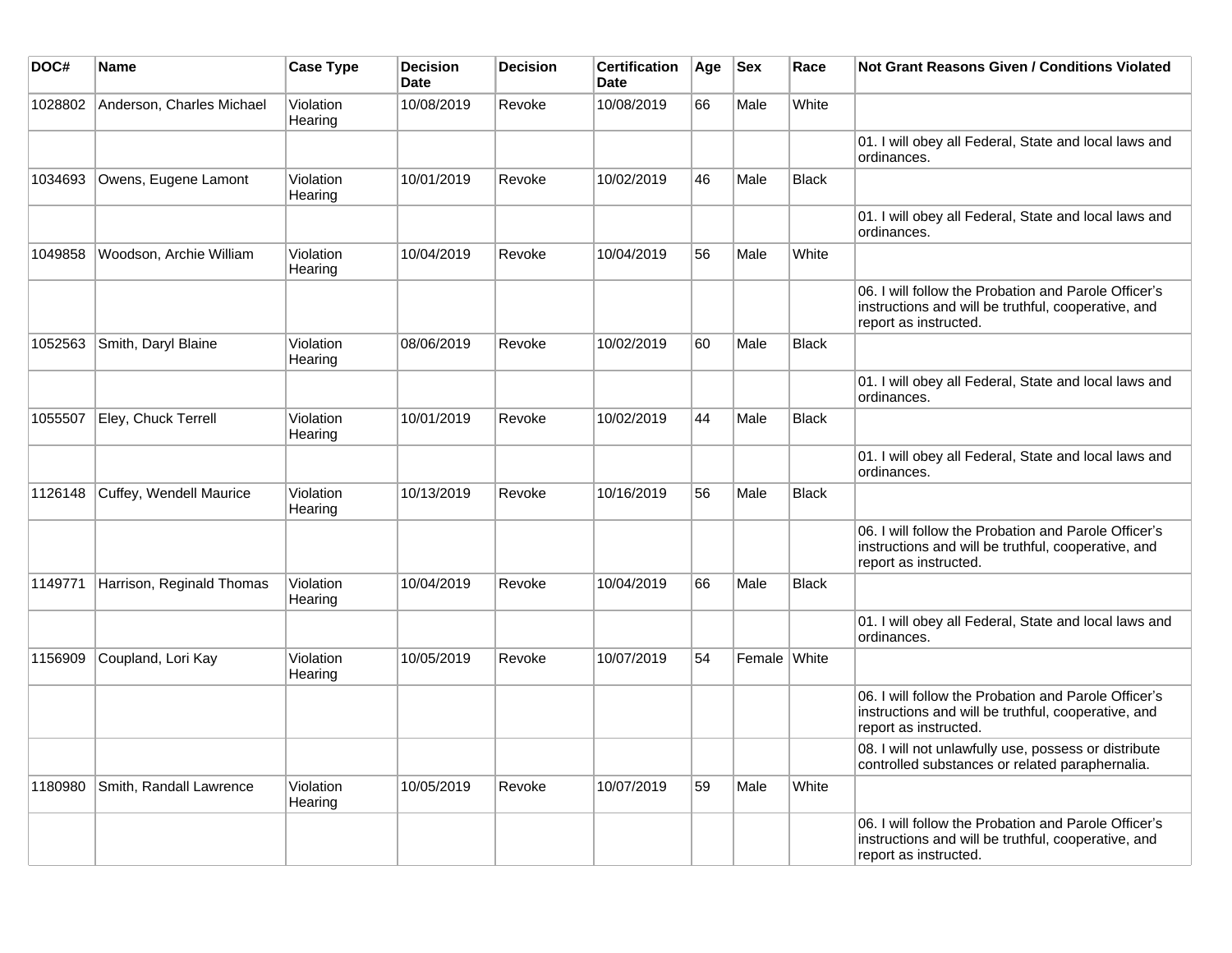| DOC#    | <b>Name</b>                  | <b>Case Type</b>     | <b>Decision</b><br><b>Date</b> | <b>Decision</b> | <b>Certification</b><br><b>Date</b> | Age | <b>Sex</b>   | Race         | <b>Not Grant Reasons Given / Conditions Violated</b>                                                                                                                                                                                                                                         |
|---------|------------------------------|----------------------|--------------------------------|-----------------|-------------------------------------|-----|--------------|--------------|----------------------------------------------------------------------------------------------------------------------------------------------------------------------------------------------------------------------------------------------------------------------------------------------|
| 1303748 | Darden, Carolyn Ann          | Violation<br>Hearing | 09/06/2019                     | Revoke          | 10/15/2019                          | 52  | Female White |              |                                                                                                                                                                                                                                                                                              |
|         |                              |                      |                                |                 |                                     |     |              |              | 06. I will follow the Probation and Parole Officer's<br>instructions and will be truthful, cooperative, and<br>report as instructed.                                                                                                                                                         |
|         |                              |                      |                                |                 |                                     |     |              |              | 11. I will not abscond from supervision. I understand<br>I will be considered an absconder when my<br>whereabouts are no longer known to my supervising<br>officer. I freely, voluntarily and intelligently waive<br>any right I may have to extradition if arrested outside<br>of Virginia. |
| 1361595 | Mcreynolds, Michael Kevin    | Violation<br>Hearing | 08/30/2019                     | Revoke          | 10/02/2019                          | 45  | Male         | White        |                                                                                                                                                                                                                                                                                              |
|         |                              |                      |                                |                 |                                     |     |              |              | 01. I will obey all Federal, State and local laws and<br>ordinances.                                                                                                                                                                                                                         |
| 1404500 | Hayes, Marquis Alvon         | Violation<br>Hearing | 09/19/2019                     | Revoke          | 10/09/2019                          | 28  | Male         | <b>Black</b> |                                                                                                                                                                                                                                                                                              |
|         |                              |                      |                                |                 |                                     |     |              |              | 06. I will follow the Probation and Parole Officer's<br>instructions and will be truthful, cooperative, and<br>report as instructed.                                                                                                                                                         |
| 1414453 | Kyle, Dustin Lee             | Violation<br>Hearing | 10/09/2019                     | Revoke          | 10/10/2019                          | 35  | Male         | Black        |                                                                                                                                                                                                                                                                                              |
|         |                              |                      |                                |                 |                                     |     |              |              | 01. I will obey all Federal, State and local laws and<br>ordinances.                                                                                                                                                                                                                         |
| 1414570 | Johnson, Eugene III          | Violation<br>Hearing | 10/01/2019                     | Revoke          | 10/15/2019                          | 31  | Male         | Black        |                                                                                                                                                                                                                                                                                              |
|         |                              |                      |                                |                 |                                     |     |              |              | 01. I will obey all Federal, State and local laws and<br>ordinances.                                                                                                                                                                                                                         |
|         |                              | Violation<br>Hearing | 10/12/2019                     | Revoke          | 10/15/2019                          |     |              |              |                                                                                                                                                                                                                                                                                              |
|         |                              |                      |                                |                 |                                     |     |              |              | 01. I will obey all Federal, State and local laws and<br>ordinances.                                                                                                                                                                                                                         |
|         |                              | Violation<br>Hearing | 10/21/2019                     | Revoke          | 10/23/2019                          |     |              |              |                                                                                                                                                                                                                                                                                              |
|         |                              |                      |                                |                 |                                     |     |              |              | 01. I will obey all Federal, State and local laws and<br>ordinances.                                                                                                                                                                                                                         |
|         | 1425835 Henry, William Lloyd | Violation<br>Hearing | 10/04/2019                     | Revoke          | 10/07/2019                          | 56  | Male         | White        |                                                                                                                                                                                                                                                                                              |
|         |                              |                      |                                |                 |                                     |     |              |              | 02. I will report any arrest, including traffic tickets,<br>within 3 days to the Probation and Parole Officer.                                                                                                                                                                               |
|         |                              |                      |                                |                 |                                     |     |              |              | 06. I will follow the Probation and Parole Officer's<br>instructions and will be truthful, cooperative, and<br>report as instructed.                                                                                                                                                         |